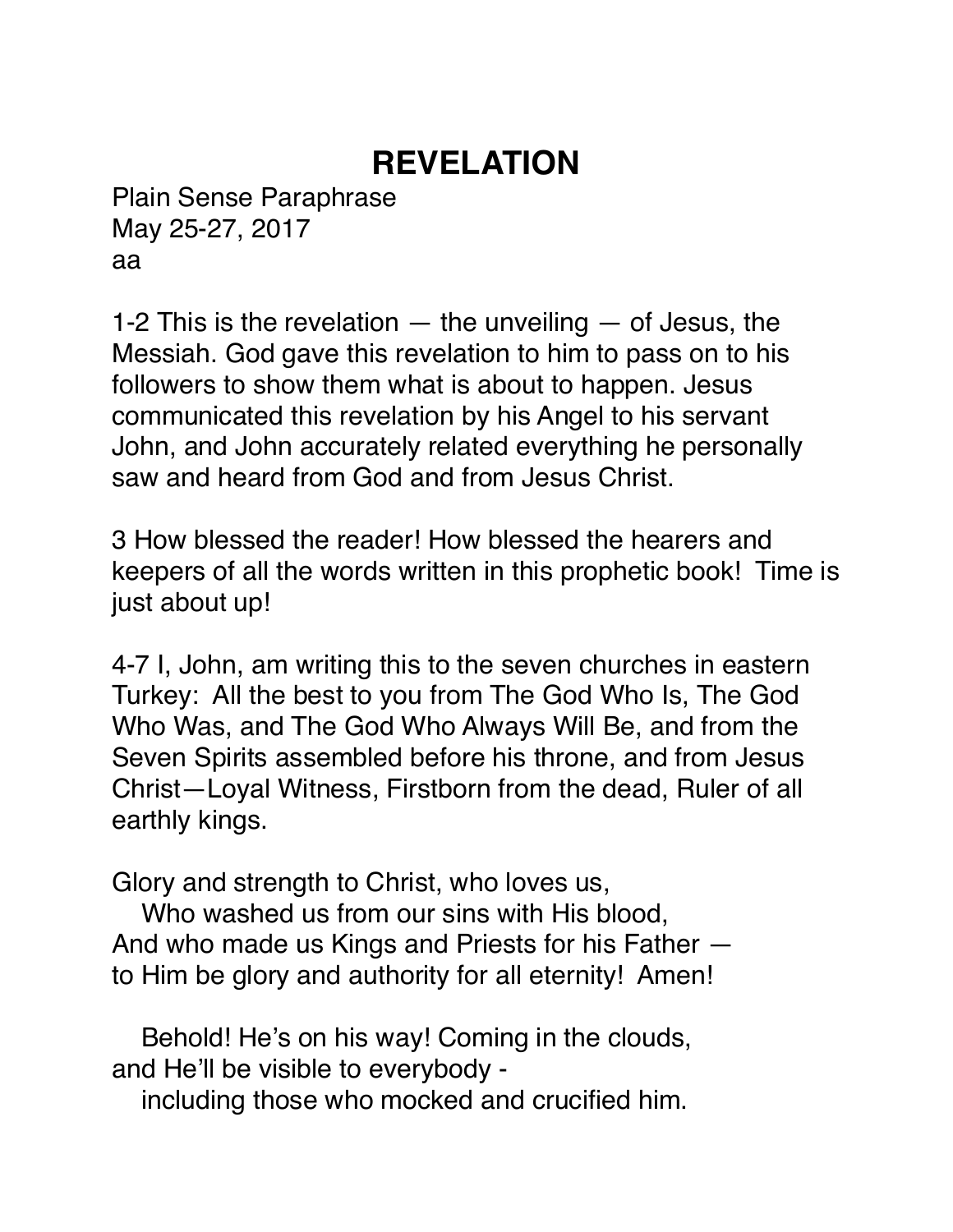People from every nation of the earth will tear their clothes in lament. Oh, Yes! Amen.

8 "I am the Alpha and the Omega, [A-Z, The Beginning and The End]" declares the Lord God, "who is and who was and who will always be; the Almighty."

9-17 I, John — one with you in the trials, and Authentic Christianity, and the perseverance which go hand in hand with being a follower of Jesus — was on the island called Patmos, where I had been exiled for preaching God's Word and telling others about Jesus. It was a Sunday, and I was in the Spirit, praying.

I heard a loud voice behind me, trumpet-clear and piercing: "Write down what you see in a book. Send it to the seven churches: to Ephesus, Smyrna, Pergamum, Thyatira, Sardis, Philadelphia, and Laodicea."

I turned to see who was speaking to me.

I saw a gold menorah with seven branches, and centered in the menorah was the Son of Man, clothed in a robe reaching to his feet, and wearing a gold breastplate;

 His head was thickly covered with white hair, and His eyes blazed like fire.

 His feet were glowing like burnished bronze, and His voice thundered like a waterfall.

 In His right hand, he held seven stars. He spoke like a sharp-edged sword,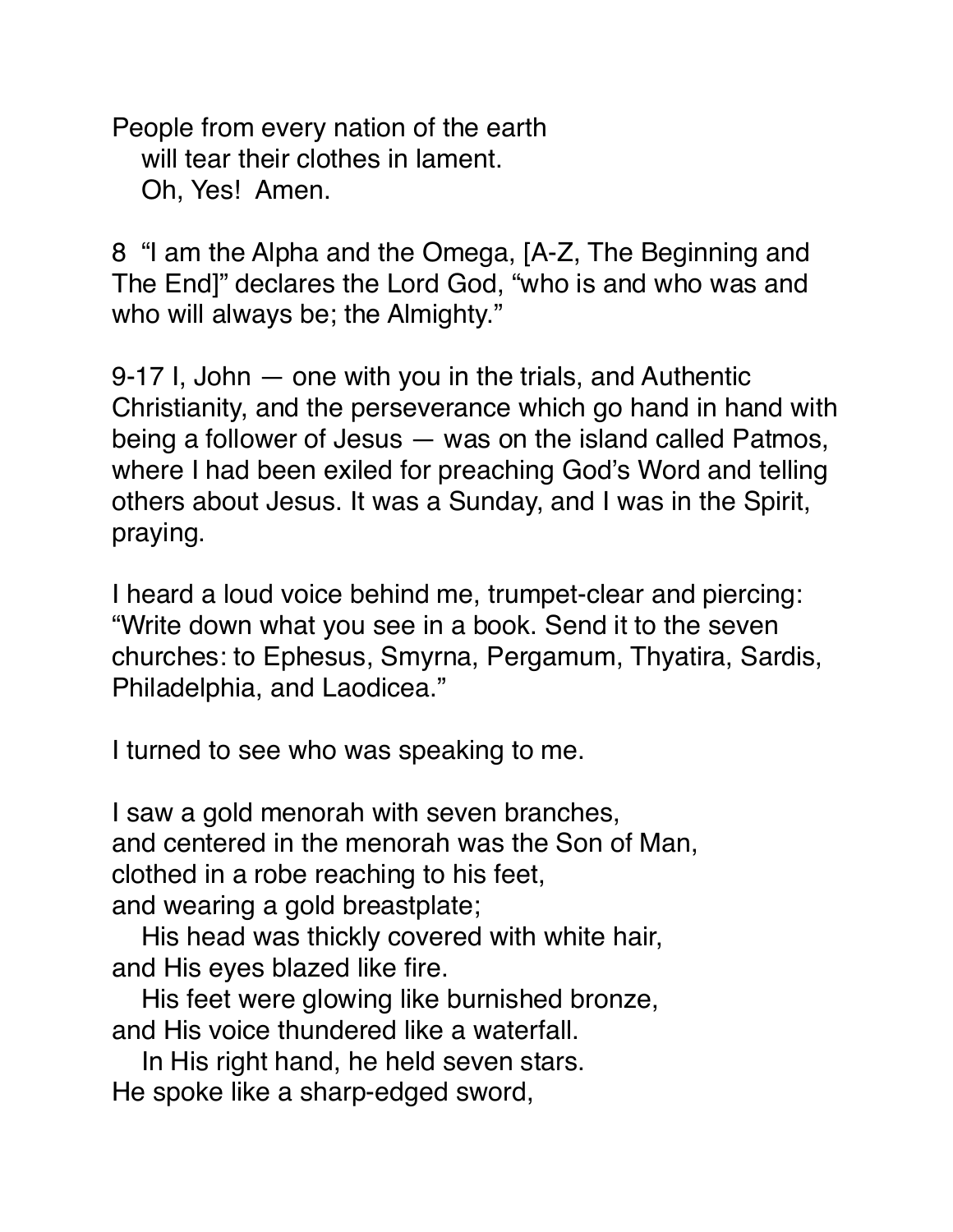and his face shone like the noonday sun.

When I saw Him, I fainted at his feet like a dead man. But with His right hand he helped me stand, and his voice reassured me:

17-20 "Do not be afraid: I am The First and The Last, The Eternally Living One. It is true that I died. But I came back to life and will be alive, now, for all eternity. And I am now in complete charge of who lives and who dies, and of where they will spend eternity — whether in Heaven or Hell.

Write down everything you have already seen, everything you are seeing now, and everything you will be shown.

To clarify: the Seven Stars you saw in my right hand represent the Messengers to the seven churches, and the menorah's seven branches represent the seven churches."

### REVELATION 2

#### **To the Church in Ephesus**

Write this for the Messenger to the church in Ephesus.

The One holding the seven messengers to the seven churches in his right hand, and walking in the midst of the seven churches, says:

2-3 "I see all you've done - your hard work, your refusal to quit. I know you can't stomach evil, that you weed out apostolic pretenders. I know your persistence, your courage in my cause, that you never give up.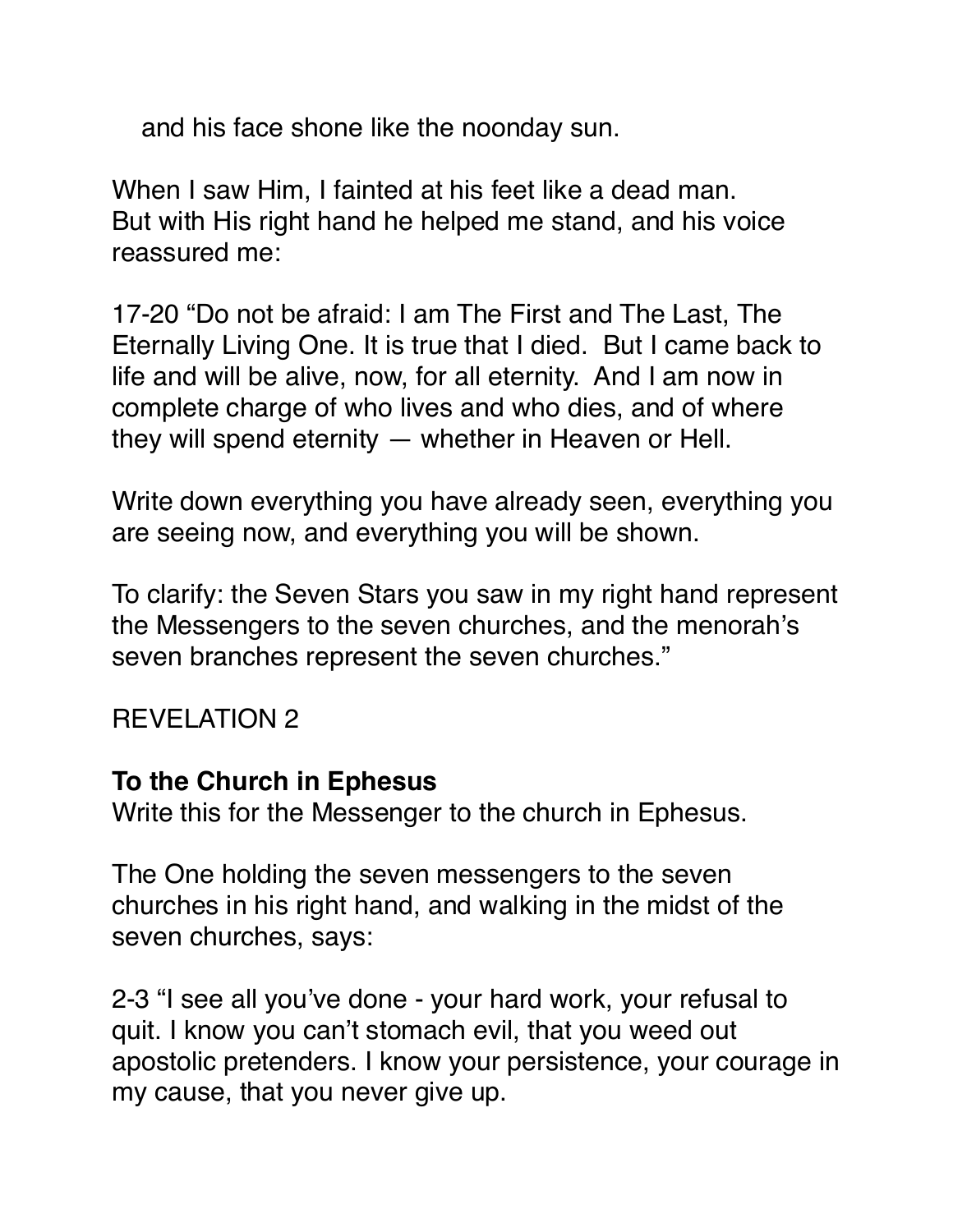4-5 "Yet, I am not entirely happy with you, because you are no longer in love with Me as you used to be. Think back to how fervent your love used to be compared to how it is now.

"Turn back! Recover your dear early love. There is no time to waste, for I'm very close to snuffing out your light.

6 "To your credit, you hate the Nicolaitan heresy, as I do.

7 "You churches had better take heed to what the Holy Spirit is saying!": 'I will only allow those who heed what I am saying to eat from the Tree of Life in the midst of Heaven. "

#### **To the Church in Smyrna**

8 Write this for the Messenger to the church in Smyrna.

The First and The Last, Who once died for your sins, and now lives forevermore, says:

9 "I know all about your works, the trials you've been through, and your dire poverty—but I also see your wealth. And I hear the lie in the claims of those who pretend to be good Jews, but who in fact belong to satan's synagogue.

10 "Fear nothing in the things you're about to suffer—but stay on guard! Fear nothing! The Devil is about to throw you in jail for a brief time of testing.

"Don't quit, even if it costs you your life. Hold onto your faith in Me and I will give you a crown of eternal life.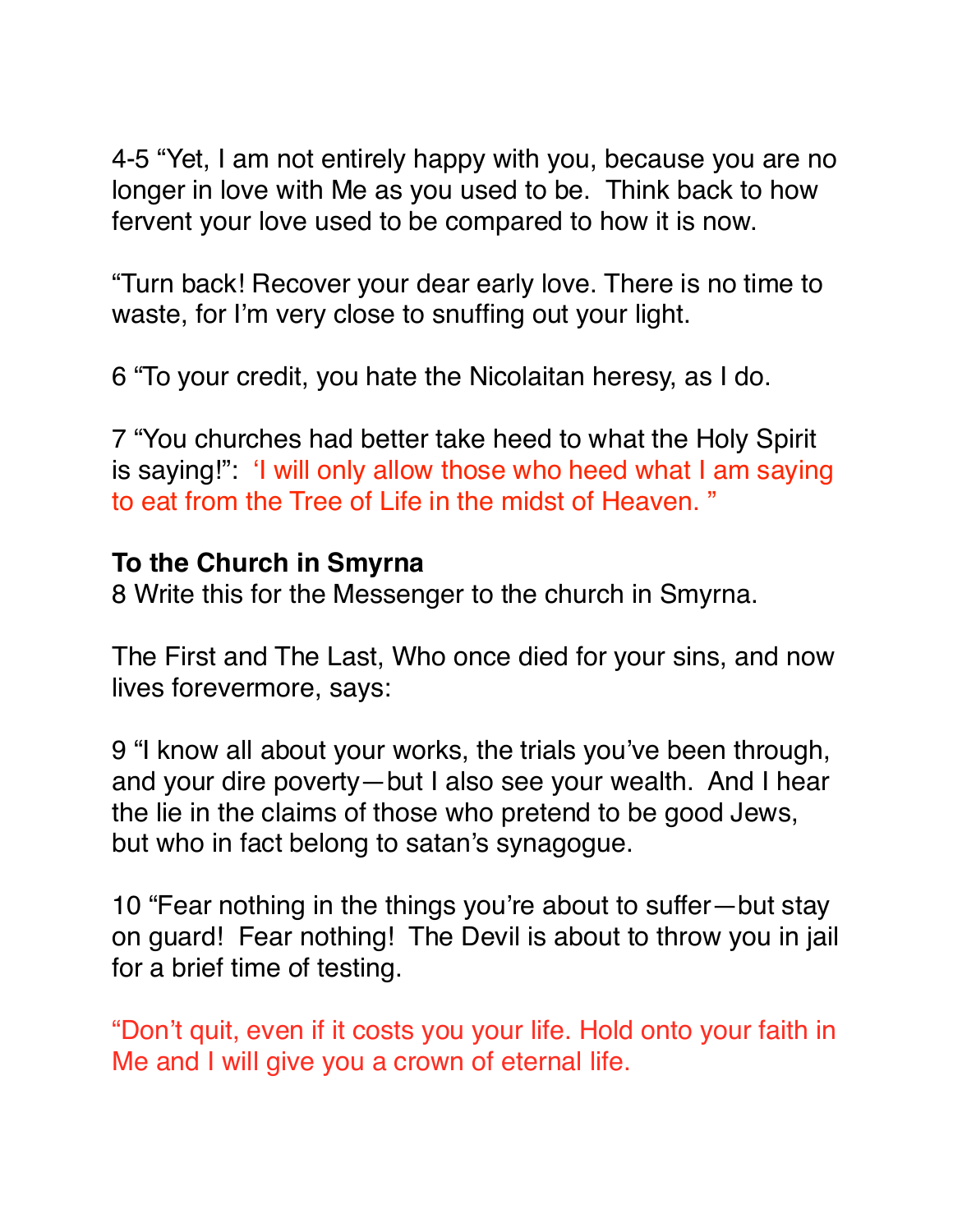11 "You churches had better take heed to what the Holy Spirit is saying!: Only those who heed what I am saying will avoid Hell."

# **To the Church in Pergamum**

12 Write this for the Messenger to the church in Pergamum. The One whose words are like a sharp-edged sword says:

13 "I see where you live - in satan's capital, and that, despite that, you continue boldly in my Name; you have never once denied The Gospel of salvation by grace through faith, even when the pressure was worst — when they martyred Antipas, my witness who stayed faithful to me in satan's headquarters.

14 "But I am not entirely pleased with you, because you permit followers of Balaam among you. You know that Balaam was an enemy agent, seducing Balak and sabotaging Israel's holy pilgrimage by encouraging them to worship idols and commit fornication. 15 But you put up with the Nicolaitans, who do the same thing!

16 "You had better repent and take proper responsibility over this situation, or I will deal sharply with them in the near future, myself.

17 "You churches had better take heed to what the Holy Spirit is saying!" Only to those of you who heed what I am saying will I give the sacred manna, and a white stone inscribed with your secret new name."

### **To the Church in Thyatira**

18 Write this for the Messenger to the church in Thyatira.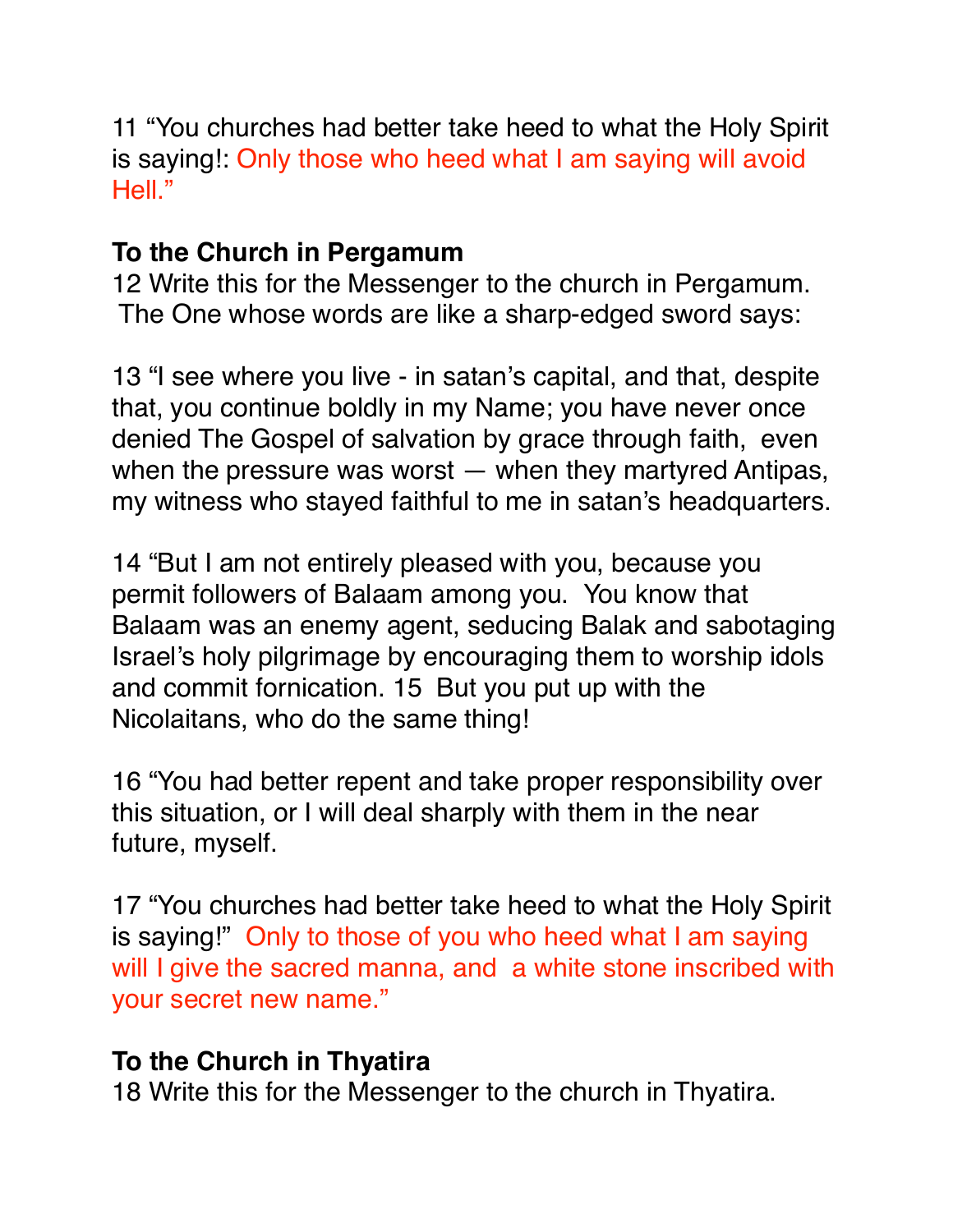God's Son, whose eyes blaze, and whose feet glow like burnished bronze, says:

19 "I see everything you're doing for me: your love, your ministries, your faith, your perseverance, your efforts, and that you are expanding your ministry.

20-23 "But I am not entirely pleased with you, because you allow that Jezebel woman, who calls herself a prophetess to seduce my followers into committing spiritual fornication by giving honor to false gods. I gave her a chance to change her ways, but she has no intention of repenting. I'm about to lay her low, along with her partners, as they play their sex-andreligion games. And I will send all who follow her teaching to Hell. Then every church will know that I am not fooled by outward appearances. I clearly see every motive and make sure everyone gets what they deserve.

24 "The rest of you Thyatirans, who have nothing to do with this outrage, who scorn this playing around with the so-called "deep things of the devil", be assured I'll not make life any harder for you than it already is. 25 Hold onto the truth you have until I get there,

26 because here's the reward I have for those who heed what I am saying — everyone who stays faithful, refusing to give up: You'll rule the nations 27 as with a rod of iron, you'll smash their resistance as easily as though they were clay pots - with the same kind of authority my Father has given me, 28 the Morning Star!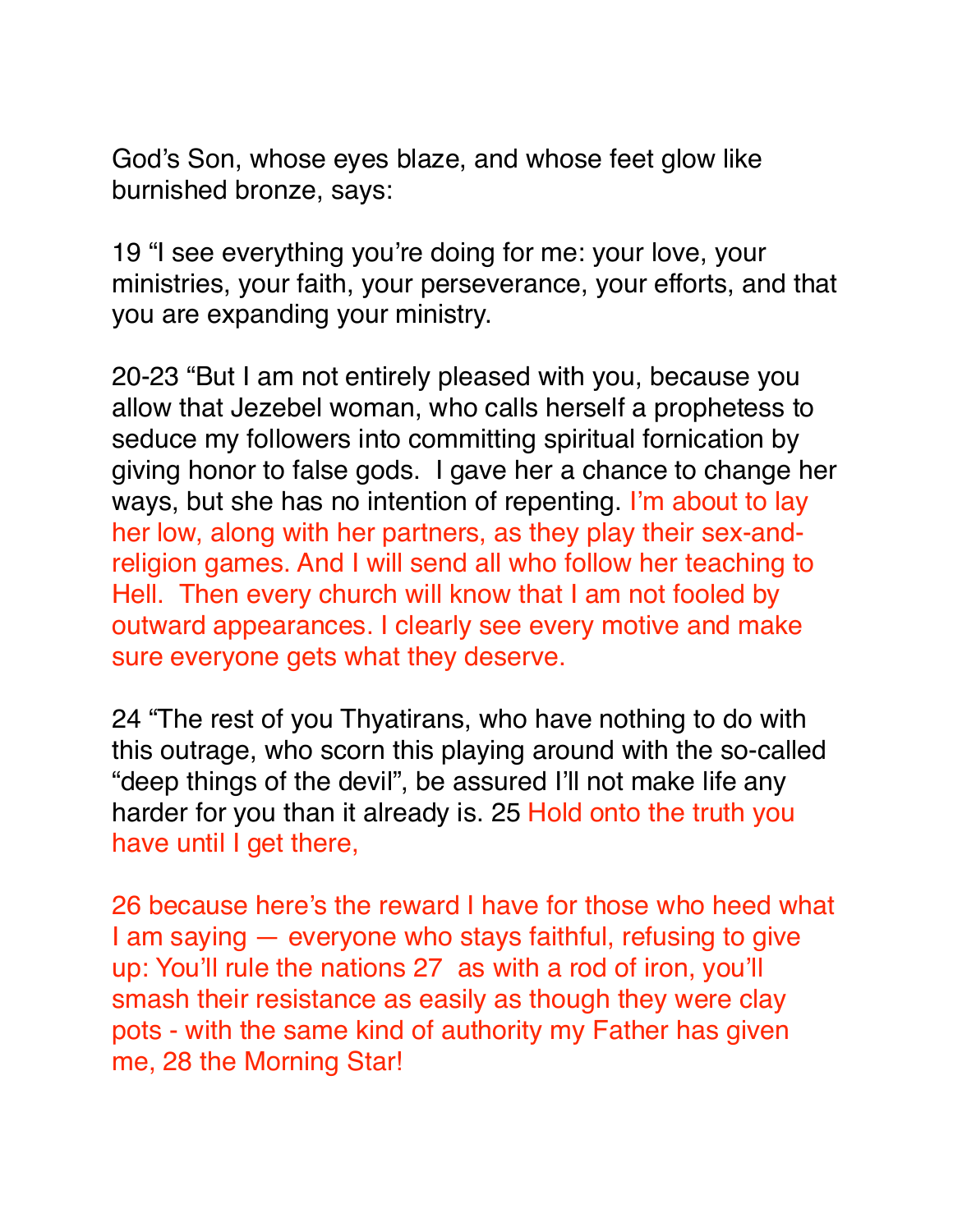29 "You churches had better take heed to what the Holy Spirit is saying!"

# REVELATION 3

# **To the Church in Sardis**

Write this for the Messenger to the church in Sardis.

The One holding the Seven Messengers of God in one hand — the Seven Stars, says:

"I see right through your works. You have a reputation for being alive, but you are basically dead.

2 "You had better wake up and pay attention to the little life you have left, and strengthen it, because it, too, is almost dead! You are busy doing "church", but that is not what God would have you do. 3 Remember what the Bible teaches about the way the early church used to operate, understand it, and turn from playing "churchianity" to being "the church".

"Unless you wake up and change your ways, you will not realize when I am among you, and you will be totally unprepared for my return in the Rapture.

*[Note: This is so true, today - September 21, 2017! - of many "fundamental, evangelical" churches.]*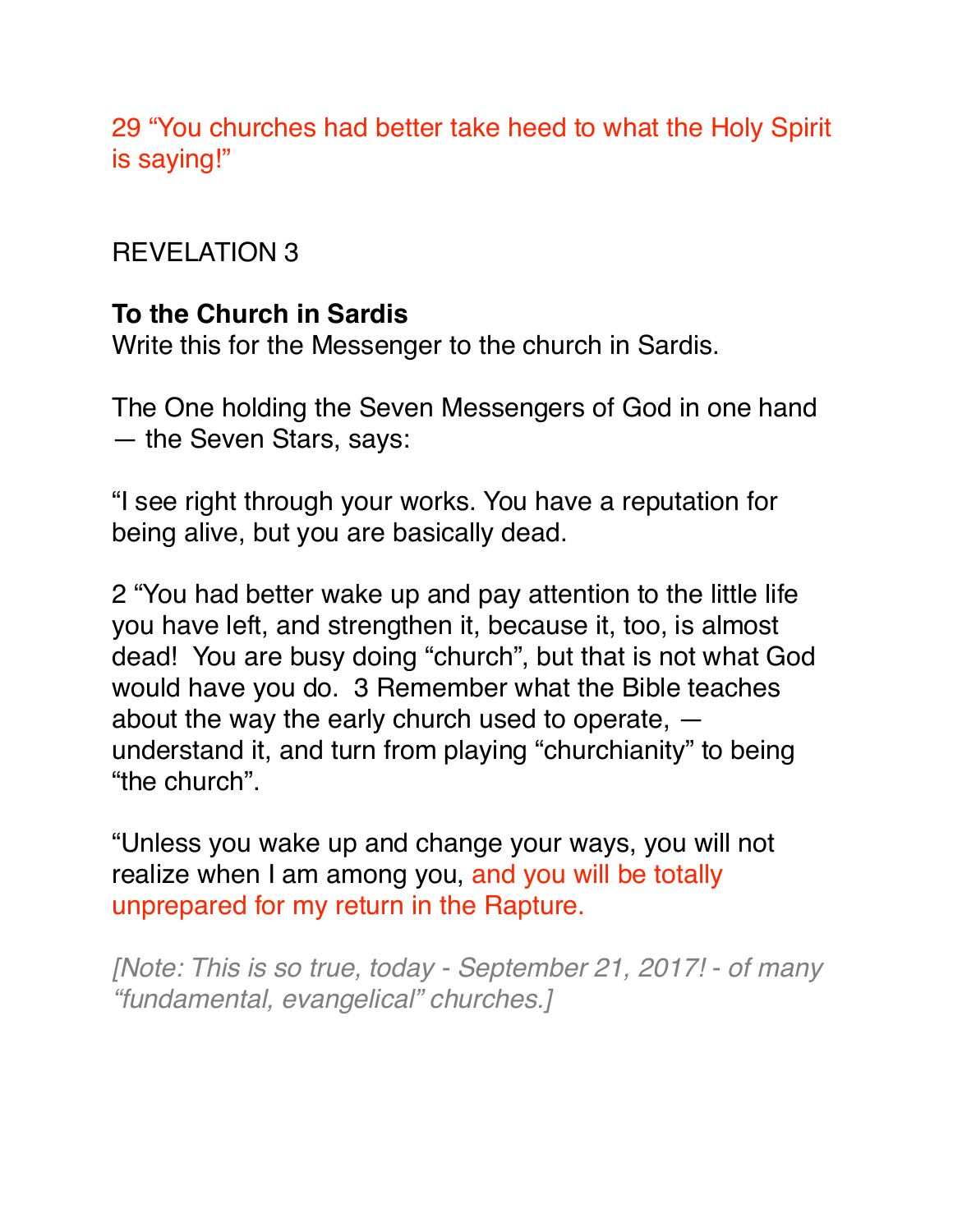4 "You still have a few followers of Jesus in Sardis whose lives aren't dirtied by the world's ways. They shall walk with me in white garments, for they are truly saved!

5 "Only those who heed what I am saying will wear the white garments, and will keep their names in the Book of Life. I, myself, will present them by name to my Father and his Angels.

6 "You churches had better take heed to what the Holy Spirit is saying!"

### **To the Church in Philadelphia**

7 Write this for the Messenger to the church in Philadelphia.

The One Who is Holy, the One Who is True, the One Who holds the key of King David — opening doors no one can lock, locking doors no one can open — says:

8 "I am aware of how you've been doing. You don't have much strength, but you've used what little you had to keep my Word. And you didn't deny me when pressure came.

So, now, see what I've done. I've unlocked and opened a door before you that no one can close. *[Note: The Rapture?!]*

9 "Watch as I take those who call themselves Christians but are nothing of the kind — pretenders whose true membership is in the club of satan  $-$  watch as I force them to honor you and acknowledge that it's you who are truly my children.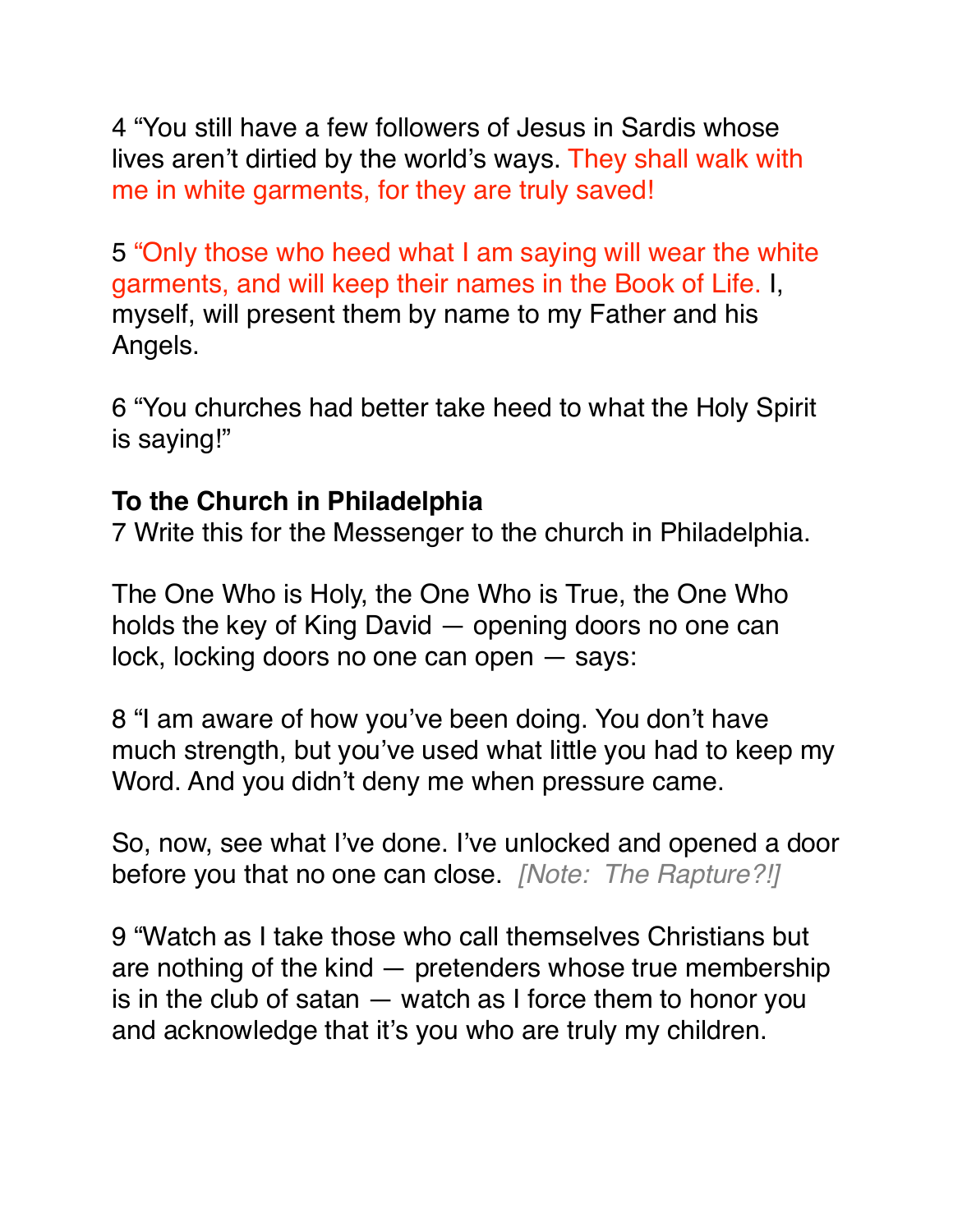*[Note: This is what will happen, when these apostate churches find that genuine believers have disappeared in The Rapture.]*

10 "Because you kept my Word in passionate patience, I'll keep you safe from the Great Tribulation that will be here soon, when all over the earth, every man, woman, and child will be put to the test.

11 "Take notice! I'm on my way! I'll be there soon! Keep a tight grip on what you have! Don't let anyone cheat you of your rewards.

*[Note: This passage is so very pertinent to me, today, — September 21, 2017 — as I wait expectantly, this morning, for The Rapture to occur today!]*

12 "Only those who heed what I am saying will I make to be as pillars in Heaven — permanently at home. Only you will truly bear the name of God, the name of God's City — the new Jerusalem coming down out of Heaven — and my new Name.

13 "You churches had better take heed to what the Holy Spirit is saying!"

# **To the Church in Laodicea - The Lukewarm Church**

14 Write this for the Messenger to the church in Laodicea.

God's 'Yes', the Faithful and Accurate Witness, the Beginning of God's New Creation, says: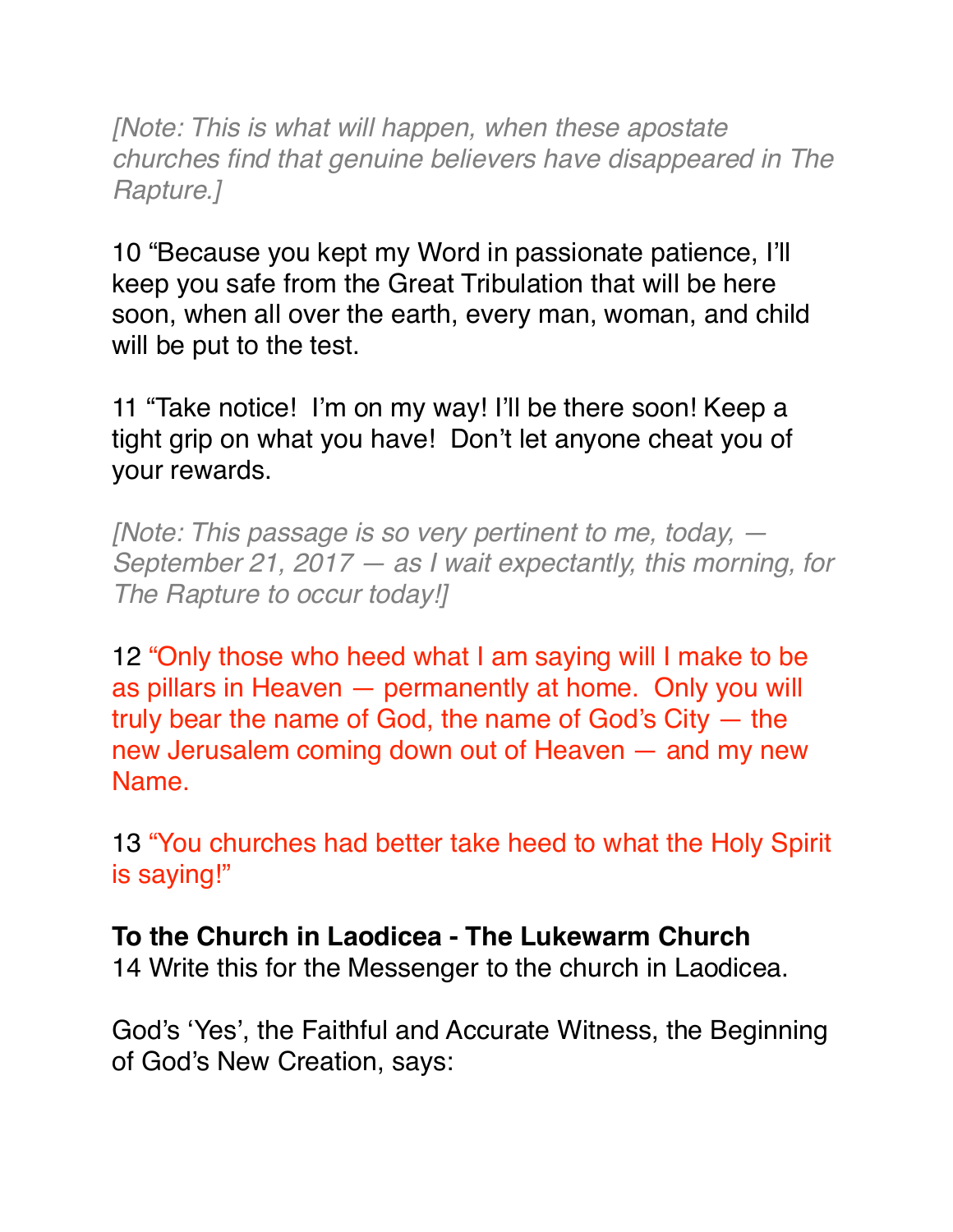15 "I know you inside and out, and find little to my liking. You're not stone cold toward me, and you're certainly not passionate. It would be easier to relate to you if you were one or the other, 16 because there's nothing that turns me off more than a fake, lukewarm relationship.

17 You think you know it all *[ie: that your doctrine is perfect, and that you know everything about the Bible and Christianity; nobody can tell you anything]*, are doing great *[ie: that you have every reason to be proud of yourself for your small membership and fruitless programs]*, and have everything you need *[ie: that you are solidly set in your ways]*, when, in reality, you are in terrible shape — spiritually impoverished *[ie: you really don't understand very much of the Bible or Authentic Christianity]*, blind *[ie: cannot see that you are so sick and fruitless]*, and clothed in rags *[ie: need a complete change, from head to foot]*.

18 "I counsel you to seek heavenly wealth - lives that stay genuinely pure and godly even under pressure. Then you'll be truly rich. And put on the clothes I offer - the brilliantly white garments of my righteousness, so the nakedness of your own efforts [self-righteousness] will no longer bring you shame. And anoint your eyes with the eye-salve of my Word so you can truly see to align your mind and your life with me.

19 "Whoever I love, I rebuke and discipline. So, change your ways and start practicing authentic Christianity!

20 "Look at me. I am standing at the door of your heart [church], knocking to come in. If you will hear me and open the door and sincerely invite me to come in, I'll come right in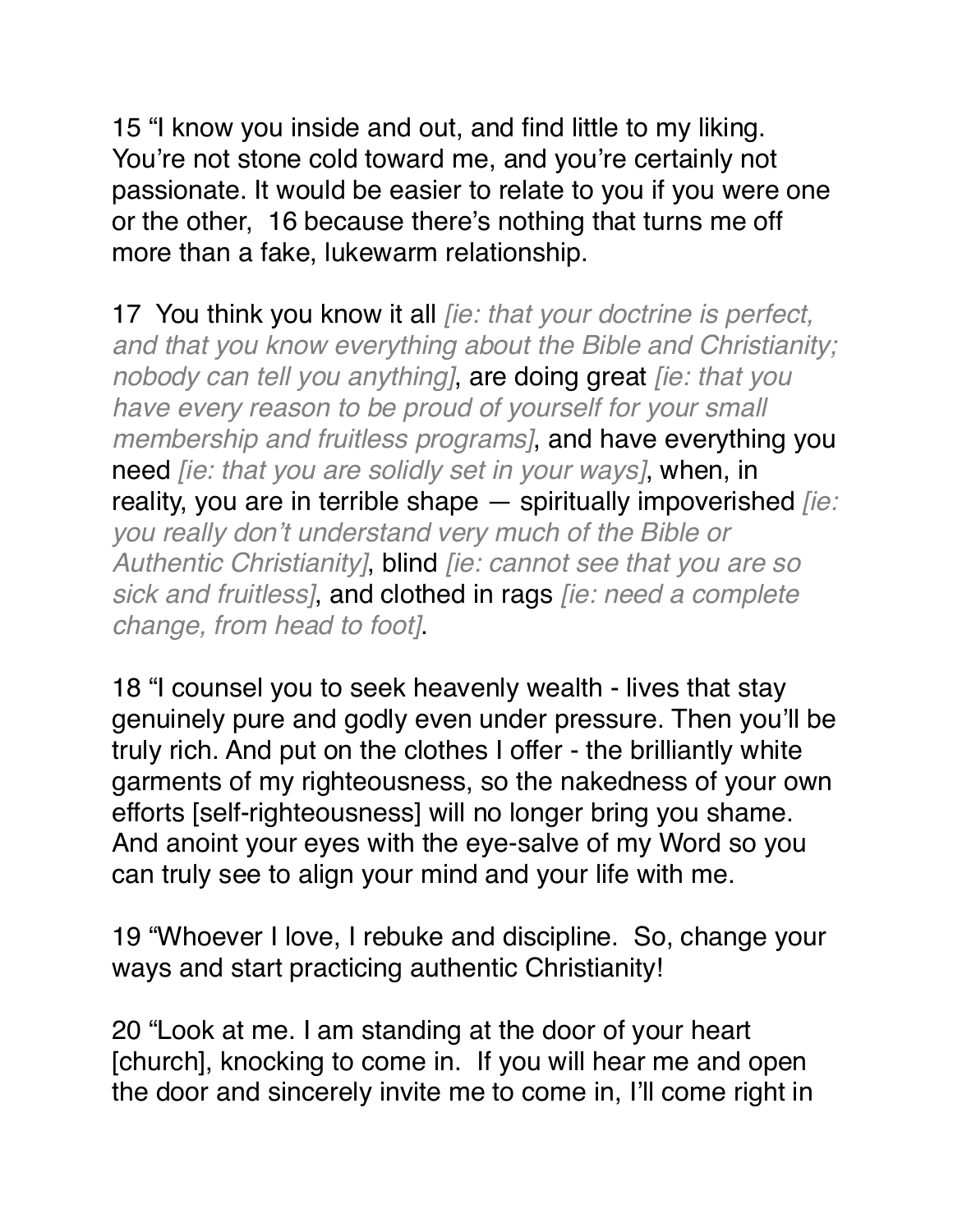and we will enjoy an intimate and fruitful relationship [koinonia]. 21 Only those who heed what I say will sit alongside me in Heaven, just as I, having overcome, have taken the place of honor at the side of my Father.

22 "You churches had better take heed to what the Holy Spirit is saying!"

### REVELATION 4

Then I looked, and, oh!—a door open into Heaven. The trumpet-voice, the first voice in my vision, called out, "Come up here and enter. I'll show you what happens next."

2 I was caught up at once in deep worship and, oh!—a throne set in Heaven with One seated on the throne, 3 suffused in gem hues of amber and flame with a nimbus of emerald. 4 Twenty-four thrones circled the throne, with twenty-four Elders seated on them, robed in white, and crowned with gold. 5 Lightning flash and thunder crash pulsed from the Throne. Seven torches blazed before the Throne — the Seven Spirits of God. *[See 8:2]* 6 Before the Throne it was like a clear crystal sea.

Prowling around the Throne were four Creatures, with many eyes. Eyes to look ahead, eyes to look behind. 7 The first Creature like a lion, the second like an ox, the third with a human face, the fourth like an eagle in flight. 8 The four Creatures were winged, each with six wings. They were all eyes, seeing around and within. And they chanted night and day, never taking a break: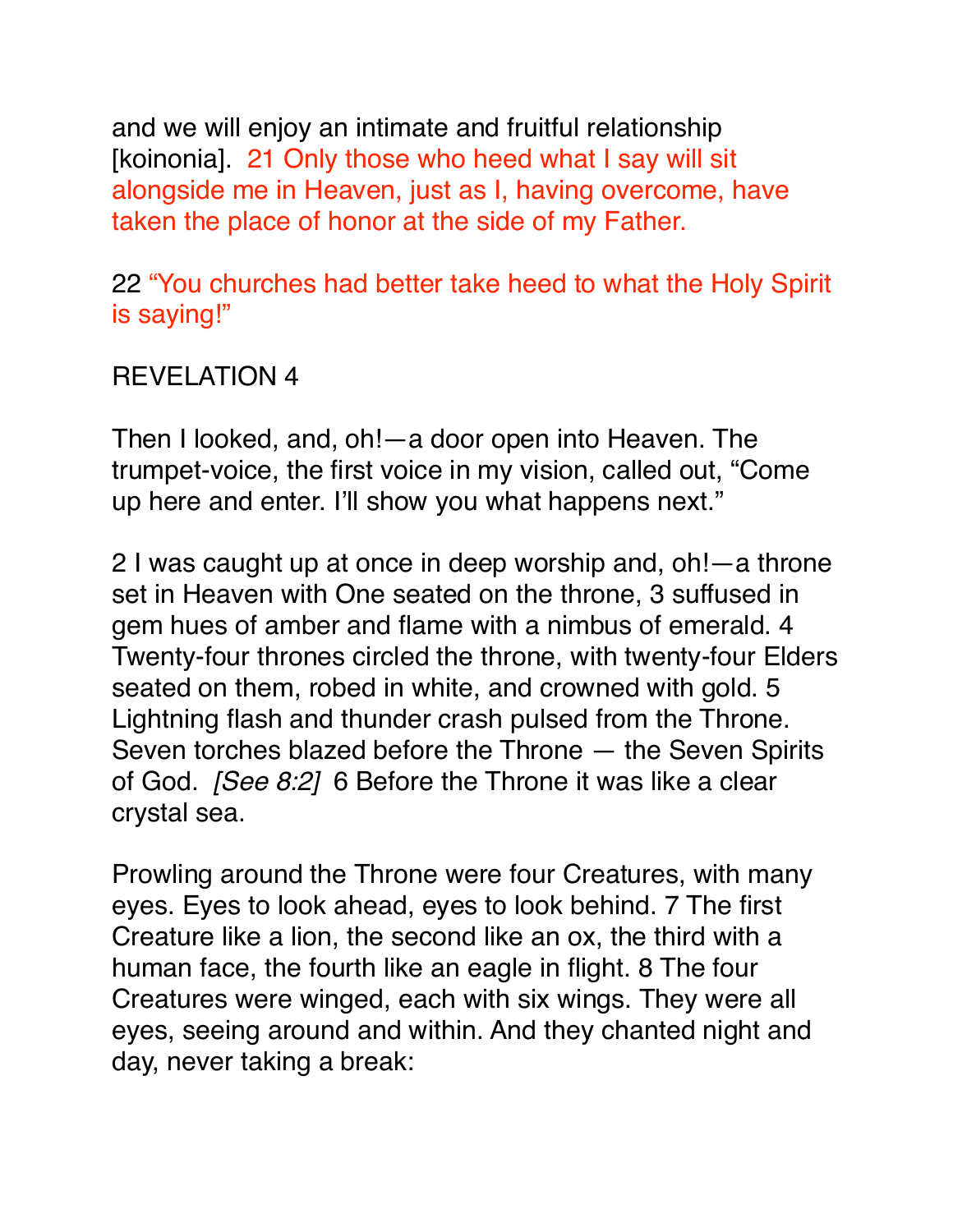Holy, holy, holy Is Almighty God our Master, Who always was, Is now, and Will always be.

9 Every time the Creatures gave glory and honor and thanks to the One Seated on the Throne—the Eternally Living One10 —the Twenty-four Elders would fall prostrate before the One Seated on the Throne and worship the Eternally Living One. They cast their crowns at the foot of the Throne, chanting,

11 You are worthy, O God, to be given all glory! all honor! all power! For You created everything; And everything that exists was created for your pleasure.

#### REVELATION 5

I saw a scroll in the right hand of the One Seated on the Throne. It was written on both sides, fastened with seven seals. 2 I also saw a powerful Angel, calling out in a voice like thunder, "IS THERE ANYONE WHO CAN OPEN THE SCROLL, WHO CAN BREAK ITS SEALS?"

3 There was no one—no one in Heaven, no one on earth, no one from the underworld—able to break open the seals of the scroll and read it.

4 I cried uncontrollably because no one was found able to open the scroll and read it. 5 One of the Elders said, "Don't weep. Look—the Lion from the tribe of Judah, the Root of David's Tree, has conquered. HE can open the scroll and can break each of the seven seals."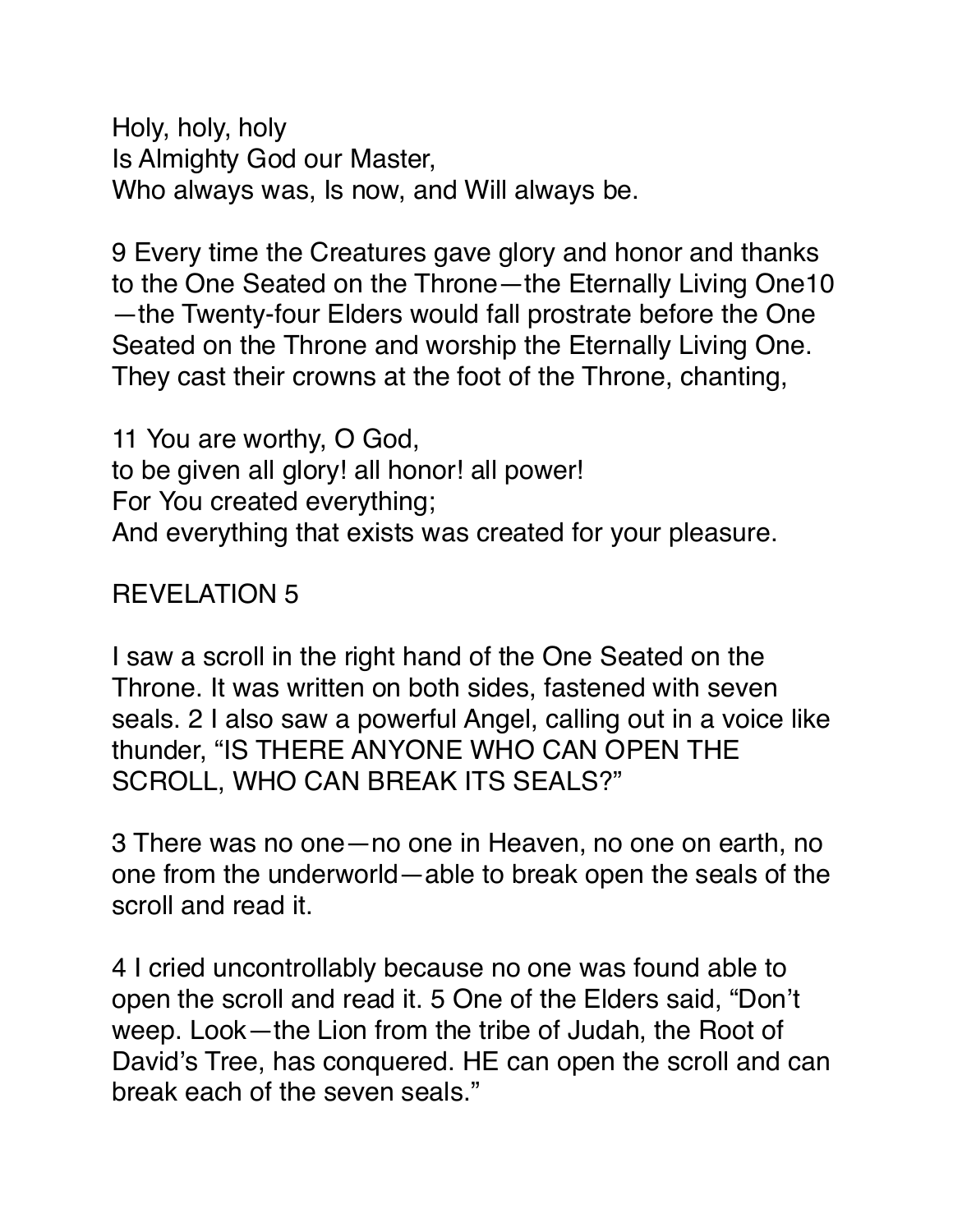6 So I looked, and there, surrounded by the Throne, the four Creatures, and the Elders, stood a Lamb that had been slaughtered. He had seven horns on his head, and seven eyes — the seven spirits of God sent into all the earth. 7 He came to the One seated on the throne and took the scroll from his right hand. 8 The moment he took the scroll, the four Creatures and twenty-four Elders fell down and worshiped the Lamb. Each had a harp and each had a bowl, a gold bowl filled with incense, the prayers of God's holy people. 9 And they sang a new song:

*"YOU ARE WORTHY TO TAKE THE SCROLL AND TO OPEN ITS SEALS,*

*FOR YOU WERE SLAIN,* 

*PAYING WITH YOUR BLOOD TO BUY MEN AND WOMEN FROM ALL OVER THE EARTH BACK TO GOD.*

*10 THEN, YOU MADE US KINGS AND PRIESTS FOR OUR GOD;*

*PRIEST-KINGS WHO WILL RULE OVER THE EARTH."*

11 I looked again. I heard a mighty host of Angels around the Throne - along with the Creatures, and the Elders. Ten thousand times ten thousand was their number, thousands upon thousands; an unbelievable number of them — 12 all in full song, proclaiming:

*"THE SLAIN LAMB IS WORTHY TO RECEIVE ALL POWER, WEALTH, WISDOM, STRENGTH, HONOR, GLORY, AND BLESSING!"*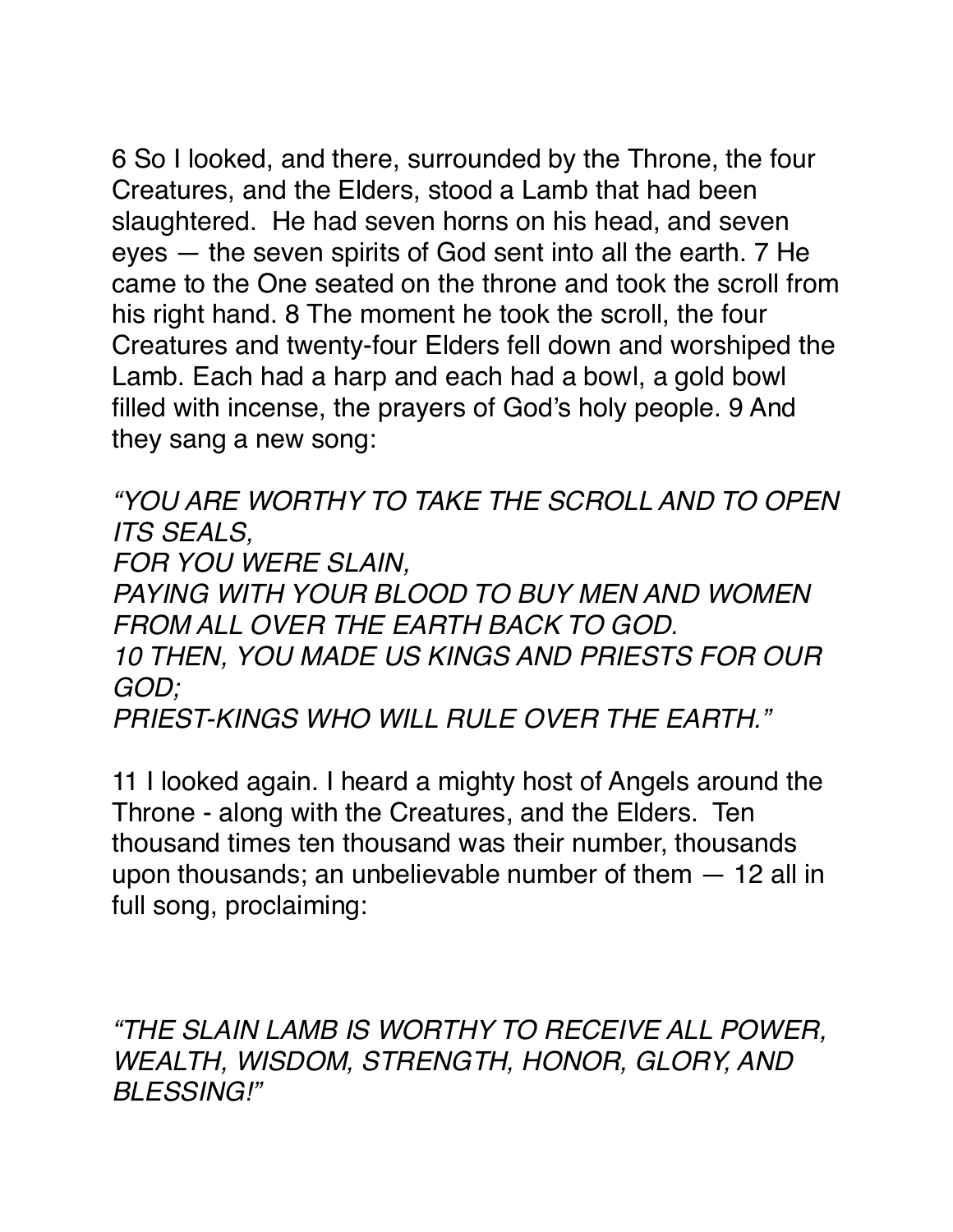13 Then I heard every creature in Heaven, on the earth, beneath the surface of the earth, and in the sea, join in  $-$  all voices, in all places, singing:

*"BLESSING, AND HONOR, AND GLORY, AND POWER BE TO THE ONE ON THE THRONE AND TO THE LAMB, FOR EVER AND EVER!"*

The four Creatures called out, "AMEN!" The twenty-four Elders fell down and worshipped Him who lives for ever and ever.

### REVELATION 6

 I watched while the Lamb broke open the first of the seven seals. I heard one of the four Creatures roar, "COME AND SEE!" 2 I looked and saw a white horse. Its rider carried a bow and was given a victory garland. He rode off victorious, conquering right and left.

3 When the Lamb broke open the second seal, I heard the second Creature bellowed, "COME AND SEE!" 4 Another horse appeared; this one was red. Its rider rode off to take peace from the earth, causing nations to rise up against each other and kill one another. He was given a mighty sword.

5 When the Lamb broke open the third seal, I heard the third Creature call, "COME AND SEE!" I looked. It was a black horse, this time. Its rider carried a set of scales in his hand. 6 I heard a voice which seemed to issue from the four Creatures say, "Because of a great drought on the earth, a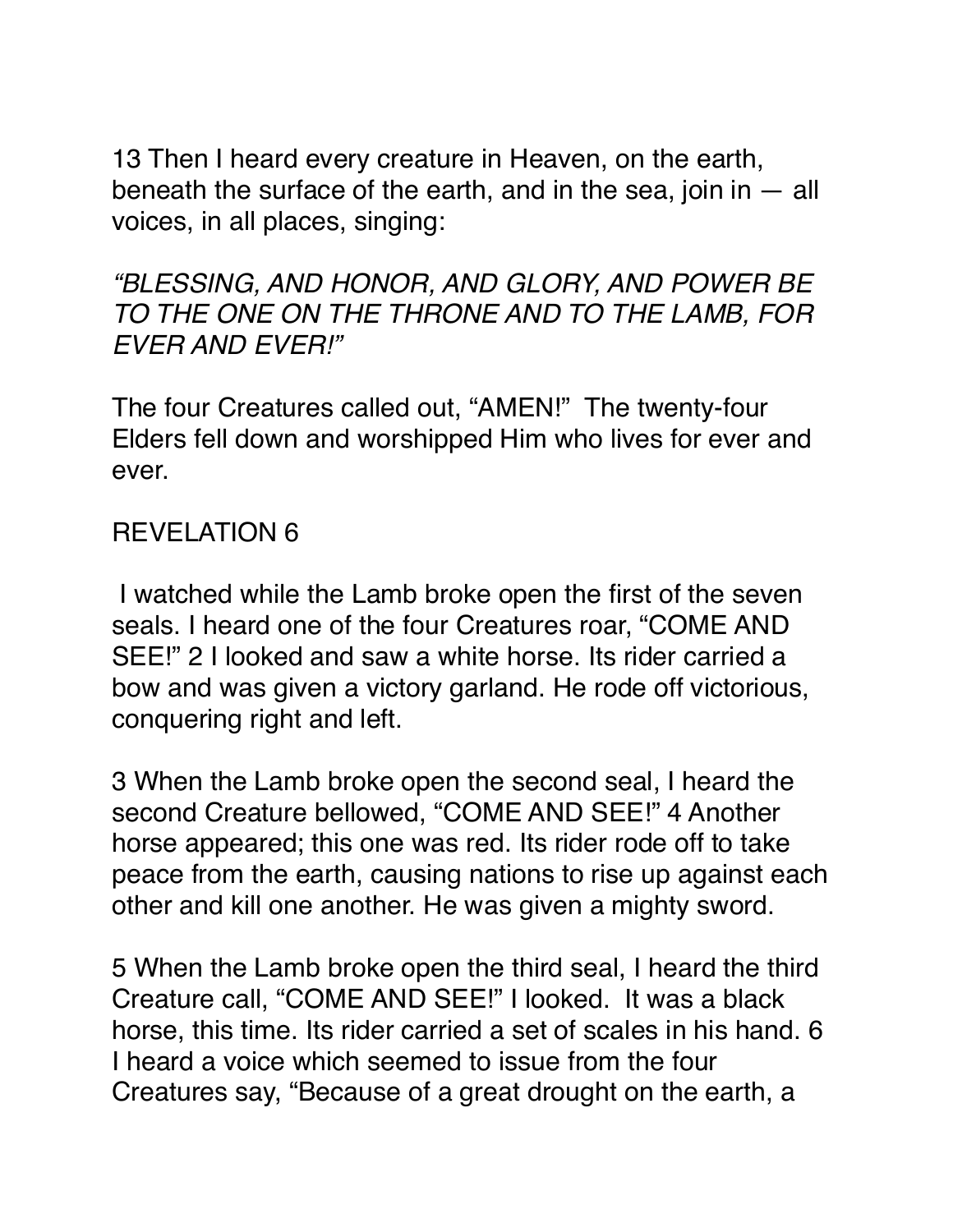loaf of bread will cost a day's wages, but the olive trees and vineyards will not be affected."

7 When he broke open the fourth seal, I heard the fourth Creature screech, "COME AND SEE!" 8 I looked and saw a pale greenish horse - the color of a corpse. Its rider was Death, and Hell was close on his heels. They were given authority to destroy a quarter of the world's population by war, famine, disease, and wild creatures.

9 When the Lamb broke open the fifth seal, I saw the souls of those killed because they had held firm in their witness to the Word of God. They were gathered at the foot of the Altar, 10 and cried out, "How long, oh Lord, Holy and True? How long before you punish those on earth who are responsible for kiling us Christians?" 11 Then each martyr was given a white robe and told to rest until the full number of martyrs was filled from among fellow-missionaries and other believers.

12 I watched while he broke open the sixth seal, and saw an exceptionally great earthquake, a total solar eclipse, a total lunar eclipse, 13 meteorites falling to the earth like ripe apples shaken from a tree in a high wind, 14 tremendous explosions resulting in huge curling mushroom clouds of fire and smoke, every island and mountain tottering this way and that. 15 And, then, panic — as everyone, from the richest to the poorest, ran for cover. They hid in expensive bomb shelters they had prepared ahead of time, and any rocky dens they could find, 16 praying for the land to slide down over the entrances to their hideouts. They cried out, "Hide us from the One seated on the Throne and the wrath of the Lamb! The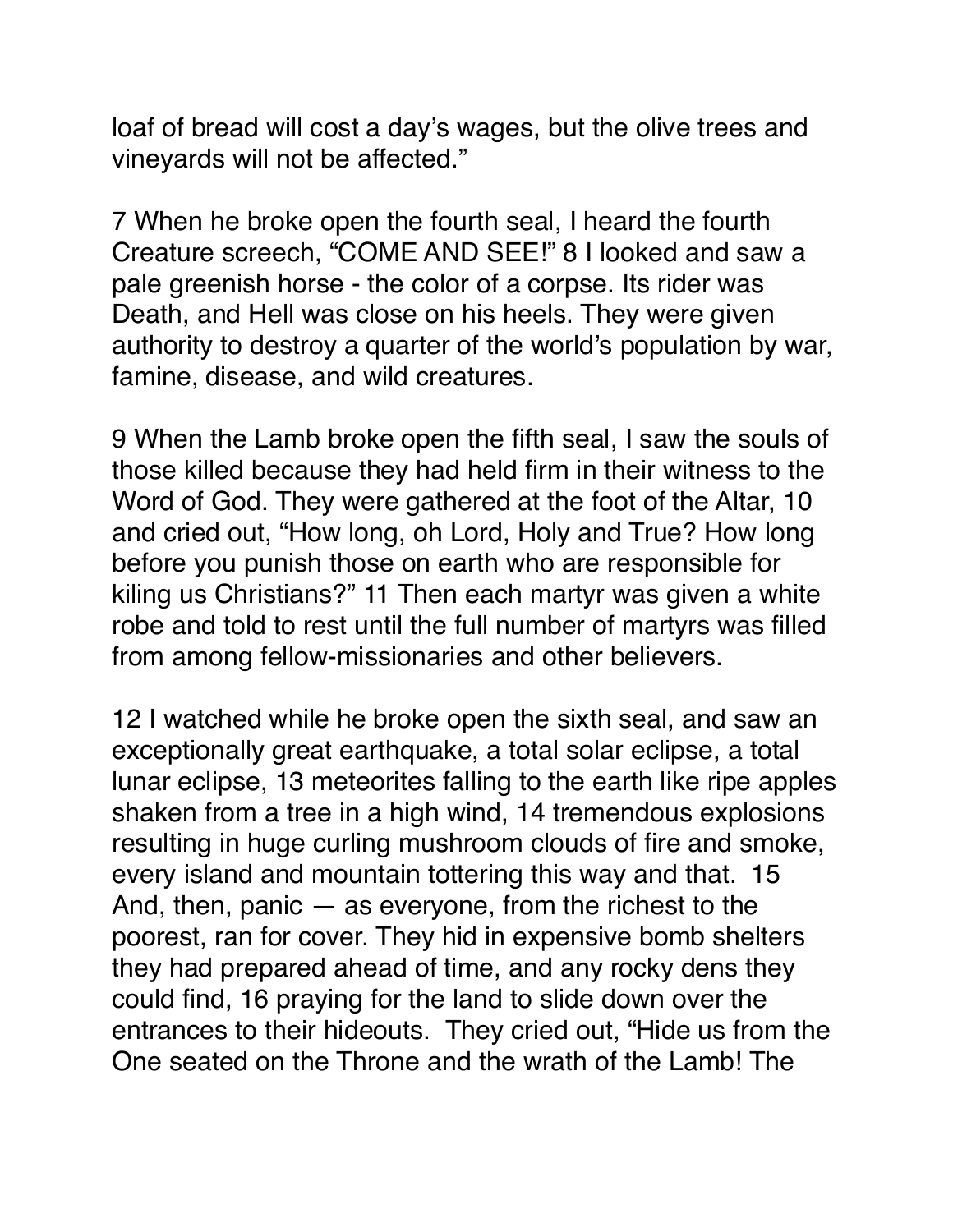dam of God's anger has finally broken! The Great Tribulation is here! Who can possibly survive it!?"

### REVELATION 7

Then I saw four Angels standing at the four corners of the earth, holding back the winds so the wind would cease to blow on earth or sea — not even a leaf would rustle.

2 Then I saw another Angel rising from the same place where the sun rises, carrying the seal of the Living God. He thundered to the four Angels assigned the task of hurting earth and sea, 3 "Don't hurt the earth or the sea,yet! Don't so much as hurt a tree, until I've put God's protective seal on the foreheads of God's missionaries!"

4 I heard the number of those who were sealed: 144,000! 12,000 were sealed out of each of the Tribes of Israel: 5 Judah, Reuben, Gad, 6 Asher, Naphtali, Manasseh, 7 Simeon, Levi, Issachar, 8 Zebulun, Joseph, and Benjamin.

9 I looked again and saw a huge crowd - too enormous to count. It was made up of people from all over the earth—from every nation and tribe, every race and language. And they were all dressed in white robes and were waving palm branches, as they stood before the Throne and the Lamb, 10 and heartily sang:

*"Victory to our God on his Throne! Victory to the Lamb!"*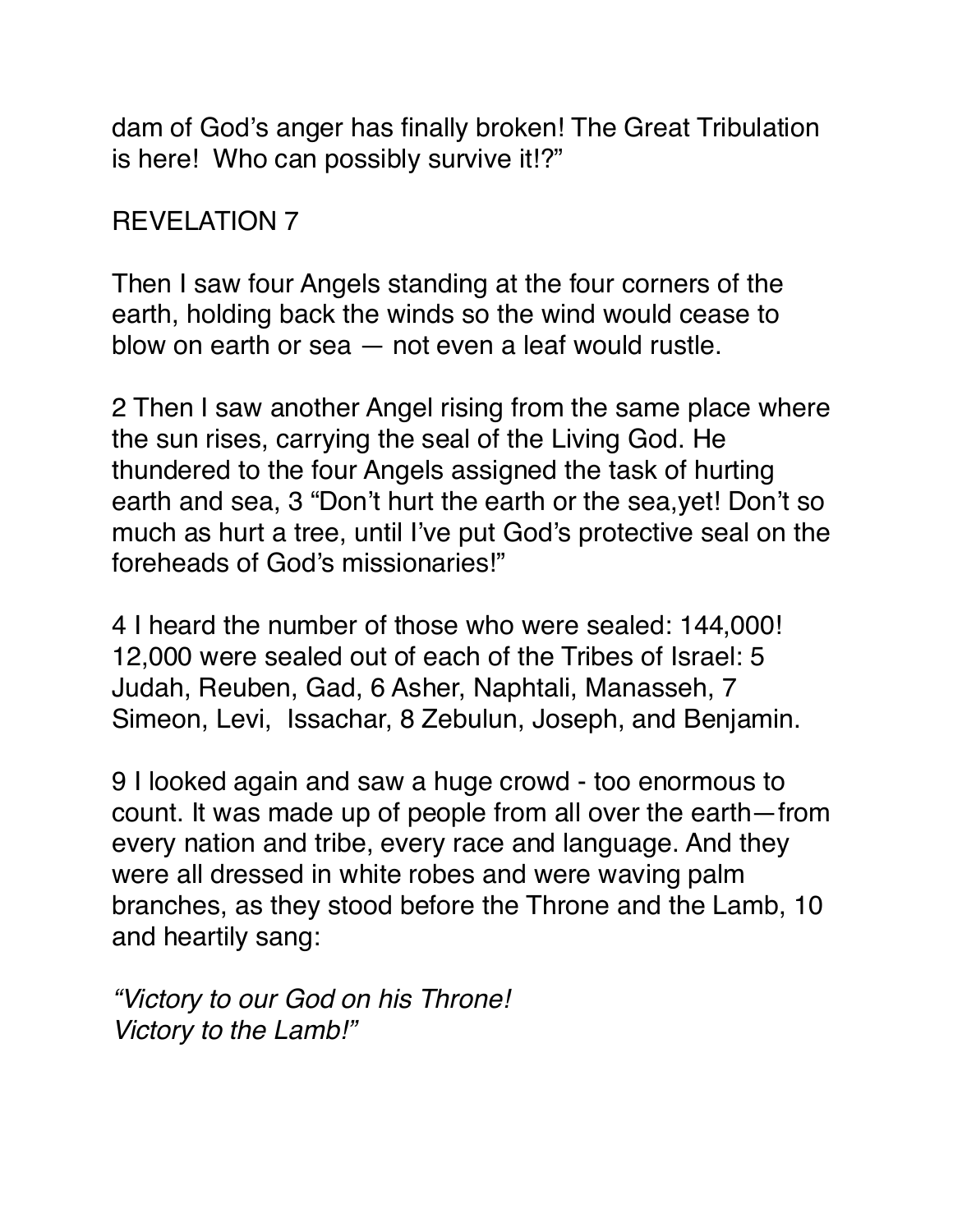11 All who were standing around the Throne—Angels, Elders, and Creatures—fell on their faces before the Throne and worshiped God, 12 exulting:

"Amen! Blessing and glory and wisdom and thanksgiving and honor and power and strength be given to our God, for ever and ever! Amen!

13 Just then one of the Elders addressed me: "Do you know who these people dressed in white robes are, and where they came from?" 14 Taken aback, I said, "O Sir, I have no idea! — but certainly *you* must know!"

Then he told me, "These are those who have been through terrible persecution, whose robes have been soaked and made white in the blood of the Lamb. 15 That's why they are standing before God's Throne, where they wait upon him day and night in his Temple. The One on the Throne will surround Himself with them. 16 Never again will they hunger, or thirst, or be scorched by the sun or fire, because the Lamb on the Throne will shepherd them. He will lead them to fountains of life. And God will wipe every last tear from their eyes."

### REVELATION 8

When the Lamb broke open the seventh seal, what it revealed caused all of Heaven to go completely quiet for about half an hour.

2 I saw the Seven Angels who are always in readiness before God handed seven trumpets. 3 Then another Angel, carrying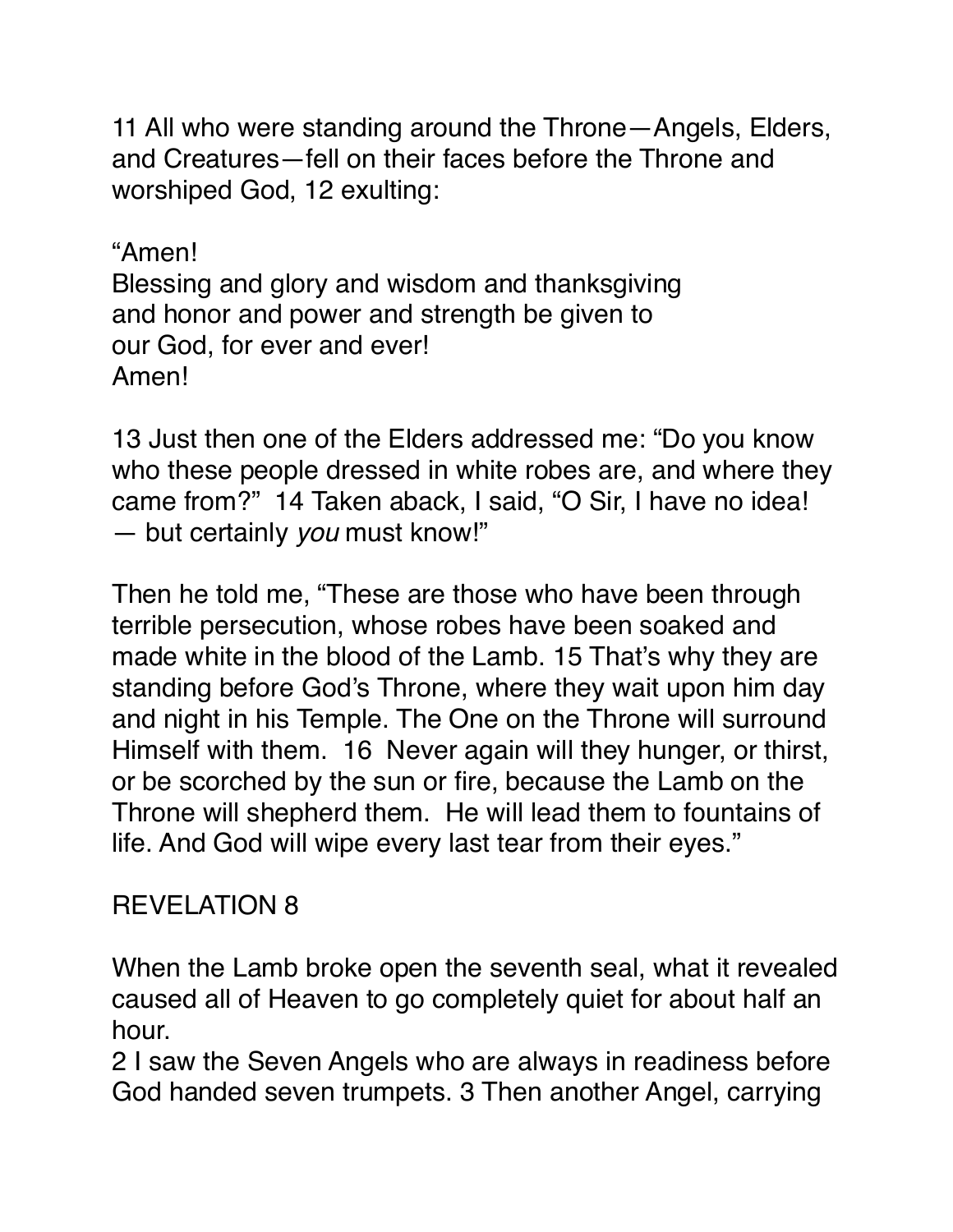a gold censer, came and stood before the Altar. He was given a great quantity of incense so that he could mix it with the prayers of all the holy people of God on the Golden Altar before the Throne. 4 Smoke billowing up from the incenselaced prayers of the holy ones, rose before God as the Angel wafted it upward with his hands.

5 Then the Angel put coals from the Altar into the censor and flung it to the earth. It brought about demonic noises, thunder, lightning, and an earthquake.

6 The Seven Angels with the trumpets got ready to blow them in order. 7 As the first angel's trumpet sounded, hail, fire and molten lava were pitched onto the earth. The intense heat killed one third of the earth's forests and jungles, along with all grasslands.

8 The second Angel trumpeted. A huge meteorite like a mountain blazing with fire hurtled into the ocean turning a third of the earth's seawater blood red, 9 killing a third of all marine life, and sinking one third of the ships.

10 The third Angel blew his trumpet, and a large planet, blazing like a torch, smashed into the earth from space, destroying a third of the freshwater rivers and springs. 11 The planet was known as Wormwood - which means bitter [also known as Nibiru, or Planet X.]. It contaminated a third of the earth's fresh water with nuclear radiation, and many people died from drinking the radioactive water.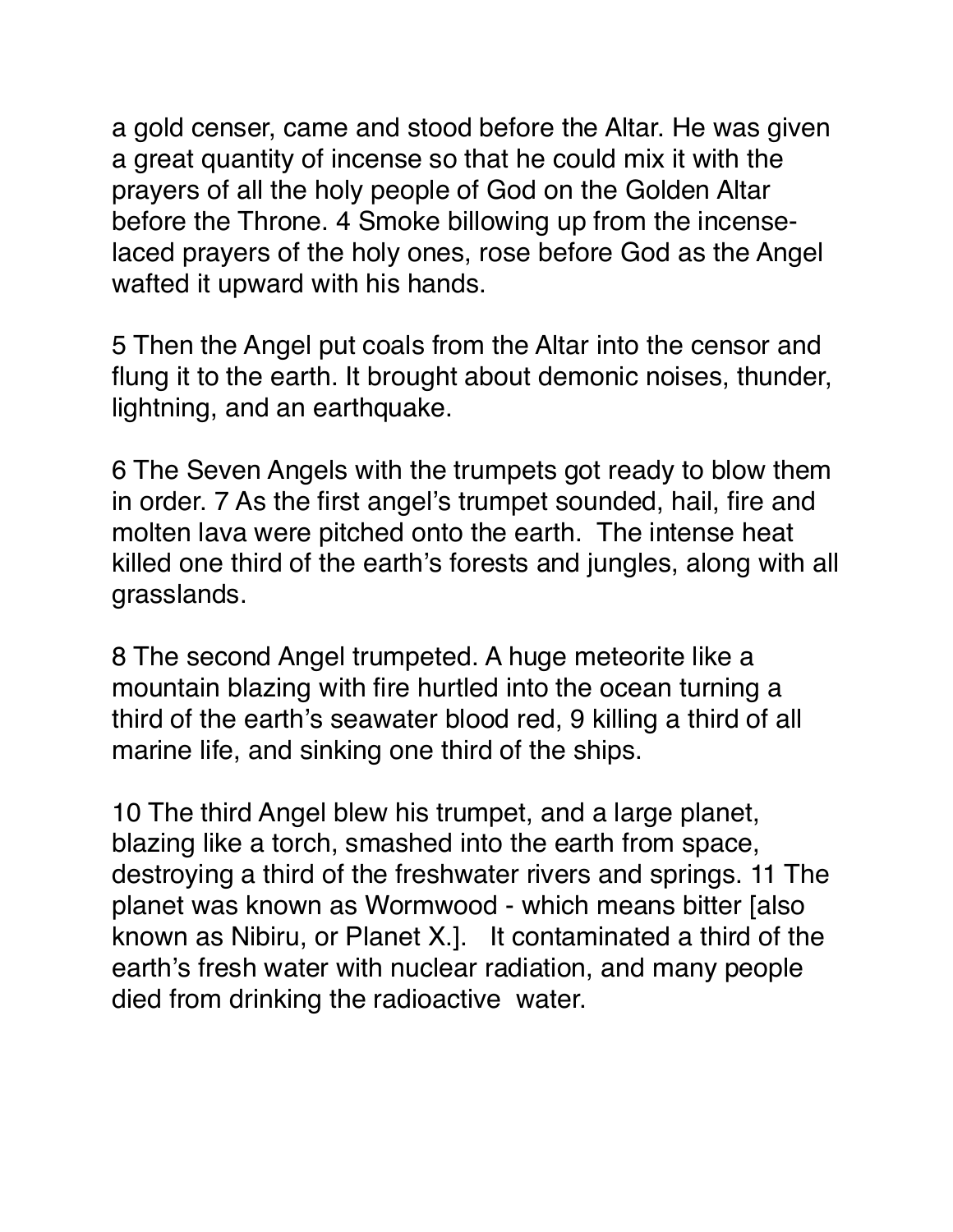12 The fourth Angel trumpeted and the earth's rotation increased by one third [caused by Nibiru's impact], shortening the day to 16 hours.

13 My senses were on high alert, and I heard a single angel, flying overhead, calling out loudly, "Woe! Woe! Woe to everyone left on earth! There are three more Angels about to blow their trumpets. Even worse disaster is on its way!"

# REVELATION 9

Then the fifth Angel blew his trumpet. I saw a shining angel plummet from Heaven to earth. The angel was handed a key to the Bottomless Pit. 2 He unlocked the Bottomless Pit, and so much thick smoke poured out of it, like the smoke of a great fire, that it obscured the sun and filled the atmosphere.

3 Then out of the smoke appeared helicopters, like locusts, armed with a terrible weapon. 4 Unlike locusts, they were not to hurt any vegetation, but, instead, people — but only those without the seal of God on their foreheads. 5 Their "weapon" caused intense pain, but did not kill. The "sting" they administered to people lasted for five months, and was as painful as a scorpion sting. 6 During this time, people are going to wish to die and will look for ways to commit suicide. But they won't find a way—the affect of the injection is that people will be unable to die.

7 The helicopters are armor plated. Their whirling blades sparkle in the sun. People can be seen inside them, piloting them. 8 They are painted in a variety of patterns. 9 They are as noisy as typical helicopters, 10 and are equipped with the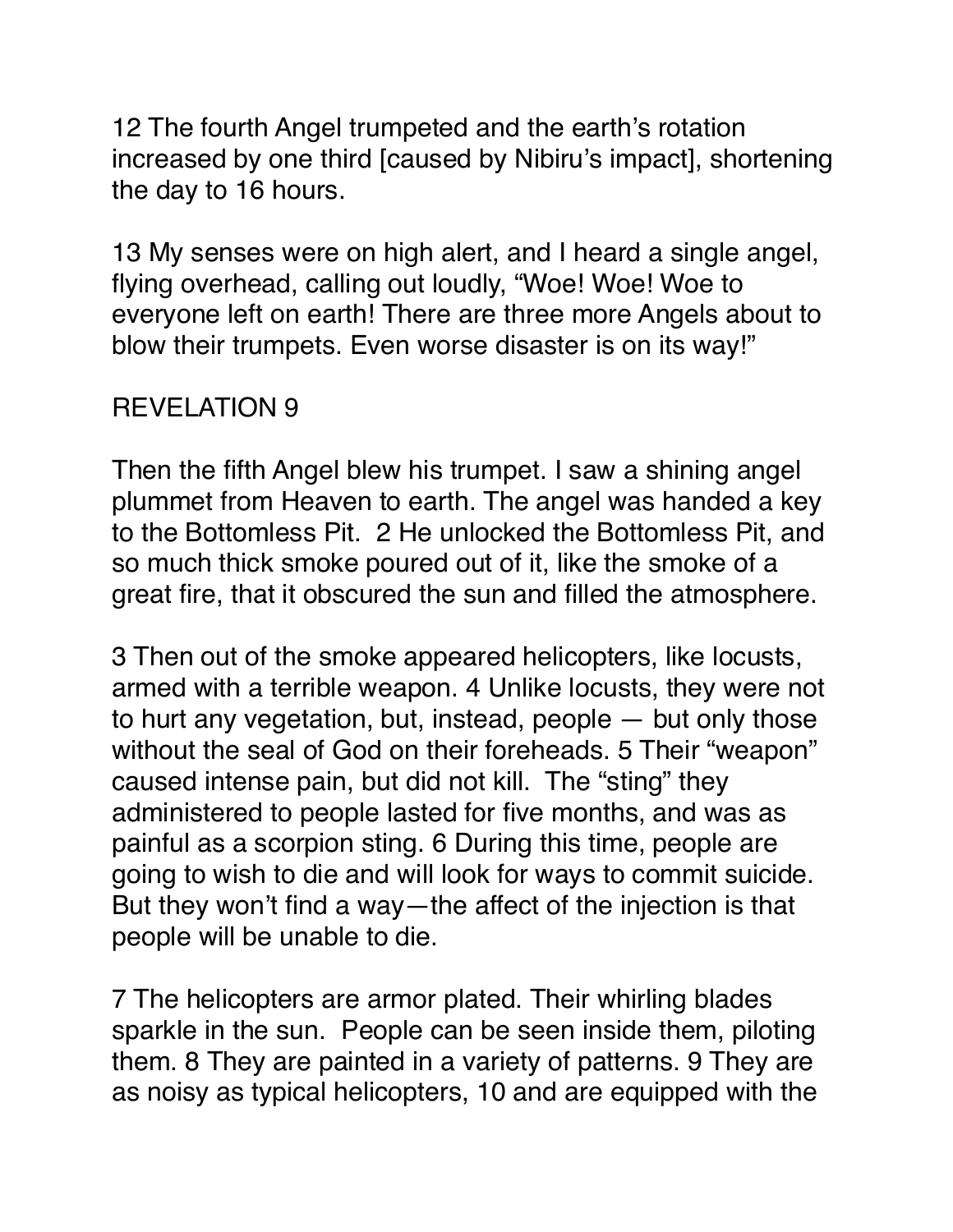special weapon in their tails, with which they inflict torture on the human race for five months. 11 The name of their commander, an angel from the Bottomless Pit, is Abaddon, in Hebrew, and Apollyon, in Greek — both names meaning "The Destroyer."

12 That is the first of the three terrible dooms, but there are two more to come!

13 When the sixth Angel sounded his trumpet, I heard a voice emanating from the horns of the Golden Altar before God 14 instructing him: "Let loose the four fallen angels that have been bound in chains since Noah's time beneath the great River Euphrates."

15 The Four Angels were unchained and freed from their confinement beneath the Euphrates River. They were ordained, and had been waiting, for this exact year, month, day, and even hour when they were to kill a third of the human race. 16 The number of the demonic army accompanying them was 200 million! I distinctly heard that number. 17 I saw both the men and their war machines in my vision. The men wore fiery-colored uniforms. Many of the war machines were tanks, firing explosive rounds from their barrels. 18 With these explosive rounds, they killed a third of the human race. 19 The war machines could shoot from the front or the back; they had machine guns in their rear that wreaked havoc.

20 Any men and women who weren't killed by these weapons went on their merry way—with no change in their way of life. They continued to worship false gods, and centering their lives around inanimate money and possessions, rather than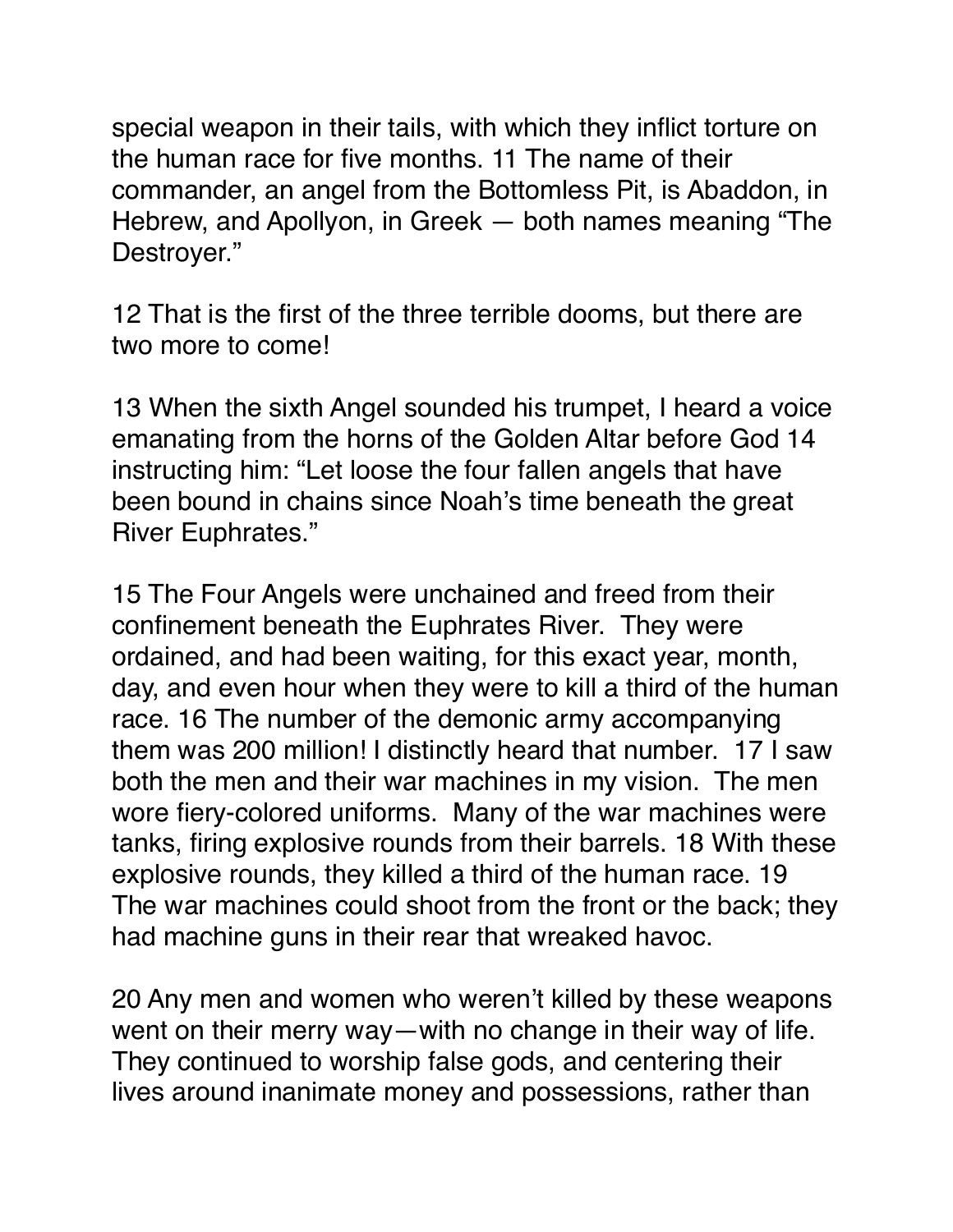the living God. 21 There wasn't a sign of a change of heart. They plunged right on in their murderous, intoxicated, addicted, occultic, immoral, perverted, thieving lifestyles.

# REVELATION 10

I saw another powerful Angel coming down out of Heaven wrapped in a cloud. There was a rainbow over his head, his face was sun-radiant, his legs pillars of fire. 2 He had a small book open in his hand. He placed his right foot on the sea and his left foot on land, 3 then called out thunderously, a lion roar. When he called out, the Seven Thunders called back. 4 When the Seven Thunders spoke, I started to write it all down, but a voice out of Heaven stopped me, saying, "Seal with silence the Seven Thunders; don't write a word."

5 Then the Angel I saw astride sea and land lifted his right hand to Heaven 6 and swore by the One Living Forever and Ever, who created Heaven and everything in it, earth and everything in it, sea and everything in it, that time was  $up-7$ that when the seventh Angel blew his trumpet, which he was about to do, the Mystery of God, all the plans he had revealed to his servants, the prophets, would be completed.

8 The voice out of Heaven spoke to me again: "Go, take the book held open in the hand of the Angel astride sea and earth." 9 I went up to the Angel and said, "Give me the little book." He said, "Take it, then eat it. It will taste sweet like honey, but turn sour in your stomach." 10 I took the little book from the Angel's hand and it was sweet honey in my mouth, but when I swallowed, my stomach curdled. 11 Then I was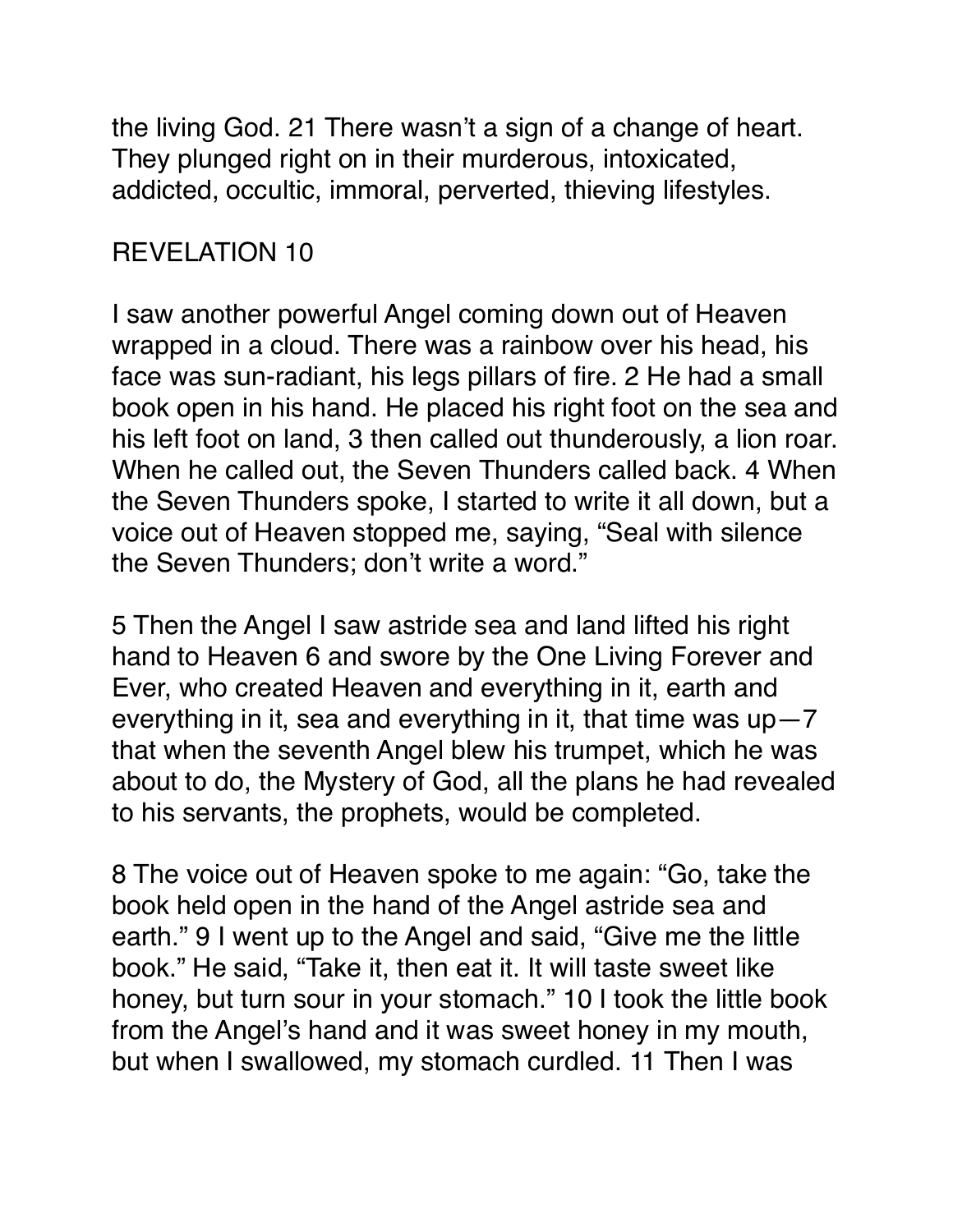told, "You must go back and prophesy again over many peoples and nations and languages and kings."

### REVELATION 11

1 I was given a stick for a measuring rod and told, "Get up and measure God's Temple and Altar and everyone worshiping in it. 2 Exclude the outside court; don't measure it. It's been handed over to non-Jewish outsiders. They'll desecrate the Holy City for forty-two months.

3 "Meanwhile, I'll provide my two Witnesses. Dressed in sackcloth, they'll prophesy for 1,260 days. 4 These are the two Olive Trees [of Zechariah 4], the two Lampstands, standing at attention before God on earth. 5 If anyone tries to hurt them, a blast of fire from their mouths will incinerate them —this is how they will deal with anyone who tries to hurt them. 6 They'll have power to seal the sky so that it doesn't rain for the time of their prophesying, power to turn rivers and springs to blood, power to hit earth with any and every disaster as often as they want.

7 "When they've completed their witness, the Beast from the Bottomless Pit will emerge and fight them, conquer and kill them, 8 leaving their corpses exposed on the street of the Great City, Jerusalem, spiritually called Sodom and Egypt, the same City where their Master was crucified. 9 For three and a half days they'll be there—exposed, prevented from getting a decent burial, stared at by the curious from all over the world. 10 Those people will cheer at the spectacle, shouting 'Good riddance!' and calling for a celebration, for these two prophets had made their sinful lives miserable.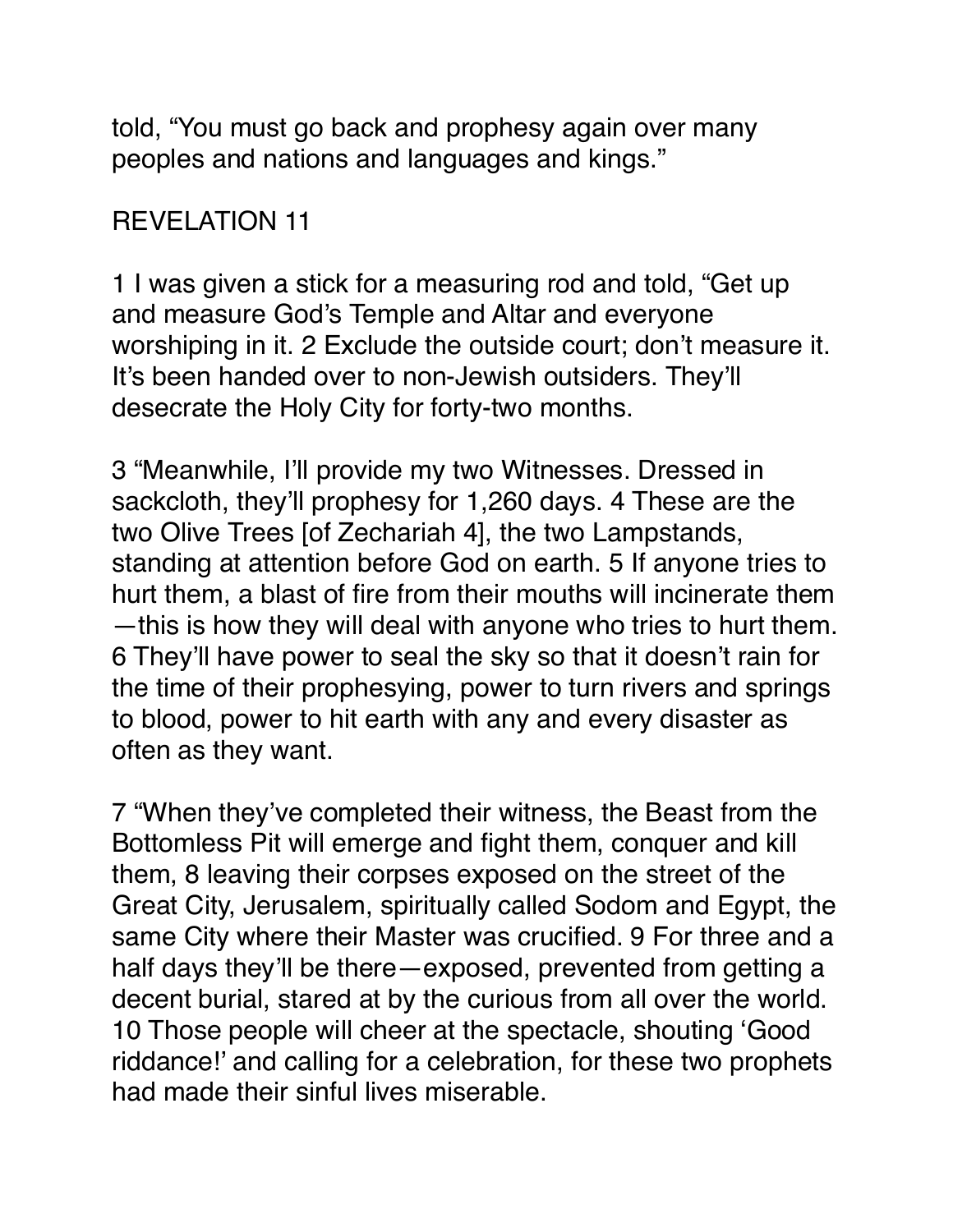11 "Then, after three and a half days, the Living Spirit of God will enter them, they will come back to life and stand up, and all those gloating spectators will be scared to death."

12 And they will hear a strong voice out of Heaven calling, "Come up here!" and they will ascend up to Heaven, wrapped in a cloud, while their enemies watch. 13 At that moment there will be a gigantic earthquake—a tenth of the city will fall to rubble. Seven thousand people will perish in the earthquake, and the remaining population of the city will be terrified, and will acknowledge the awesome power of the God of Heaven [and trust in Christ for salvation Isa 53:9 66:8 Zech 3:9; rom 11:6. The Nation of Israel turning to Christ will trigger the Second Coming.]

14 So ends the second doom, but the third doom is right behind it.

15 The seventh Angel's trumpet sounded. A crescendo of voices in Heaven sang out,

*The kingdoms of the world now belong to our God and his Messiah, and He will rule them for ever and ever!*

16 The Twenty-four Elders seated before God on their thrones fell to their knees, worshiped, 17 and sang,

*We thank you, O Lord God Almighty, Who Is and Who Was and Who Will Always Be, becauseYou have taken control of the earth, and now reign.*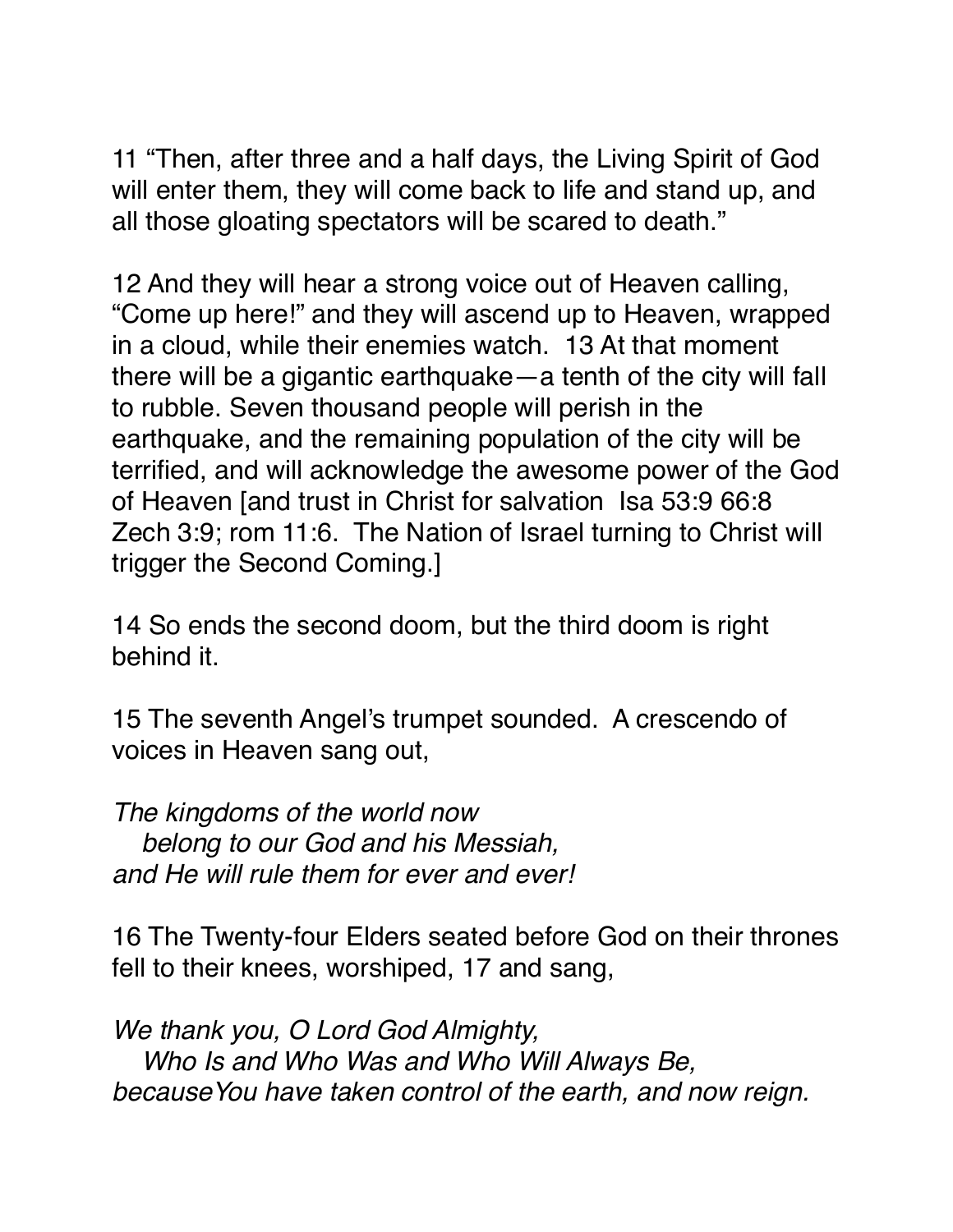*18 The nations that have for so long been angry toward You are now getting a taste of your anger toward them. The time has come for You to judge the dead: to reward your servants - all the prophets and saints to reward both small and great who fear your Name, and to destroy those who destroyed the beauty and righteousness You intended for the earth.*

19 The doors of God's Temple in Heaven flew open, and the Ark of his Covenant was clearly seen surrounded by flashes of lightning, loud shouts, peals of thunder, an earthquake, and a fierce hailstorm.

### REVELATION 12

1 And a momentous [once-in-7000-years] Sign appeared in the heavens — in the constellation of Virgo, in the autumn, when the sun is in this constellation. The moon was beneath her feet, and twelve stars formed a crown above her head. 2 She was in the very posture and the very act of giving birth to a Child - the planet, Jupiter.

3 And another Sign appeared along with the first: a huge red Dragon! *[quite possibly, the planet Nibiru. Another double prophecy: a picture of satan, and of the Anti-christ.]* It had seven heads and ten horns, and a crown on each of the seven heads. [Note: a prophecy - also found in Daniel 7:24 of the world's government, at the time of the Anti-christ's reign.] 4 With one flick of its tail it knocked a third of the Stars from the sky and dumped them on earth. *[possibly a great meteorite shower caused by the proximity of Nibiru to the earth]* The Dragon crouched before the Woman in childbirth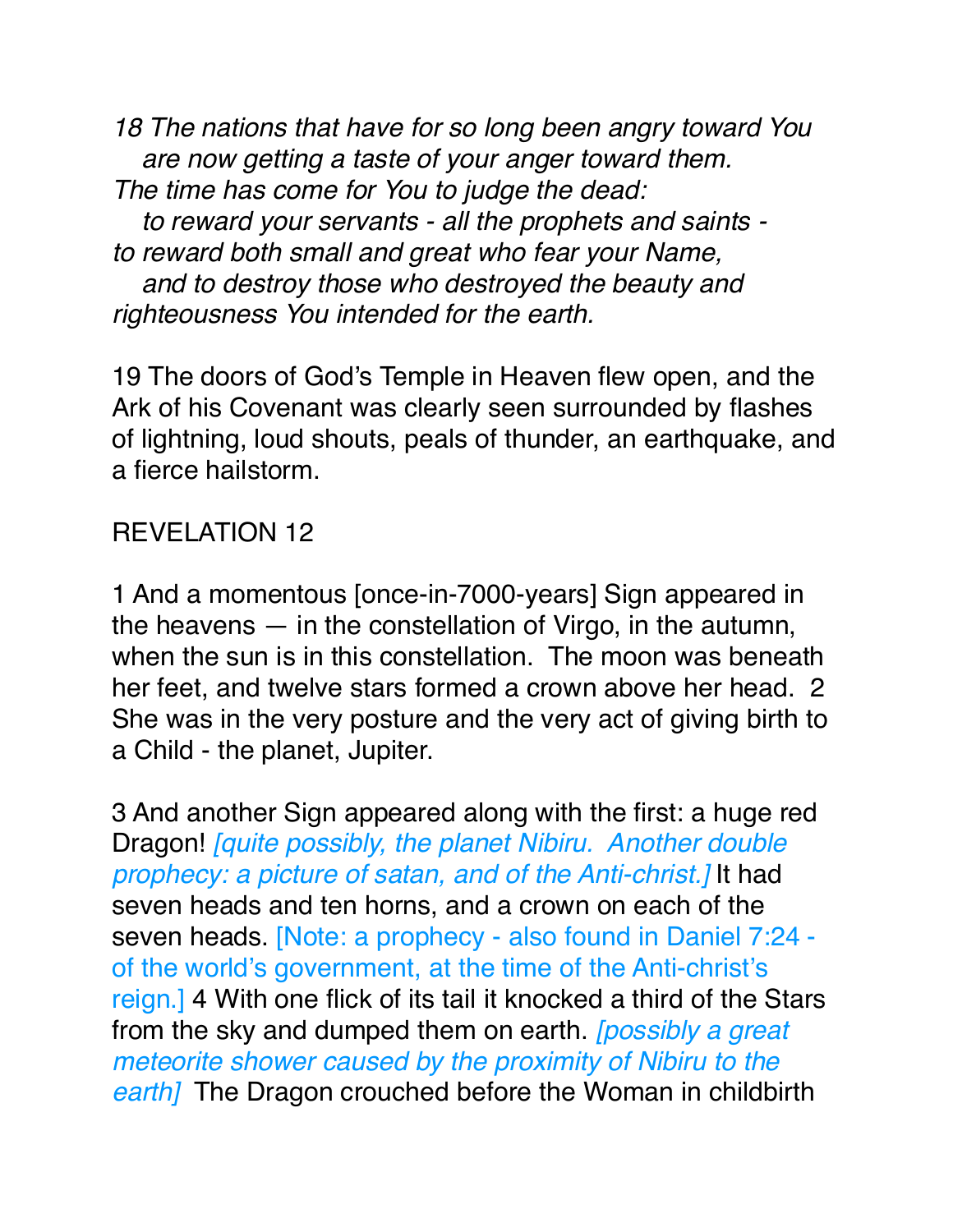[Nibiru will appear in the heavens, between the "legs" of Virgo], poised to devour the Child *[Jupiter]* as soon as it was born.

5 The Woman gave birth *[Jupiter entered Virgo on -some say-November 23, 2016, and exits Virgo's "womb" on September 23, 2017 - a human gestation period - 274 days; 9 months]* to a Son who will someday rule all the nations of the earth very strictly. *["a Son" is a double prophetic picture: of the millennial*  reign of Christ on earth, and of the reign of The Church under *Christ during the millennium as in Rev. 2:26-28]* As soon as he was born, her Son was snatched up [caught up] to God *[same Greek word, referring to the Rapture, is found in I Thess. 4:17]*, and placed safely on his Throne. *[Note: There is some speculation that there will be a glancing collision on 23 September 2017, between Jupiter and Nibiru, fulfilling Genesis 3:15, and resulting in Jupiter leaving its orbit, and meteorites from the collision hitting the earth 3 1/2 years later, fulfilling prophecies about the second half of the Tribulation.]*  6 The Woman *[the nation of Israel]* escaped to the desert to a place of safety *[Petra?]* prepared by God, where she would be protected from the AntiChrist, and her needs would be met, for 3 1/2 years. *[the first half of the Great Tribulation]*

7 And war broke out in Heaven. Michael and his Angels fought the Dragon. The Dragon and his Angels fought back, 8 but were no match for Michael, and they were expelled from Heaven. 9 The great Dragon— the ancient Serpent, the one called the Devil and Satan, the one who led the whole earth astray— was kicked out of Heaven, and all his Angels were kicked out with him — they were denied access to the heavenly realm and were confined to the earth.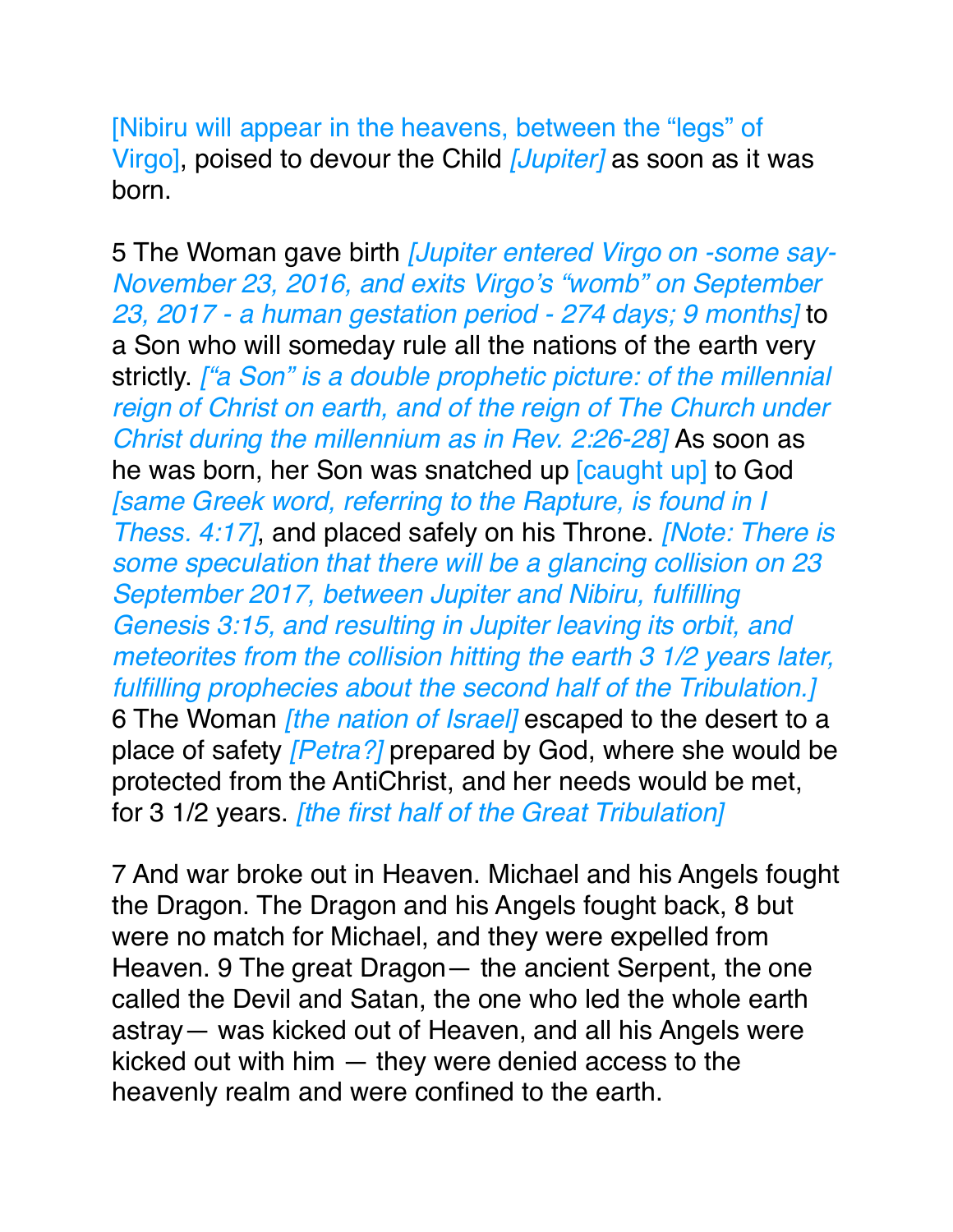10 Then I heard a strong voice out of Heaven saying,

God's salvation and authority are established!

 God's Kingdom and Christ's authority has finally come! For the Accuser of our fellow-believers has been kicked out of Heaven - the one who did his best before God to hurt them day and night.

11 But they have ended up victorious over him because of their faith in Christ's sacrifice for them on the cross, and because of the testimony of their lives that proved their love for Jesus. Some of them even gave their lives for Him, as He had given His life for them.

12 So rejoice, O Heavens, and all who live there!

 But woe to all the creatures that live on the earth and in the sea, for now the Devil is on the earth, in person, and he is furious, because he knows he has only a little time left to defeat Christ!

13 As soon as satan finds himself exiled to the earth, and sees that he missed his chance to devour her child - The Church - he goes after the Woman [Israel] who had given birth to the Man-Child [Jesus, and The Church]. But the Woman is given wings of a great eagle [airplanes?] to fly to a special place in the desert to be kept safe from the Serpent for the first three and a half years of the Great Tribulation. 15 The Serpent spews a river of water out of his mouth causes a tsunami to flood Jerusalem?] to swamp and drown her, 16 but the earth comes to her help [the earth splits from north to south - from the Temple Mount [destroying the temple] to the Mount of Olives - in front of the tsunami] , swallowing the water the Dragon spewed from its mouth. 17 Helpless with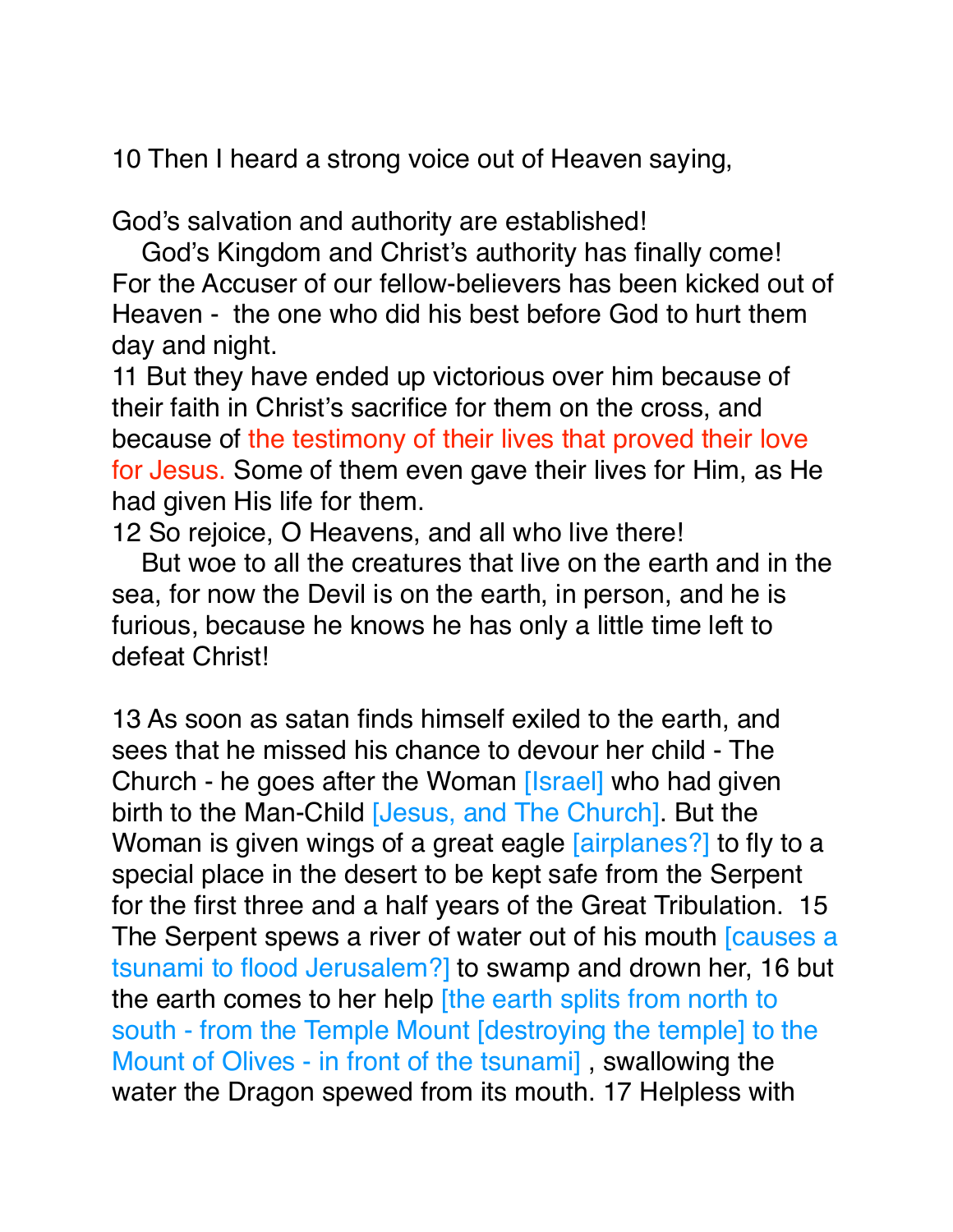rage, the Dragon turns his attention from her to go off and make war with the rest of her children [any surviving Christians], those who keep God's commands and whose lives show they are true followers of Jesus.

### REVELATION 13

1 Standing upon the shore of the Mediterranean Sea, I saw a Beast - the Antichrist - rising out of the sea - taking control over the nations of the world. He was the leader of the ten most powerful nations of the world, seven in actual leadership positions - these nations made up the membership of an ungodly alliance. 2 The Antichrist acted with speed, like a leopard, was heavy-handed, like a bear, and quickly subdued his enemies, like a lion. The Antichrist derived his might, his respect, and his authority from satan who indwelled him.

3 I watched in awe as the Antichrist was fatally wounded in the head! But then he came back to life! which increased the world's awe of him. 4. And they worshiped satan who gave the Antichrist authority, and they worshiped the Antichrist, exclaiming, "There's never been anybody like the Antichrist! No nation would dare go to war with the Antichrist!"

5 The Antichrist had a big mouth - boastful and blasphemous. He could do anything he wanted for the first three and a half years of the Great Tribulation. 6 He frequently said blasphemous things against God - against Christianity, against the temple in Jerusalem, and against Christians especially those who had gone up to Heaven in the Rapture. 7 God allowed him to persecute Christians and to put them to death. He held absolute sway over all nations and peoples,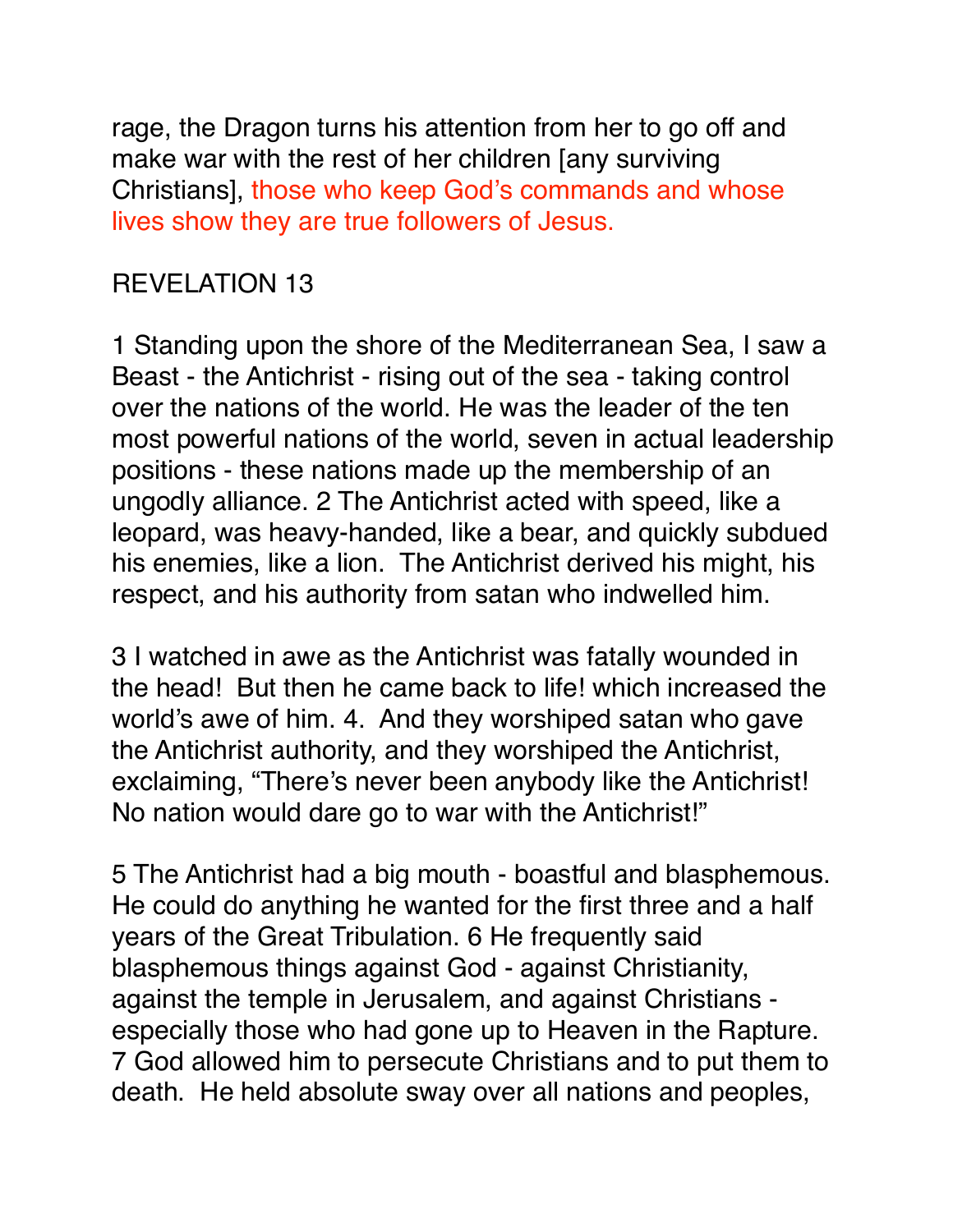tongues and races. 8 Everyone on earth whose name was not written in the Lamb's Book of Life - who was slain from the world's foundation - will worship the Beast.

9 You had better pay attention to what I am saying. 10 During this time, those who take others to prison will end up in prison; those who kill others will be killed by others. But true believers in Jesus will be known by their steady obedience to God and their faithfulness to the Lord.

11 I saw another Beast, the Pope, rising out of the ground. He had two horns [two divisions in the Catholic Church: the black and the white popes]; he appeared harmless and lovable, like a lamb, but was actually a deadly dragon - doing terrible things behind the scenes. 12 He is the Antichrist's puppet, causing the people of the world to unite in worshipping the religious system of the Antichrist, who had been healed of his deathblow. [Note: Some think "the Beast" refers to Islam, which was given a deathblow during WWI, but revived in the 21st century to conquer the world.]

13 The Pope performs magical signs, dazzling people by making fire come down from Heaven. 14 He uses the magic he gets from the Antichrist [satan incarnate] to dupe earth dwellers, getting them to make a statue of the Antichrist who revived from his fatal wound. 15 He is able to animate the image of the Antichrist so that it talks, and then he arranges that anyone not worshiping the Antichrist will be killed. He forces all people, small and great, rich and poor, free and slave, to have a microchip implanted in their right hand or forehead. Without this implant - which contains the name of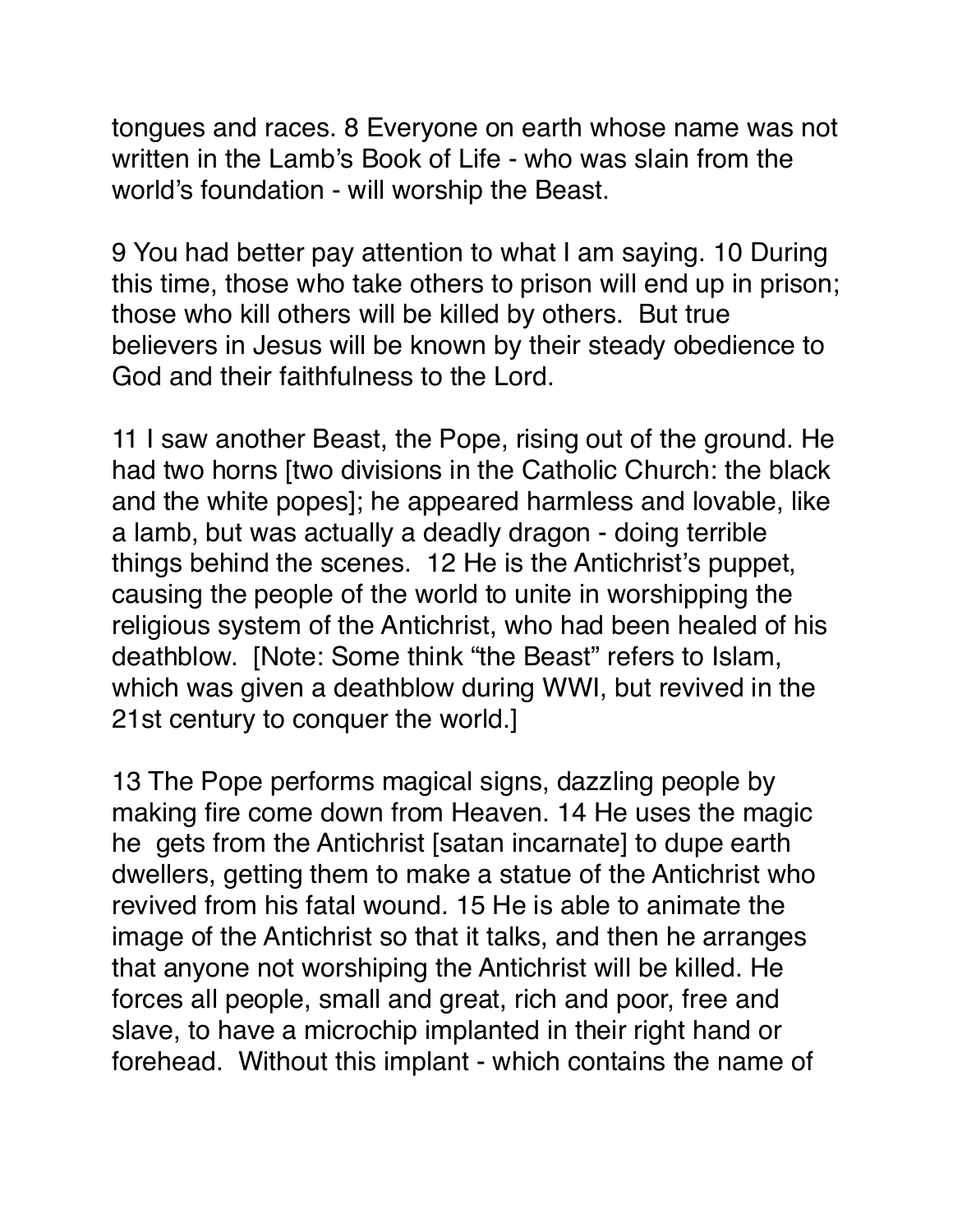the Antichrist or the number of his name - it is impossible to buy or sell anything.

18 Here is an insight: the number of the Antichrist is the number for man - rather than God - tripled. It is 666.

# REVELATION 14

I saw—it took my breath away!—the Lamb standing on Mount Zion, 144,000 standing there with him, his Name and the Name of his Father inscribed on their foreheads. And I heard a voice out of Heaven, thundering like a great waterfall.

2 And I heard music, harp music and the harpists 3 singing a new song before the Throne and the four Creatures and the Elders. The song was only for the 144,000 to sing who were redeemed from among the earth's population. 4 Every one of them choosing celibacy in order to serve God devotedly, following Jesus with their whole hearts. They were redeemed from humankind, the firstfruits of the Great Tribulation harvest for God and the Lamb. 5 There was not a false word in their mouths, for they are without fault in their service to God.

6 I saw another Angel flying overhead with the Eternal Good News to proclaim to all who were still on earth - every nation and tribe, every tongue and people. 7 He pronounced in a loud voice, "Fear God and give him glory! His hour of judgment has come! Worship the Maker of Heaven and earth, the oceans and all fresh water!"

8 A second Angel followed, calling out, "Babylon - the Catholic Church; the Papacy - has fallen! Has come to an utter end!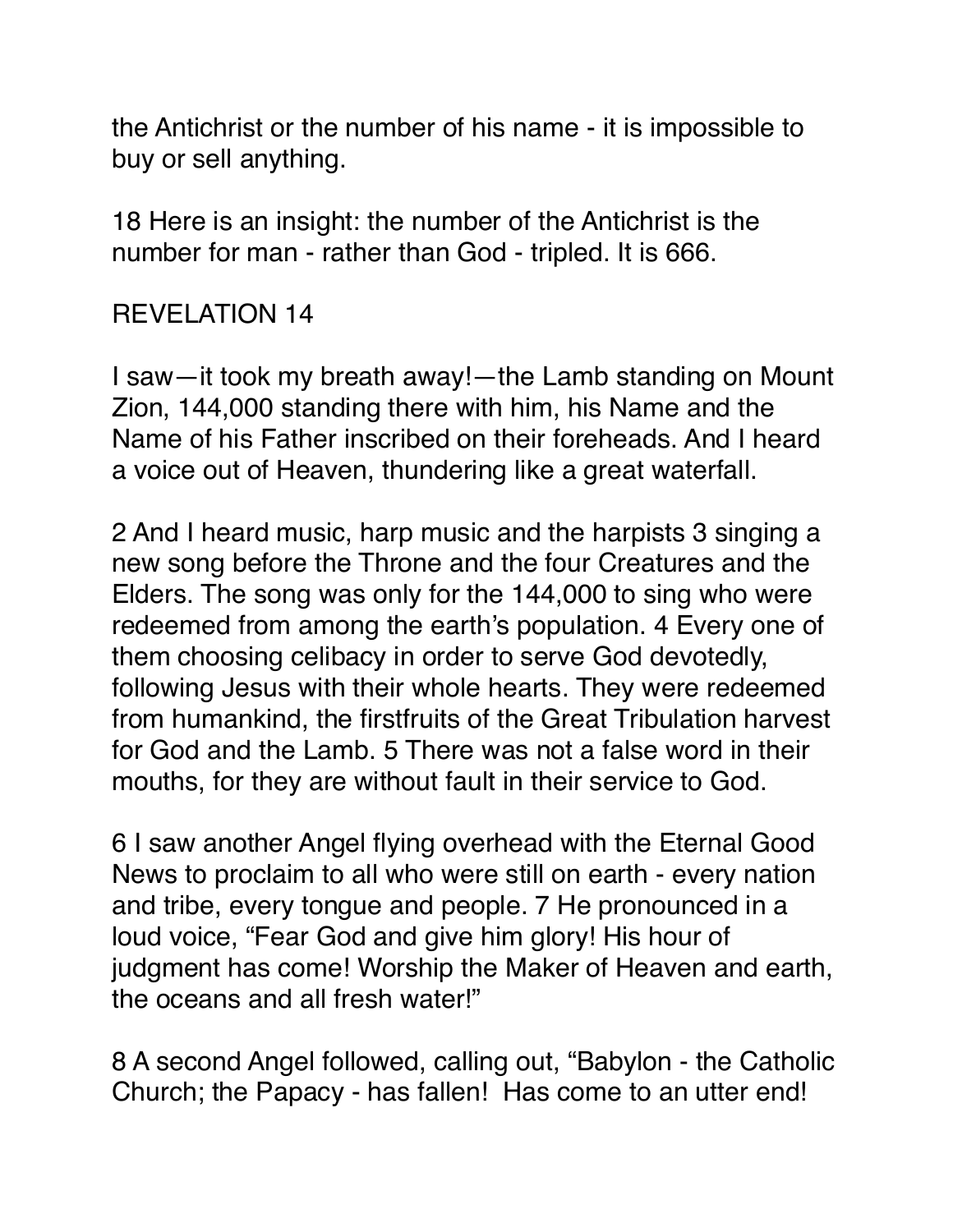Because it brought God's anger upon all nations through its abominable practices!"

9 A third Angel followed the other two, shouting, warning, "Anyone who worships the Antichrist and his statue, and takes his mark on forehead or hand, 10 will be forced to drink the wine of God's wrath, prepared unmixed in his chalice of anger, and will suffer torment from fire and brimstone in the presence of the holy angels, and in the presence of the Lamb. 11 Smoke from their torment will rise age after age. There will be no respite, day or night, for those who worship the Antichrist and his image, and who become identified with him by taking the mark of his name.

12 But true believers in Jesus will be known by their steady obedience to God and their faithfulness to the Lord."

13 I heard a voice out of Heaven, "Write this: How blessed from now until the end of the Great Tribulation will those be who are put to death for their faith in Christ!"

"Yes," says the Spirit, "now they can rest from their spiritual labors; and they will be rewarded for their faithfulness to the Lord."

14 I looked up and gasped! There was Jesus on a white cloud! He was wearing a gold crown and holding a sharp sickle in his hand. 15 Another Angel came out of the Temple, calling loudly to Jesus, "Swing your sickle and reap. It's harvest time. Earth's Christian harvest is ripe for reaping." 16 Then Jesus gave a mighty sweep of his sickle, and the Christians of the earth were harvested in a single stroke.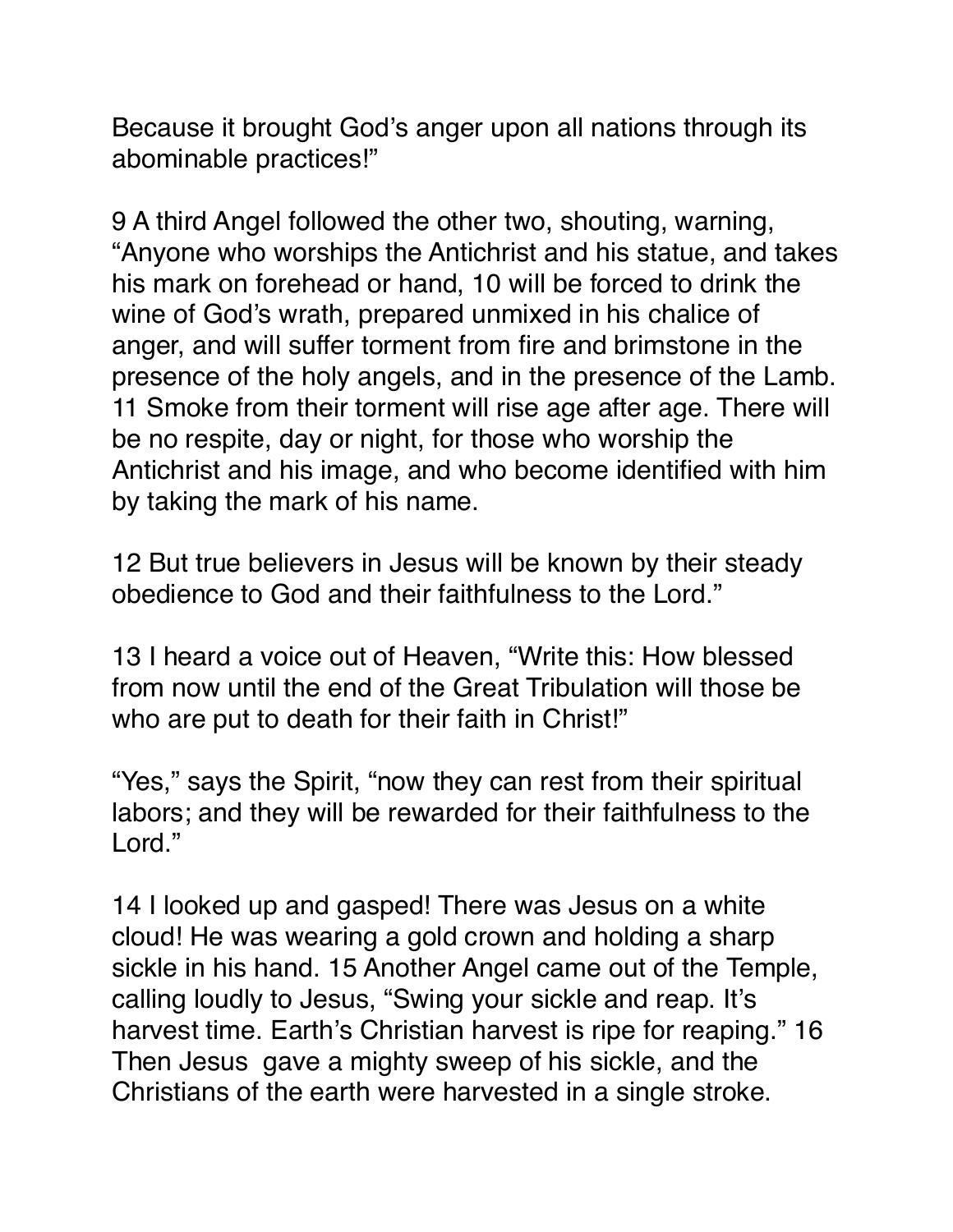17 Then another Angel came out of the Heavenly Temple. He also had a sharp sickle. 18 Yet another Angel, the one in charge of tending the fire, came from the Altar. He thundered to the Angel who held the sharp sickle, "Swing your sharp sickle. Harvest earth's vineyard. The grapes are ripe bursting with sinfulness."

19 The Angel swung his sickle, harvested earth's vintage, and heaved it into the giant winepress of God's wrath. 20 The winepress was outside the City. As the vintage was trodden, blood poured from the winepress as high as a horse's bridle, a river of blood for two hundred miles.

### REVELATION 15

 I saw another sign in Heaven, important and breathtaking: seven Angels with seven disasters. These are the final disasters God, in His anger, plans to bring upon the earth during this time.

2 I saw a vast sea-like area of transparent glass with bright lights flashing through it. Holding harps that God had given them, Christians who had not surrendered to the Antichrist had not worshipped his image, had not taken his implant and had not become identified with him through the number of his name, were gathered together on this transparent sea. They sang the Song of Moses, the servant of God, 3 — the Song of the Lamb:

Great and marvelous are your works, Lord God, Almighty!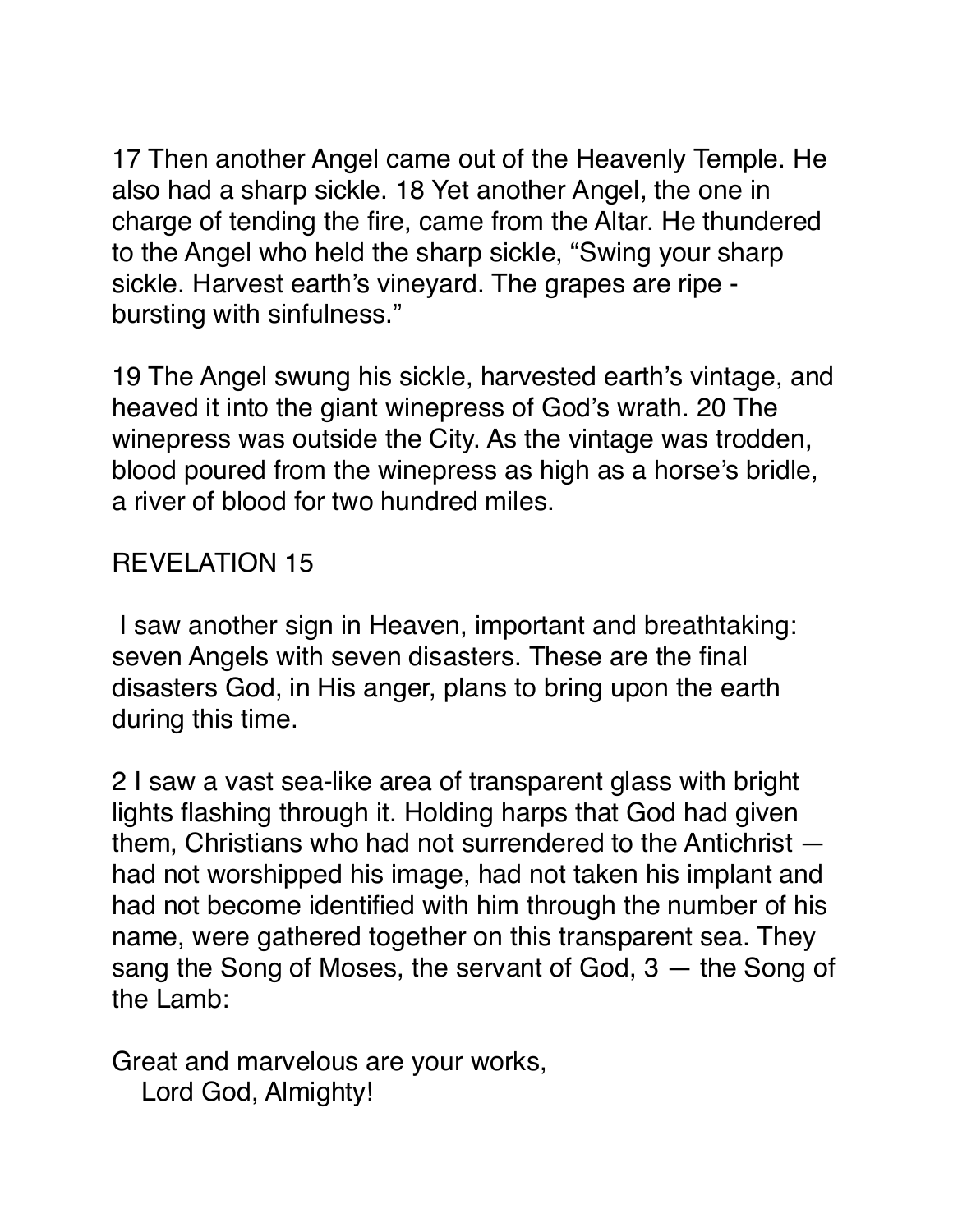Everything you do is just and true, King of all Christians! 4 Who can fail to reverence you, O God, or give glory to your Name, because you and you only are holy. All nations will come and worship you, because they see your judgments are right.

5 Then I saw the doors of the Temple in Heaven, the Tabernacle of Testimony, open wide. 6 The Seven Angels of the seven disasters came out of the Temple. They were dressed in clean, bright linen and wore gold vests. 7 One of the Four Creatures handed the Seven Angels seven gold bowls, brimming with the wrath of God, who lives forever and ever. 8 Smoke from God's glory and majesty filled the Temple. No one was permitted to enter the Temple until the seven disasters of the Seven Angels were concluded.

#### REVELATION 16

I heard a shout of command from the Temple to the Seven Angels: "Begin! Pour out the seven bowls of God's wrath on earth!"

2 The first Angel stepped up and poured his bowl out on the continents: Loathsome, stinking sores erupted on all who had taken the implant of the Antichrist and worshiped his statue.

3 The second Angel poured his bowl on the oceans: The oceans coagulated into blood, and everything in them died.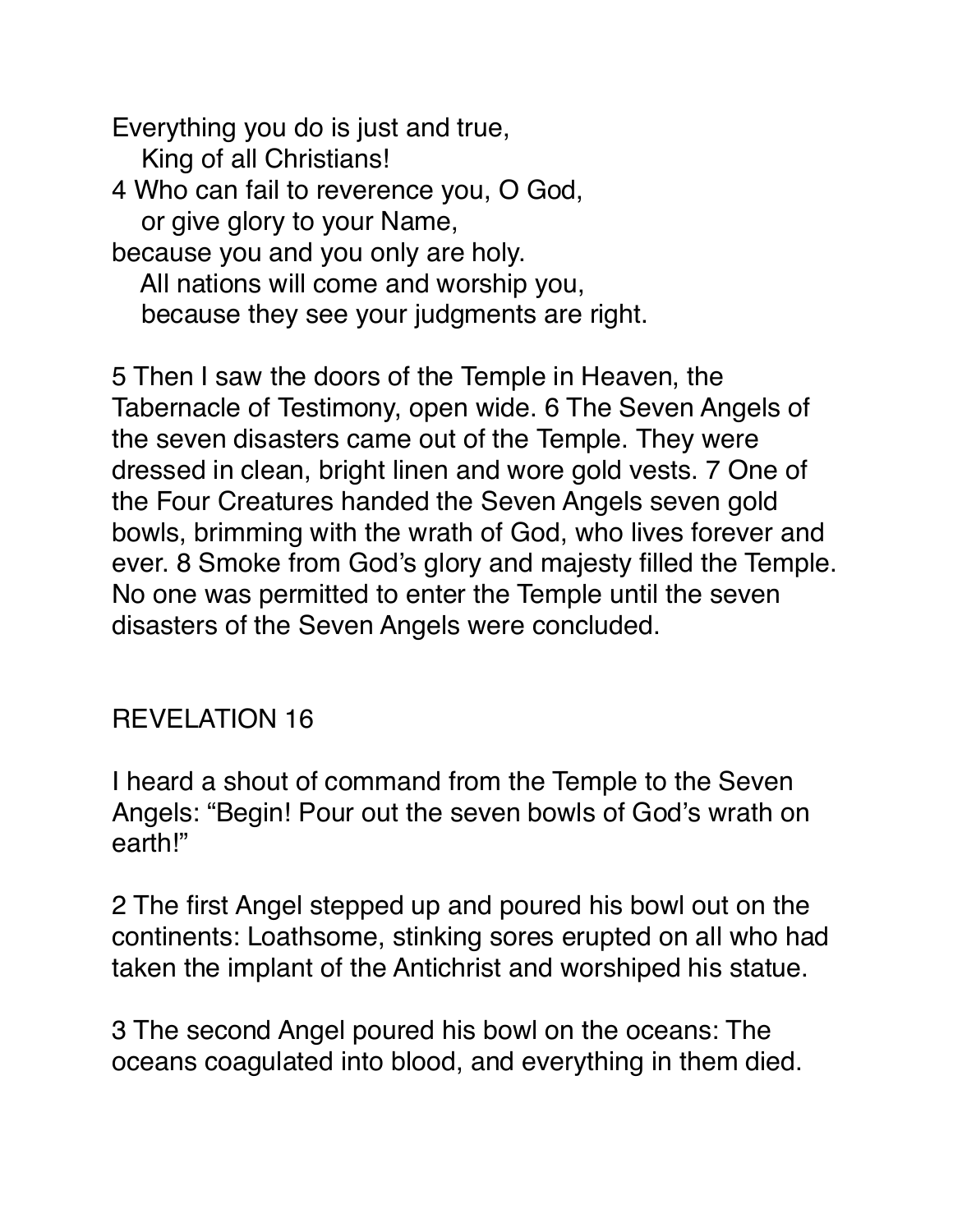4 The third Angel poured his bowl on fresh water rivers and springs: All the fresh waters turned to blood. 5 I heard the Angel of The Waters say,

You are Righteous, O Lord, who is, and was, and always will be, to have done this to the earth's waters.

6 The people of the earth shed the blood of Old Testament saints and prophets

so you've given them blood to drink—

they've gotten what they deserve!

7 Just then I heard the martyrs from the foot of the Altar say,

Yes, Lord God, Almighty! Your judgments are true and just!

8 The fourth Angel poured his bowl on the sun: Radiation from the sun scorched men and women. 9 Burned and blistered, they cursed God's Name, the God behind these disasters. Yet, they refused to repent, and they refused to honor God.

10 The fifth Angel poured his bowl on the capital of the Antichrist, and a total eclipse covered the entire nation. Mad with pain, men and women bit and chewed their tongues, 11 cursed the God-of-Heaven for their torment and sores, but refused to repent and change their ways.

12 The sixth Angel poured his bowl on the great Euphrates River and it totally dried up. The dry riverbed became a fine roadbed for the armies of the eastern nations to use to attack Israel.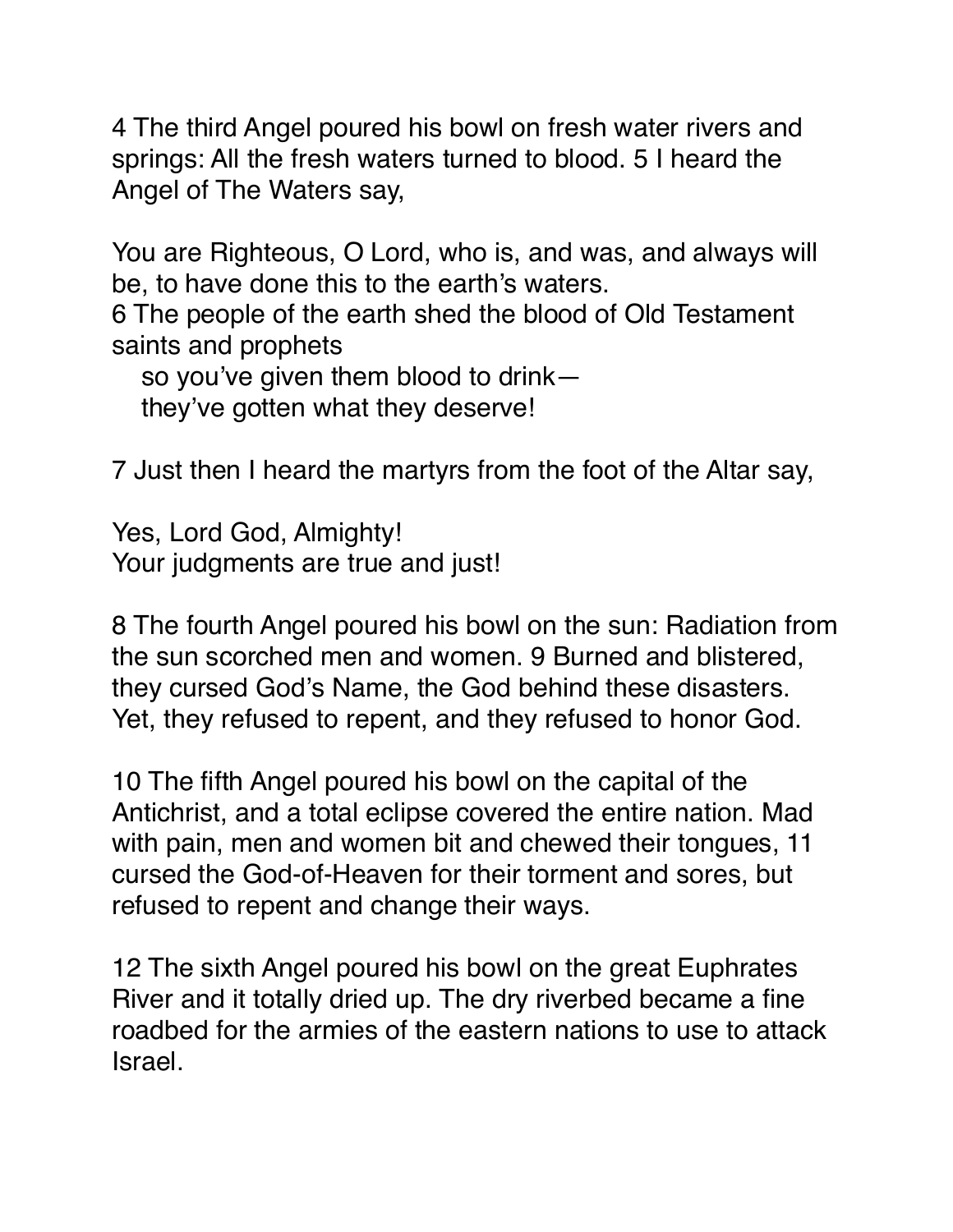13 I saw three foul spirits that looked like frogs crawl out of the mouths of satan, the Antichrist, and the Pope. 14 These are demons with the ability to perform supernatural wonders with the objective of causing all the nations leaders to unite together against Israel in the Battle of Armageddon at the end of the Great Tribulation.

15 "Stay on guard! I will come unannounced, like a thief. Good for you if you are alert and walking close to God, when I come. But it will be a terrible and shameful thing for those who are unsaved or unready when I come."

16 The frog-demons gathered the armies of the nations together at the valley of Armageddon, in Israel.

17 The seventh Angel poured his bowl into the atmosphere, and from God's Throne in the Temple came the shout, "Finished! This is the last of the bowls of judgement!" 18 There followed lightning flashes and demonic voices, thunder crashes and a colossal earthquake—the greatest and most devastating earthquake of all time. 19 It split Jerusalem into three sections, and toppled to ruin the great cities of the world. [The entire ungodly world was finally getting a taste of God's pent up anger against sin. Contrary to what mankind had believed for generations, God hadn't overlooked or forgotten the world's wickedness!] 20 The islands of the world sunk beneath the oceans. The mountains and mountain ranges came tumbling down. 21 Seventy-five pound hailstones battered the earth, crushing and killing. Yet, rather than repent and turn to God, the populace cursed Him for sending the hail, for the hail destroyed their homes and possessions.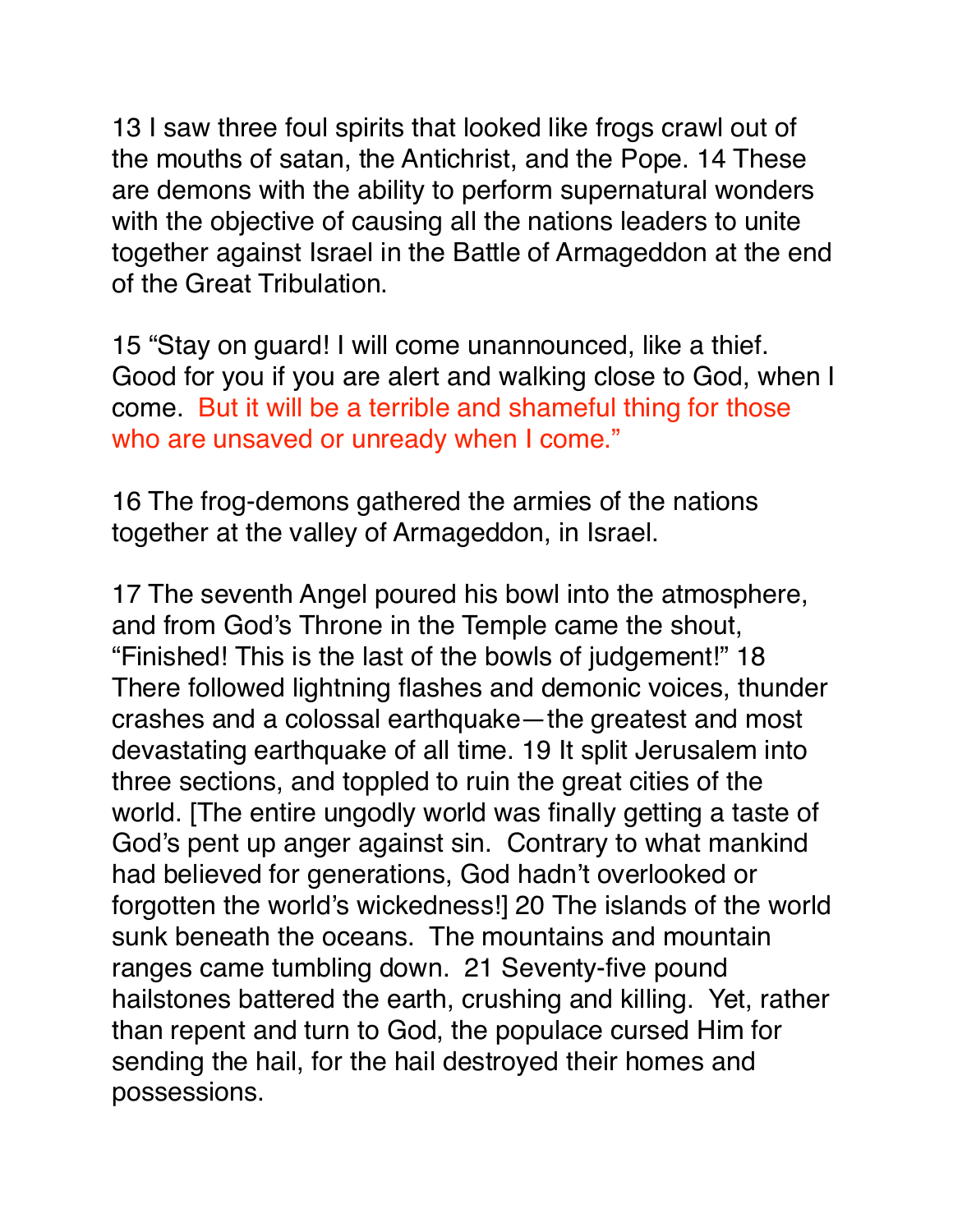#### REVELATION 17

One of the Seven Angels who carried the seven bowls came and invited me, "Come, I will show how the great Whore, the Roman Catholic Church, who sits enthroned over many waters, is to be punished  $2 -$  to whom the nations of the earth have illicitly yoked in their own interest, and in the interest of their people."

3 In the spirit, he carried me out into the desert. I saw a woman mounted on a Scarlet Beast — the papacy riding on the backs of the world's governments. Stuffed with blasphemies [worshipping all kinds of gods, other than Jehovah], the Beast had seven heads and ten horns [the primary nations under the Antichrist]. 4 The woman was dressed in purple and scarlet [The Catholic church sets itself up as king, and its priests and officials wear fancy robes], festooned with gold and gems and pearls [The Catholic Church is, quite possibly, the wealthiest organization on earth, as is evident in a number of ways]. She held a gold chalice in her hand, brimming with defiling obscenities, her foul fornications.[Very few people have any idea of the depth of wickedness both within the Catholic Church and instigated by the Catholic Church.] 5 A riddle-name was branded on her forehead: great babylon, mother of whores and abominations of the earth. I could see that the woman was drunk, drunk on the blood of God's holy people, drunk on the blood of the martyrs of Jesus. [The history of the Catholic Church is replete with examples of persecuting Christians.]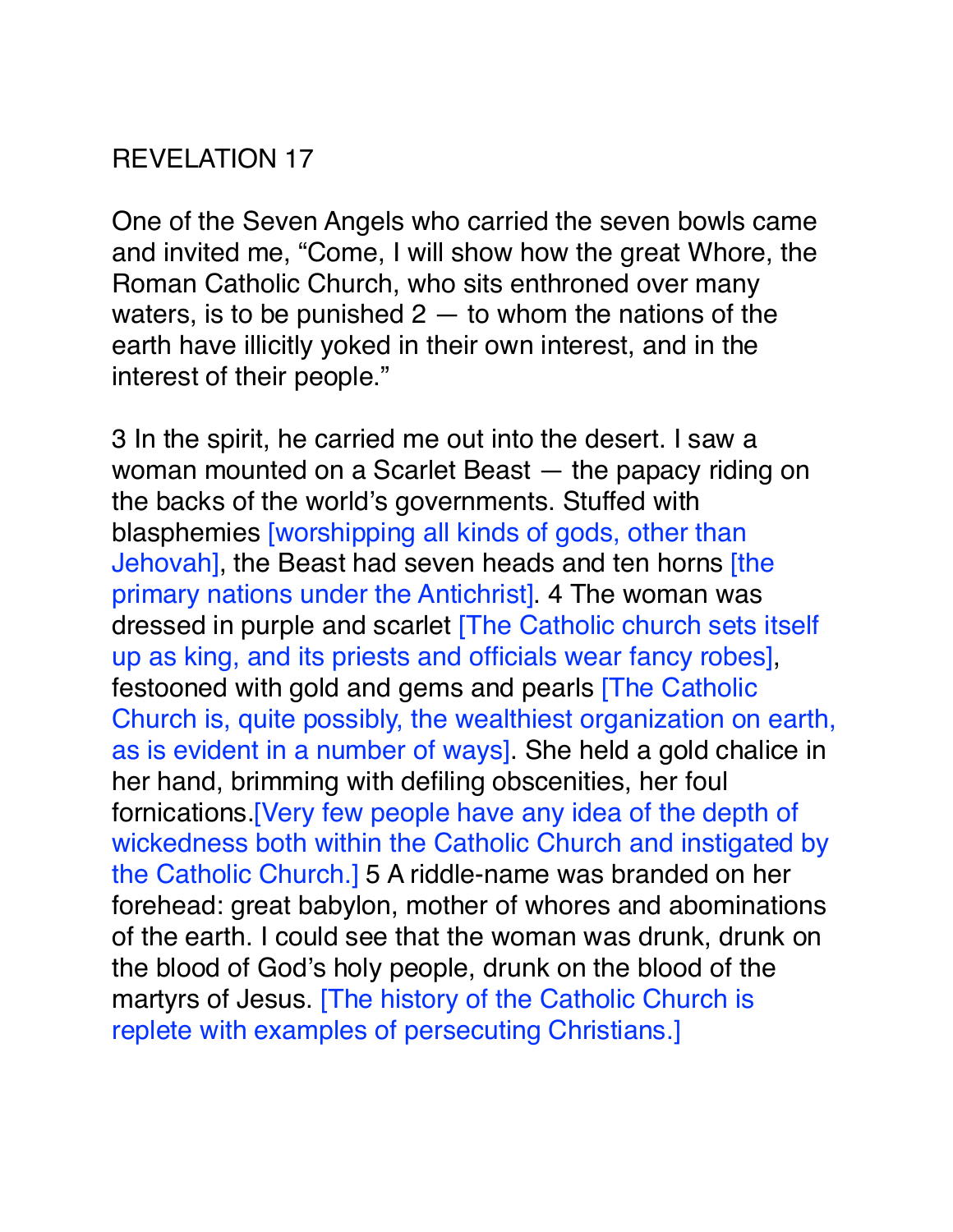6 I saw how drunk she was on the blood of the saints and the blood of Christians she had put to death. Perplexed, I could only look on in wonder. 7 The Angel said, "Does this mystify you? Let me explain to you the riddle of the woman and the Beast she rides, the Beast with seven heads and ten horns. 8 The Beast you saw once was *[the Roman Empire]*, is no longer, [dissolved after Constantine, around 1500 years ago] and is about to ascend from the Abyss [is to be revived for a brief time, by the power of satan] and head straight for Hell [be annihilated by Jesus at the close of the Great Tribulation]. The unsaved people on earth dwellers will be amazed when they see the revival of the ancient Roman Empire.

9 "Here is the unraveling of the mystery. The seven heads are seven hills [Rome]; they are where the woman sits [the headquarters of the Roman Catholic Church]. 10 They are also seven kings: five dead, one living, the other [the Antichrist] not yet here—and when he does come his time will be brief [seven years]. 11 The Beast [world system of government] that once was and is no longer is both an eighth and one of the seven—and headed for Hell.

12 "The ten horns you saw are ten nations, but they're not yet in power. They will come to power with the Scarlet Beast [under the rule of the Antichrist], but won't last long—a very brief reign [no more than seven years]. 13 These nations will unite together and agree to turn over their power and authority to the Antichrist. 14 They will go to war against the Lord [at the Battle of Armageddon in Israel] but Jesus will defeat them, proving that he is Lord over all lords, King over all kings, and that those who follow him are called, chosen, and faithful."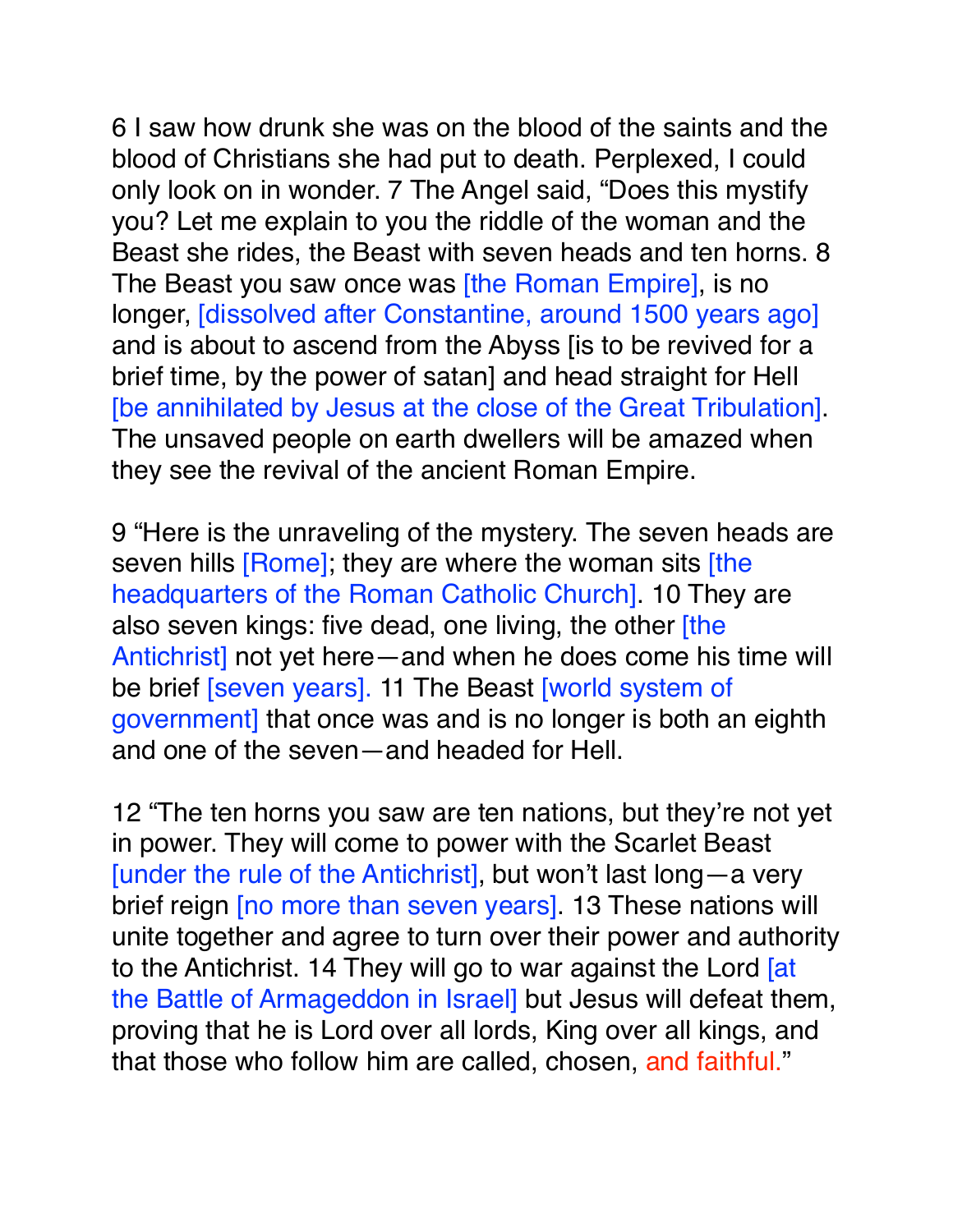15 The Angel continued, "The waters you saw on which the Whore was enthroned are peoples and crowds, nations and languages. 16 And the ten nations you saw, together with the Antichrist, will turn on the Whore—they'll hate her, violate her, strip her naked, rip her apart with their teeth, then set fire to her. It was God who put the idea in their heads to turn over their rule to the Antichrist until the prophecies of God concerning the end times are completed. The woman you saw is the great city [the Roman Catholic Church], tyrannizing the kings of the earth."

[Note: Prophecy is multi-layered, so the Whore may also have reference to Islam, and the United States.]

### REVELATION 18

Following this I saw another Angel descend from Heaven. His authority was immense, his glory flooded earth with brightness, 2 his voice thundered:

"The greatest Babylon of all times, the United States of America, is finished! - totally collapsed!

 Since its godly inception, it has become the favorite abode for demons

and the stronghold of every loathsome spirit;

a place of stinking, rotten carrion.

3 All nations have been corrupted by her; world leaders joined in her debaucheries; businesses in every country flourished selling her products.

4 Just then I heard God's voice say: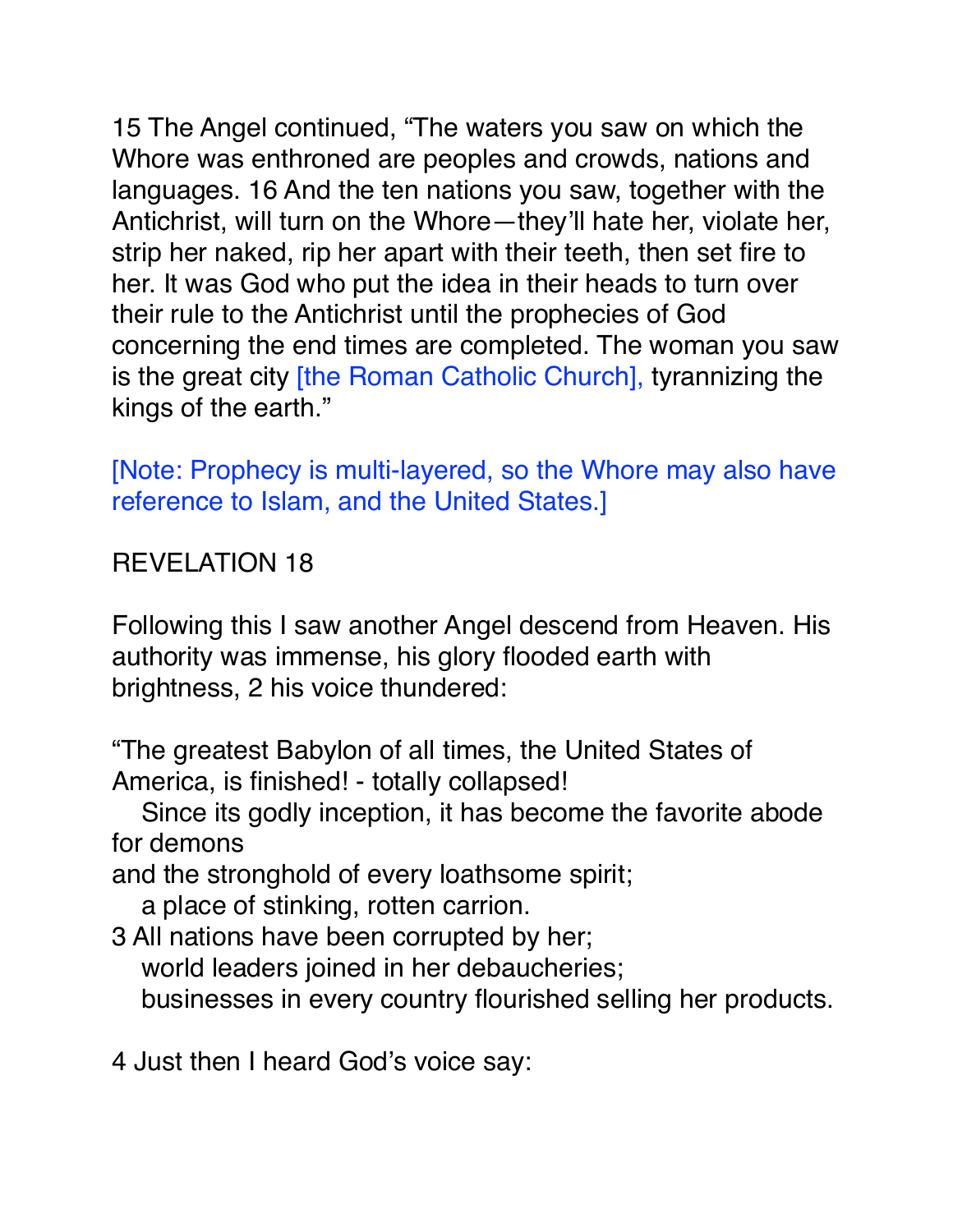"Do not follow her ways, Christians! Separate yourself from her sins,

lest you share in her punishments."

5 The stench of her sins has reached to Heaven, and God is mindful of all the evil she has done.

6 Give her what she has dished out to others.

Do unto her twice as much as she has done to others.

 Reward her double for all the trouble she caused other nations.

7 Give her torment and tears proportionate to her pride and self-indulgence.

Because she has the attitude, "I am the greatest of all nations,

 I cannot be defeated, and I can do whatever I please, with impunity,"

8 therefore, in one hour, she shall experience disaster: death, despair and destruction;

and she shall be bombarded to complete destruction, because the mighty God who brings this upon her

has had enough.

9 The nations of the world whose economies depended on their commerce with her will be very sorry when they see the smoke of her burning. 10 Their ships and planes will keep their distance for fear of what is happening to her, and they'll say:

"No way! I can't believe it! Who would ever have thought that America, the most powerful Country on earth could have been destroyed so quickly!"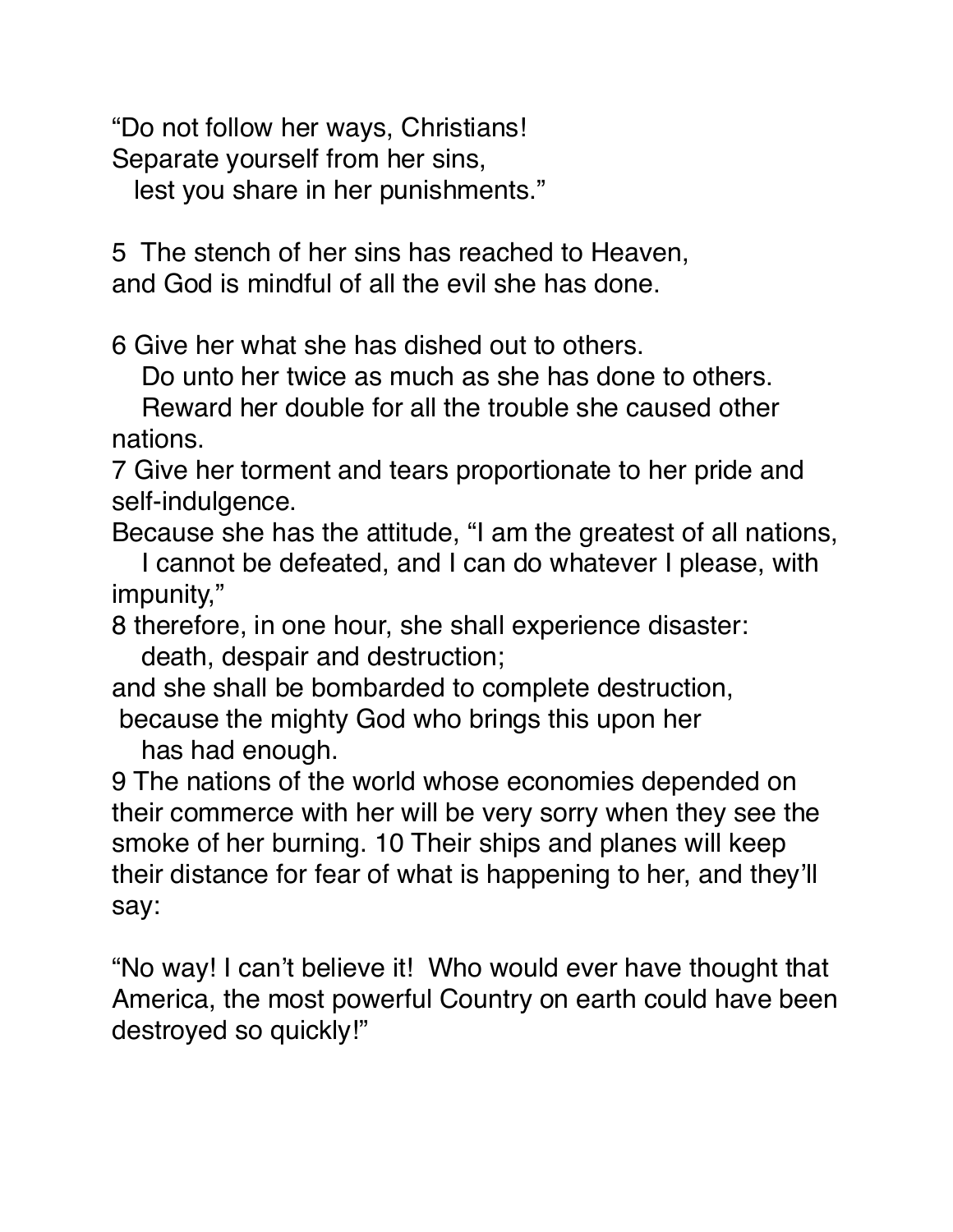11 International traders will despair because they've lost their greatest market. 12 To whom will they be able to sell all their goods, now? - precious metals and jewelry; fabrics of all kinds; exotic woods; building materials of all kinds; 13 spices; drugs; perfumes; wines; produce; meat and livestock; automobiles; human trafficking — sex slaves and workers.

Everything you've lived for is gone!

 The stores are empty! All delicate and delectable luxury is lost!

Not a single thing is being imported!

15 Despite how much they want the sales, no ships dare dock at her ports to unload their cargo; no airplanes dare land, for fear of what is happening to her. They all keep their distance and lament,

16 "Oh, dear! Oh ,dear! The wealthiest nation on earth 17 has become the poorest nation, overnight!"

Standing far out to sea, or circling far overhead, 18 they see the smoke rising from burning cities and say: "Oh, what a Country! There never was such a powerful, affluent Country!" 19 They throw dust on their heads and cry as if the world has come to an end:

"What a shame! What a shame!

 We all got rich selling our goods to this wealthy Country. And now it's all over—our businesses and livelihoods have been wiped out overnight!"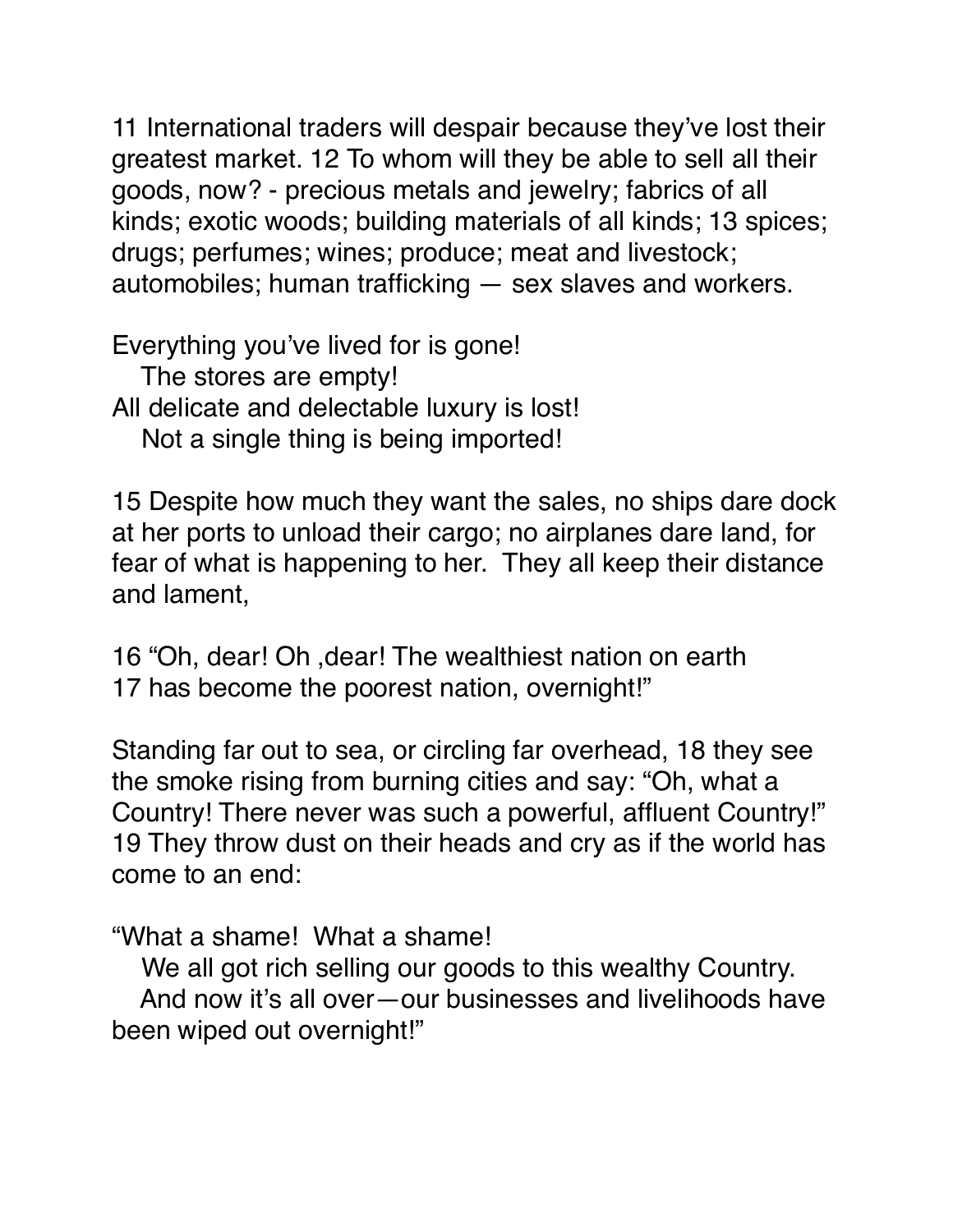20 O Heaven, celebrate! And join in - saints, apostles, and prophets! God has finally judged her; every wrong you suffered from her has been avenged.

21 A mighty Angel picked up a huge boulder and heaved it with a great splash into the ocean, saying,

"Just so shall that wicked Country be violently destroyed and disappear."

22 You will export no more ungodly music!

You will produce no more merchandise for export around the world!

Your farms and factories are finished!

23 Your wild night life is over!

No more partying and perversion!

Your firms became the most profitable on earth,

 by deceiving the nations with clever advertisements and sales' pitches.

24 This is what she gets for the way she trampled on God, His Word, and Christianity, and for being saturated with the blood of people she murdered all over the earth.

#### REVELATION 19

I heard a sound like massed choirs in Heaven singing,

"Hallelujah!

The salvation and glory and honor and power are God's—

2 for his judgments are true, and just.

He has judged the great Whore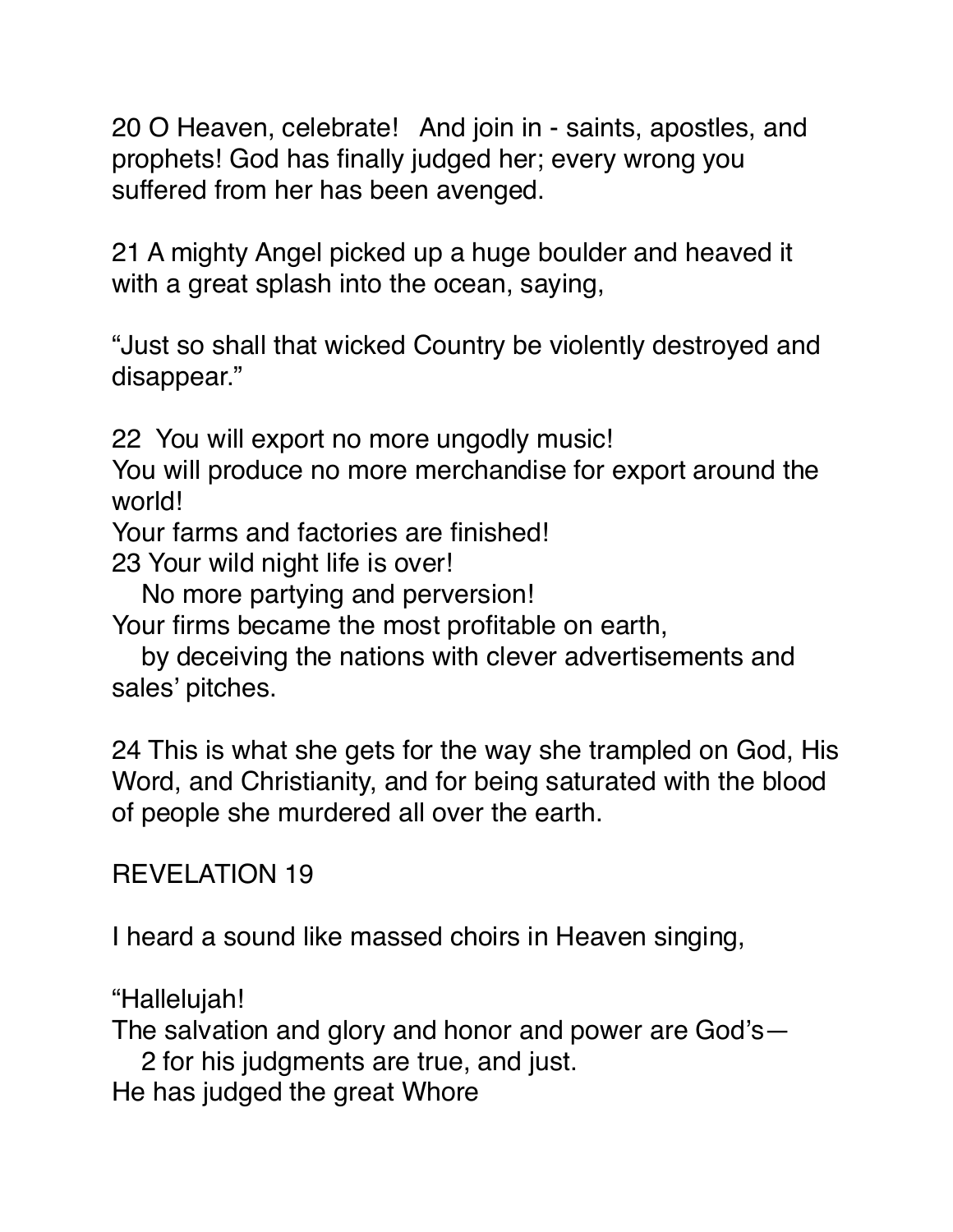who corrupted the earth with her lust. He has avenged on her the blood of his servants. 3 Halleluhah! The justice of her destruction brings eternal glory to God." [Literally: Her smoke rose up for ever and ever.] 4 The Twenty-four Elders and the Four Creatures fell to their knees and worshiped God on his Throne, praising,

"Amen! Hallelujah!"

5 From the Throne came a voice saying,

"Praise our God, all you his servants all you who fear him, small and great!"

6 Then I heard what sounded like a multitude of people, like a great waterfall, like prolonged thunder, saying,

"Hallelujah! The Lord God Omnipotent reigns! 7 Let us celebrate! Let us rejoice! Let us give him the glory! The Marriage of the Lamb has come; his Bride has made herself ready."

8 She was arrayed in a bridal gown

 of the cleanest and most brightly shining linen - the righteousness of the saints.

9 The Angel said to me, "Write this: 'Blessed are those invited to the Wedding Supper of the Lamb.'" He added, "These are the true words of God!"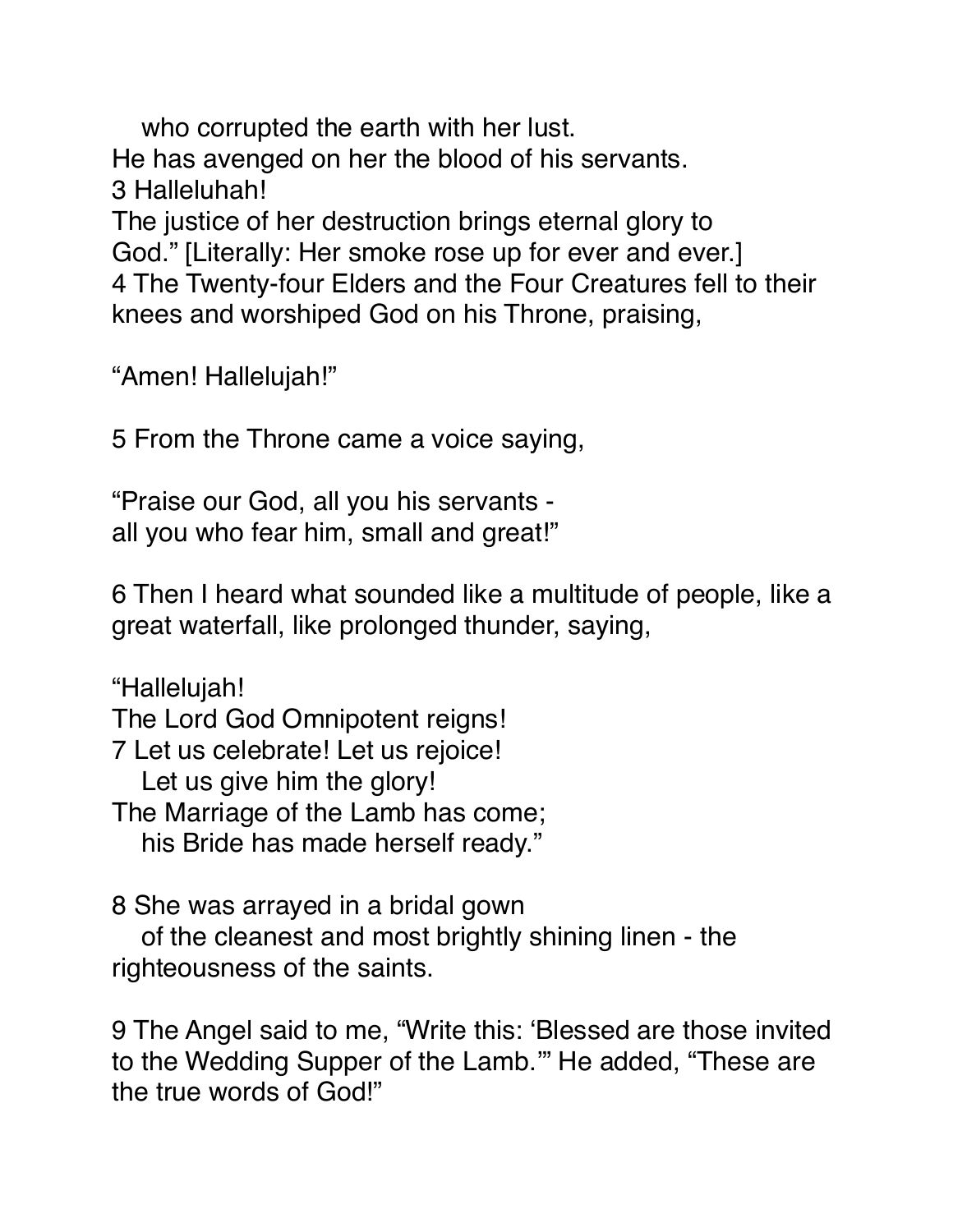10 I fell at his feet to worship him, but he wouldn't let me. "Don't worship me," he said. "I'm a servant of God, just like you, and like your brothers and sisters who live to exalt Jesus. Worship only Jesus - God the Son, for the primary purpose of everything we say and do is to exalt Him."

11 Then from out of the sky I saw a white horse galloping! Its Rider, named Faithful and True, comes to judge the world and make war on behalf of pure righteousness. 12 No one can withstand His holy gaze! No one could ever have more authority. No one could ever have his title. 13 He is dressed in a blood-red robe, and he is known as "The Word of God." 14 The mighty armies of Heaven, mounted on white horses and dressed in dazzling white linen, follow him. 15 Whatever he says is so unarguably true that it completely silences and subdues the nations. His reign of them is strict. He comes as the executor of the judgements of the raging wrath of Almighty God. 16 On his robe and thigh is written, "King of all kings! Lord of all lords!"

17 I saw an Angel standing with the sun behind him, shouting to the myriad of vultures and buzzards circling high in the sky, "Come to the God's Great Smorgasbord! 18 Feast on kings, captains, and champions, horses and their riders. Their all yours to feast on — masters and servants, the insignificant as well as the influential."

19 I saw the Antichrist and, with him, the national heads of state and all their armies, united and gathered together to fight against Jesus and his army. 20 It was no contest! The Antichrist was easily captured, along with his puppet, the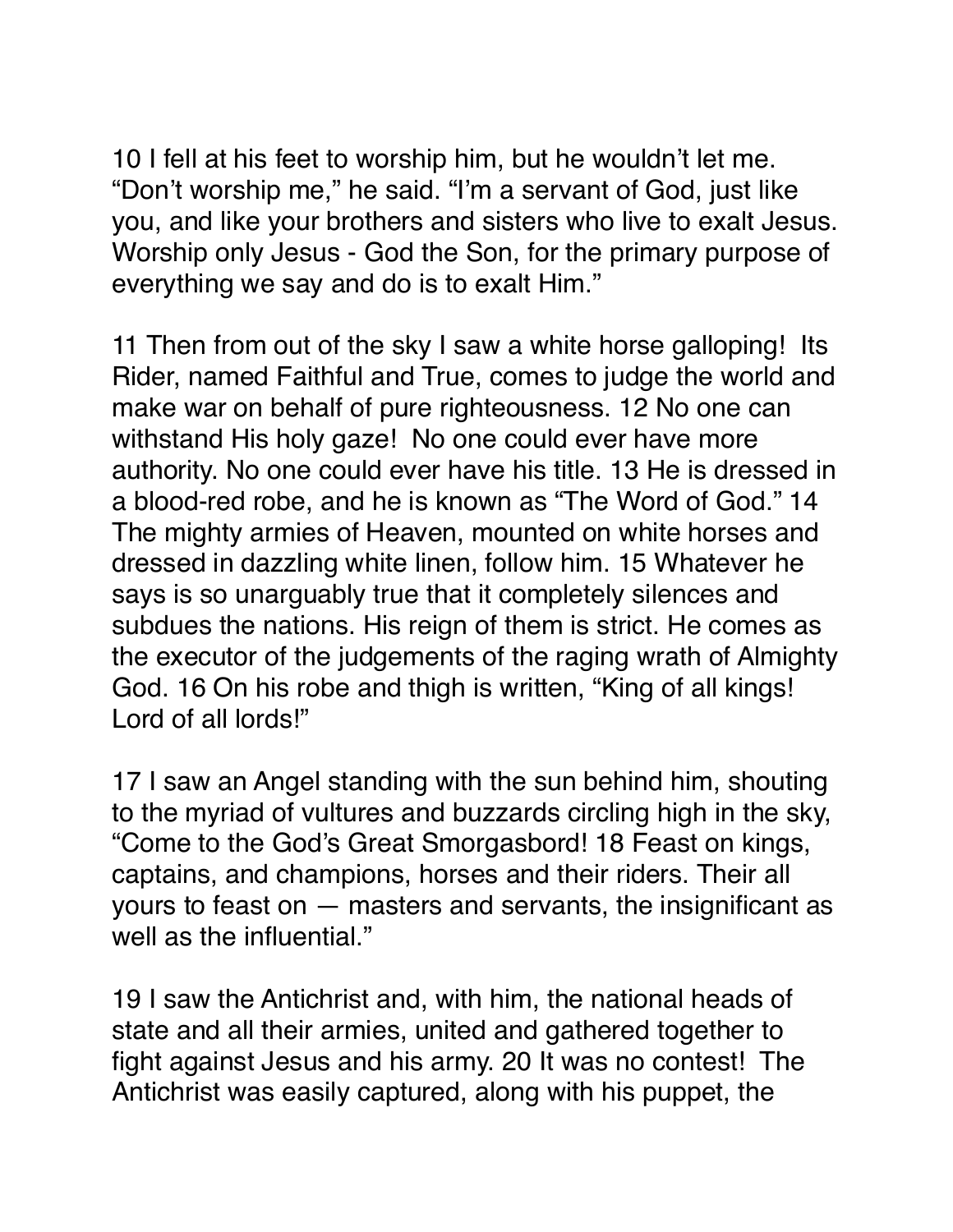Pope, who used supernatural signs to dazzle and deceive those who had taken the implant of the Beast and worshiped his statue. They were thrown, alive, into the burning lake of fire and brimstone. 21 All the rest of their armies were killed instantly by a mere word from "The Word of God".

The vultures and buzzards had a feast!

# REVELATION 20

I saw an Angel descending out of Heaven. He carried the key to the Bottomless Pit and a great chain. 2 He took hold of the Dragon, that old Snake—the very Devil, satan himself!—and put him in chains for a thousand years - during the Millennium, 3 tossed him into the Bottomless Pit, shut it up and sealed it tight, where he could no longer deceive the world — though, at the end of the thousand year confinement, he has to be let loose for a brief time.

4 I saw thrones. Those put in charge of judgment sat on the thrones. I also saw the souls of those beheaded during the Great Tribulation because of their belief in Jesus and the Word of God, who had refused to worship either the Antichrist or his statue, and had refused to take his implant on forehead or hand — they lived and reigned with Christ for the entire Millennium! 5 But the rest of the dead did not live until the Millennium was over. 6 This is The First Resurrection—and those involved are most blessed, most holy. They need not fear The Second Death. They will be priests of God and Christ, and will reign with him throughout the Millennium.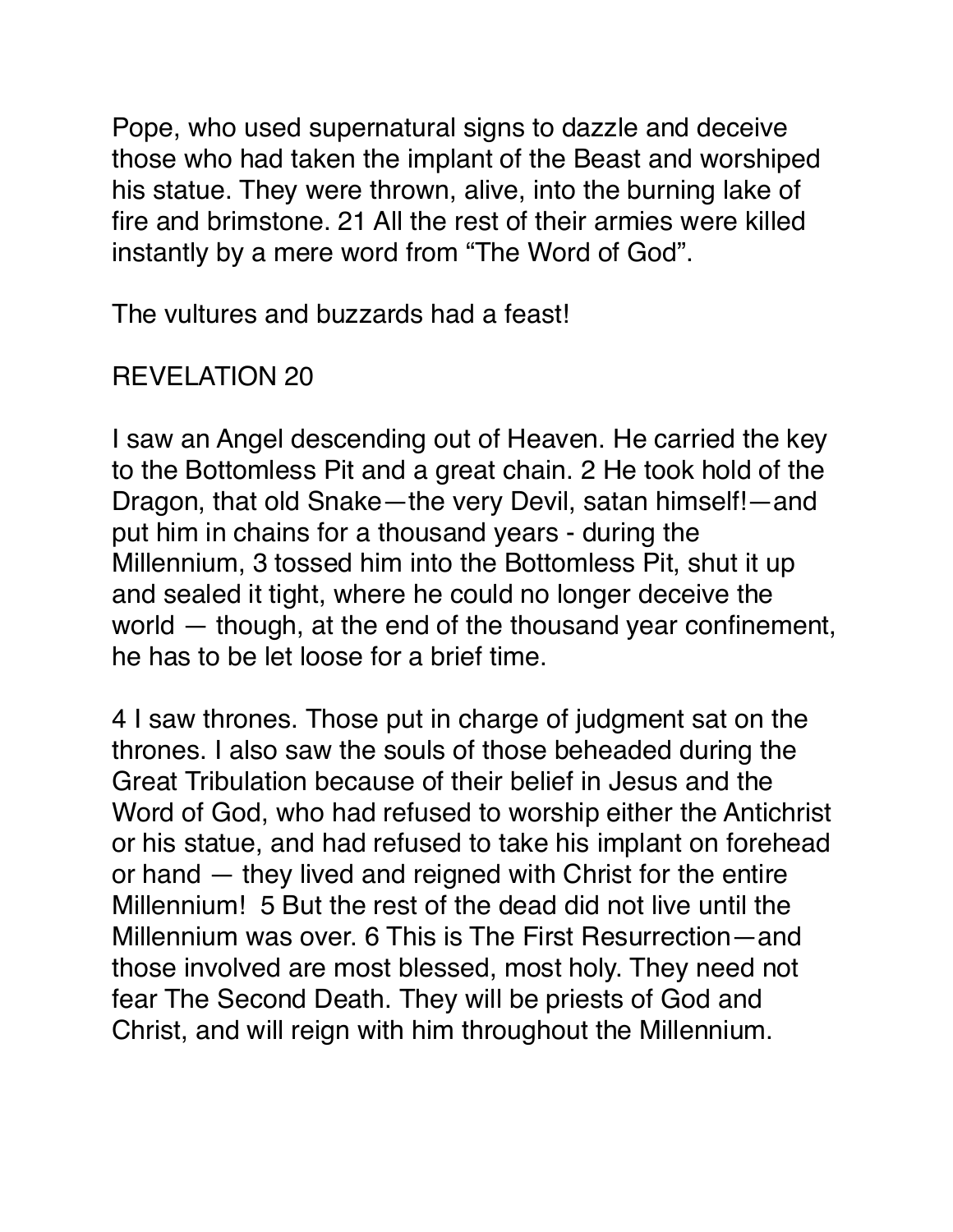7 At the end of the Millennium, satan will be released from his prison, 8 and will recommence his old objective of deceiving the nations, searching out victims to the far corners of the earth, even to Siberia! He'll convince them to go to war against Jesus in Jerusalem, and will gather a huge army, millions strong. 9 They will stream across the earth, surround and lay siege to the Christian's capitol, the Beloved City, Jerusalem. They'll no sooner get there than fire will fall from Heaven and burn them up. 10 The Devil who had deceived them yet again will be hurled into Hell, joining the Antichrist and the Pope, and the three of them shall be tormented day and night, for ever and ever.

11 I saw a Great White Throne and God seated on it. No one in Heaven or on the earth could withstand His holiness or escape His adjudication. 12 And then I saw all the dead, no matter what their status in life had been, standing there before God, to receive their sentences! And records of their lives recorded in a number of books were referred to. Then another book was opened: the Book of Life. The dead were sentenced according to what had been recorded about them in the books — by the way they had lived. 13 The ocean released its dead, the earth and Hell surrendered their dead. Each man and woman was judged by the way he or she had lived. 14 The final abode of all the dead became The Lake of Fire. This is The Second Death — The Lake of Fire. Everyone — unless their name was found in the Book of Life — was hurled into The Lake of Fire.

REVELATION 21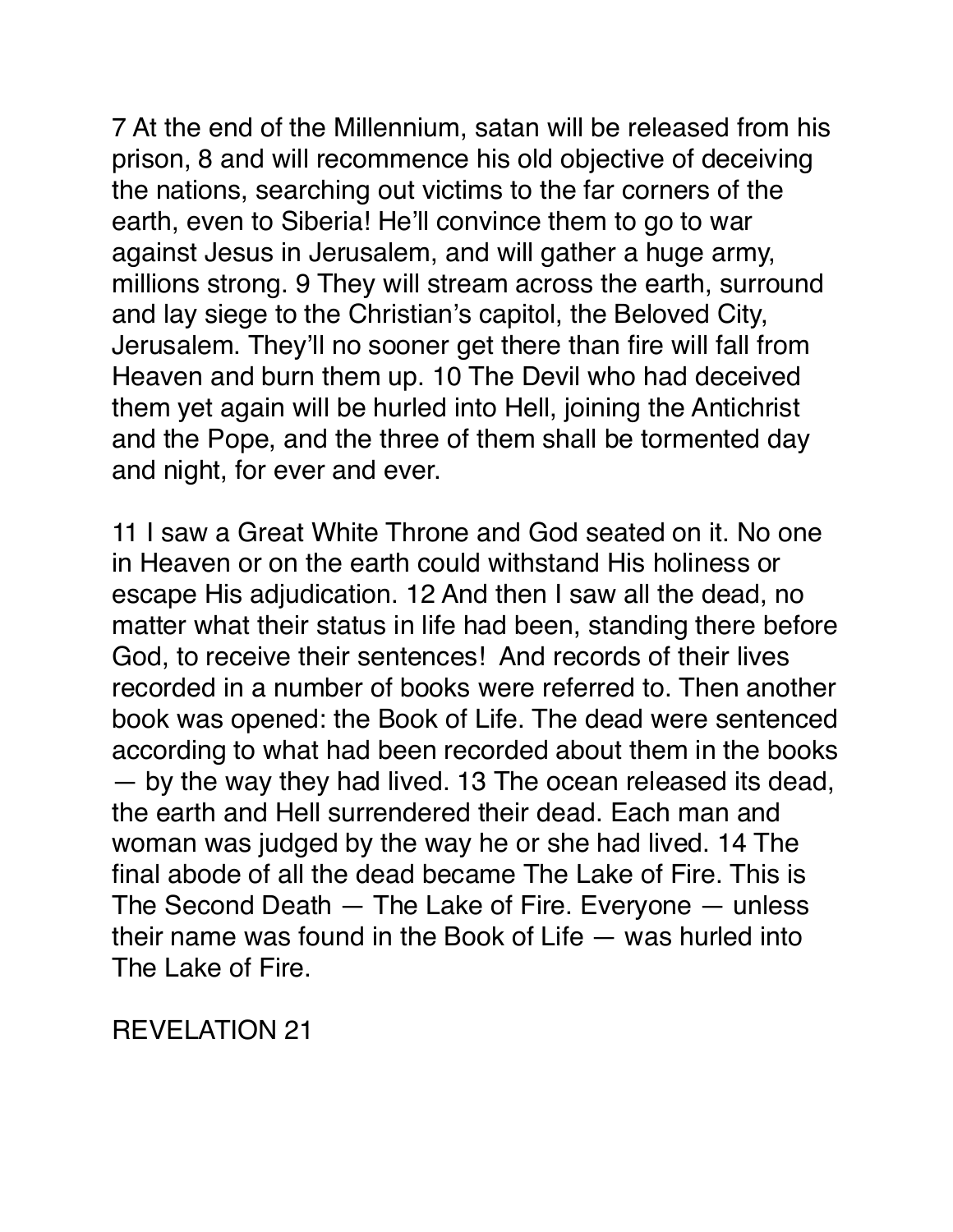I saw a brand new sky and earth — replacing the original sky and earth, and the new earth was all land; no oceans.

2 I saw saw the Holy City, New Jerusalem, descending from God out of Heaven, as resplendent as a bride adorned for her husband.

3 I heard a voice thunder from Heaven, saying, "Look! God is making his home with men and women! He's going to live with them! Together, they will finally enjoy the koinoniarelationship He intended from the beginning. 4 He'll wipe every tear from their eyes — He will ensure that they never again have any reason whatsoever to be sad — no more aging or death, no more disappointments, no more grief and heartaches, no more pain of any kind; the former life is over forever." 5 From His throne, God said, "See? I'm making everything brand new. Write it all down—every word is true dependable."

6 Then he said, "It is all done. I'm A to Z. I'm the Beginning, I'm the Conclusion. I offer eternal life to anyone who will receive it. 7 Those who remain faithful to me through thick and thin will inherit eternal life and all that comes with it. I will be their God, and they will be my sons and daughters. 8 But for the rest—the feckless and faithless, degenerates and murderers, sex peddlers and sorcerers, idolaters and all liars —they shall get their just deserts in The Lake of Fire and Brimstone — The Second Death!"

9 One of the Seven Angels who had carried the bowls filled with the seven final disasters spoke to me: "Come here. I'll show you the Bride, the Wife of the Lamb." He took me away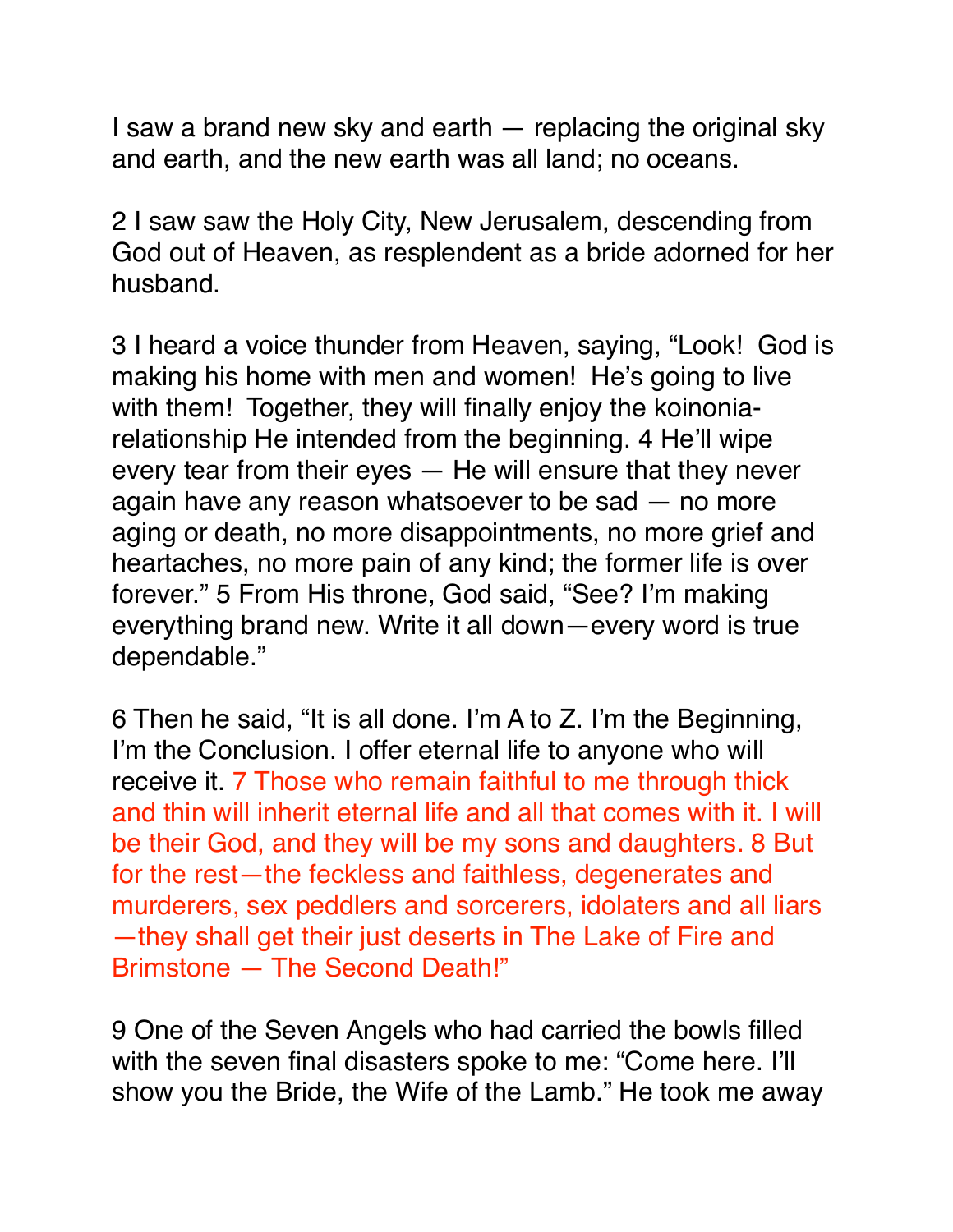in the Spirit to an enormous, high mountain and showed me Holy Jerusalem descending out of Heaven from God, resplendent in the bright glory of God.

12-14 The City shimmered like a precious gem, light-filled, pulsing light. She had a wall majestic and high with twelve gates. At each gate stood an Angel, and on the gates were inscribed the names of the Twelve Tribes of the sons of Israel: three gates on the east, three gates on the north, three gates on the south, three gates on the west. The wall was set on twelve foundations, the names of the Twelve Apostles of the Lamb inscribed on them.

15-21 The Angel speaking with me had a gold measuring stick to measure the City, its gates, and its wall. The City was laid out in a perfect square. He measured the City with the measuring stick: twelve thousand stadia, its length, width, and height all equal. Using the standard measure, the Angel measured the thickness of its wall: 144 cubits. The wall was jasper, the color of Glory, and the City was pure gold, translucent as glass. The foundations of the City walls were garnished with every precious gem imaginable: the first foundation jasper, the second sapphire, the third agate, the fourth emerald, the fifth onyx, the sixth carnelian, the seventh chrysolite, the eighth beryl, the ninth topaz, the tenth chrysoprase, the eleventh jacinth, the twelfth amethyst. The twelve gates were twelve pearls, each gate a single pearl.

21-27 The main street of the City was pure gold, translucent as glass. But there was no sign of a Temple, for the Lord God —the Sovereign-Strong—and the Lamb are the Temple. The City doesn't need sun or moon for light. God's Glory is its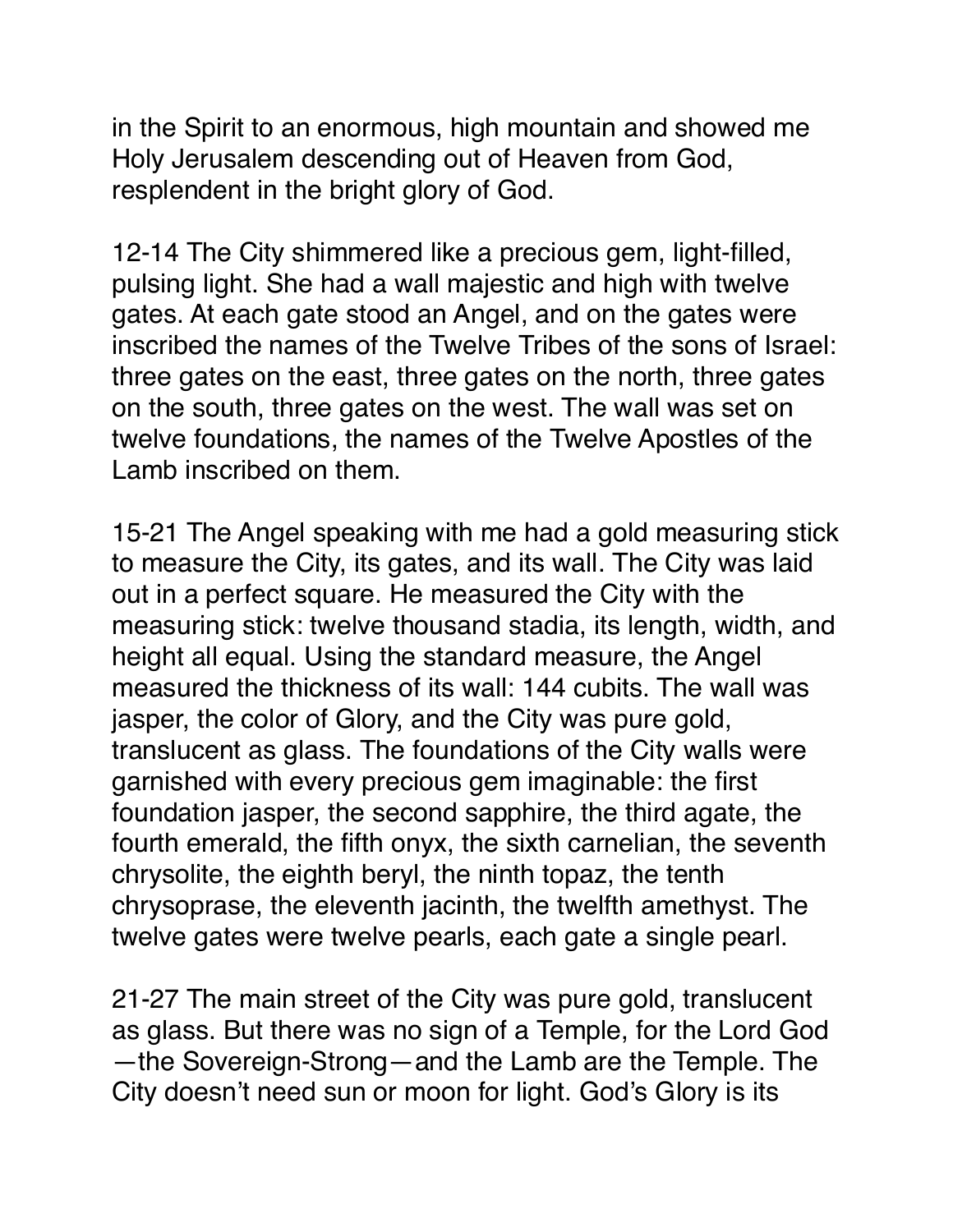light, the Lamb its lamp! The nations will walk in its light and earth's kings bring in their splendor. Its gates will never be shut by day, and there won't be any night. They'll bring the glory and honor of the nations into the City. Nothing dirty or defiled will get into the City, and no one who defiles or deceives. Only those whose names are written in the Lamb's Book of Life will get in.

# REVELATION 22

Then the Angel showed me the crystal clear Water-of-Life River. It flowed from the Throne of God and the Lamb, 2 right down the center of the main avenue of Heaven. The Tree of Life, which bordered both sides of the river, produced twelve kinds of fruit, a different variety each month. The fruits are to eat for food, and the leaves are for medicine. [Ezek. 47:12]

3 The curses God pronounced on the earth and its inhabitants [Genesis 3] are a thing of the past. The delightful authority of God and of the Lamb fills all of Heaven. It is a place of perfect peace and order. 4 We will want nothing more to do than to offer God our service and worship, as we gaze upon his face, and bask in his glory. 5 Night will never fall,there. But, even so, there will be no need for electricity or sunlight, because God's glory will fill all of Heaven with light. And we will live as royalty with him forever and ever.

6 The Angel said to me, "Everything you've heard is reliable and true. The Lord God Who spoke through the prophets has sent his Angel to show His followers how the world is going to end - not too long from now. 7 "You can count on it", God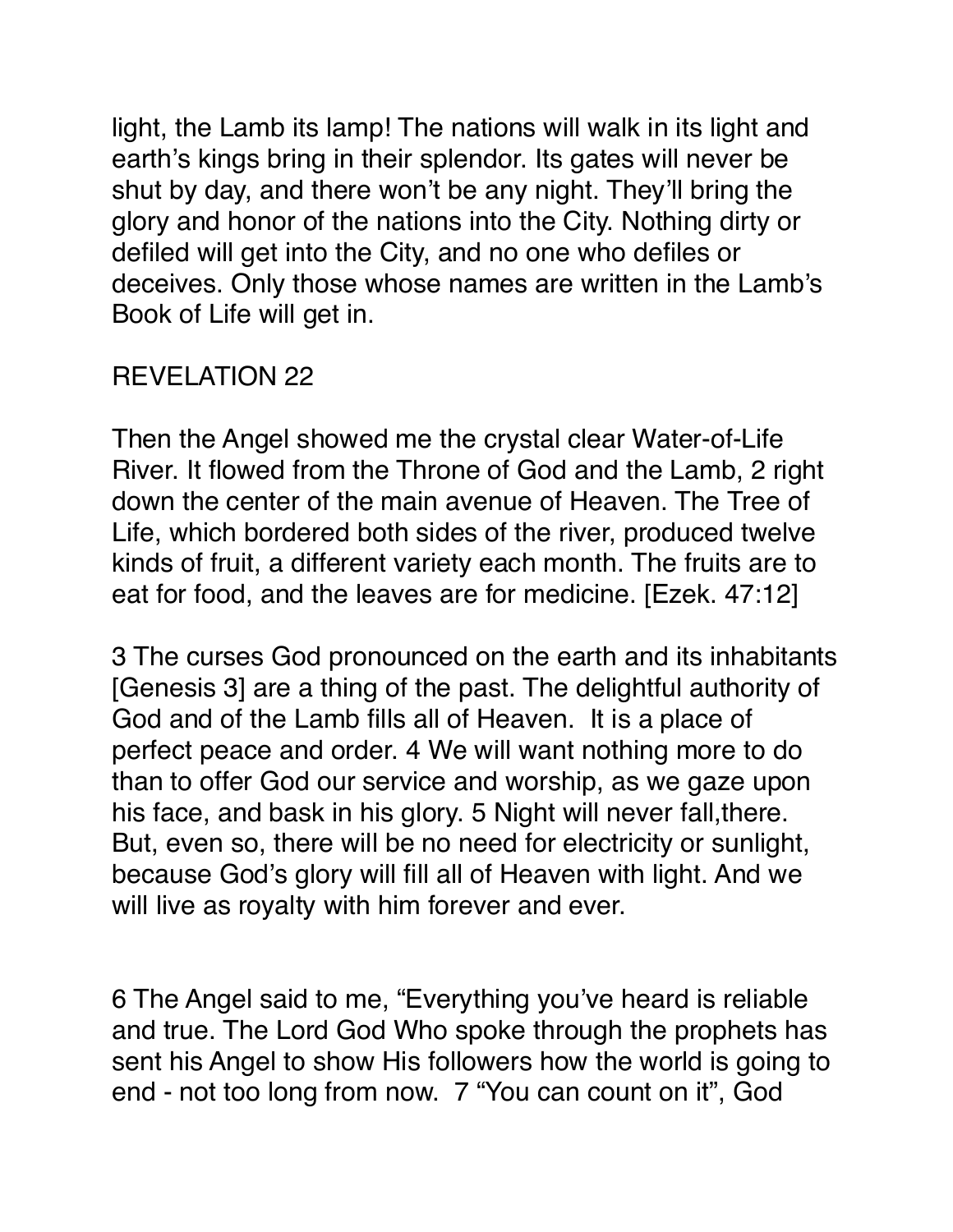says, "I'm on my way! May these prophecies encourage you, as the time approaches."

8 I, John, saw all these things with my own eyes, and heard them with my own ears. Immediately when I heard and saw, I fell on my face to worship at the feet of the Angel who had laid it all out before me. 9 He immediately objected, "Don't worship me! I'm a servant just like you and your companions, the prophets, and all who believe and honor God's Word. Worship nobody but God!"

10 The Angel continued, "Don't just close this book you've written and put it away on the shelf. Time is just about up. 11 The world will continue to be filled with the unsaved and the ungodly, but let Christians be sure to maintain a close walk of holiness with Christ."

12 "Yes, you can be sure I'll be there soon, and when I come, I will give every single person exactly what they deserve for the lives they lived. 13 I'm A to Z, the Beginning and The Ending, The First and the Last.

14 "How blessed are those who honor Jesus Christ with their lives! They can look forward to entering Heaven and eating of the Tree of Life. 15 For no ungodly unbelievers, sorcerers, fornicators, murderers, idolaters—all who love and live lies, will ever be found in Heaven.

16 "I, Jesus, sent my Angel to show you these things so you can share them with all the house churches. I am the Root and Branch of David; I am the Bright Morning Star."